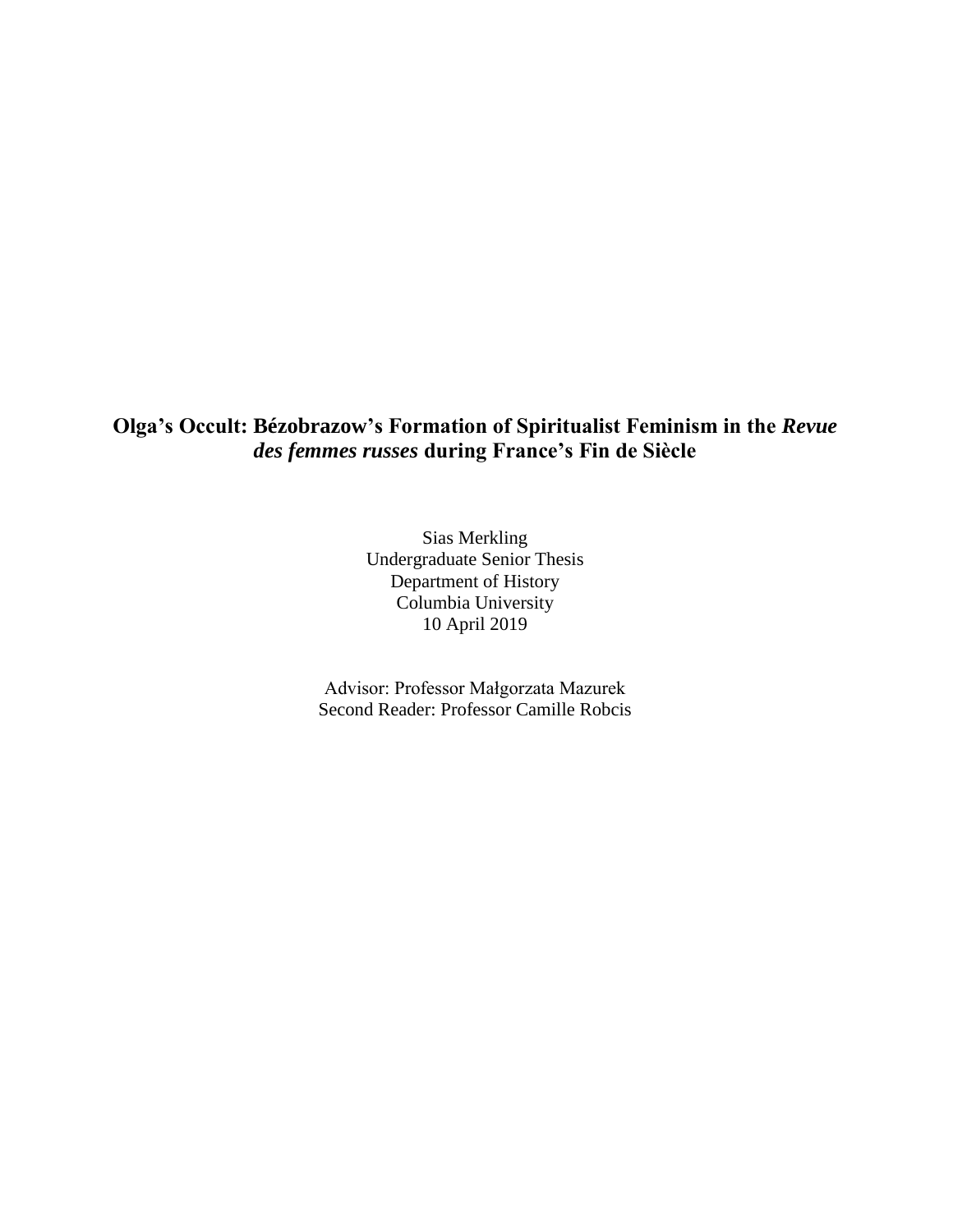# **Table of Contents**

Chapter 1: A New Religion: Spiritualism, Science, and Faith in Fin-de-siècle France…...…….13

Chapter 2: A New Woman: Feminisms of France's Fin de Siècle……………………………...26

Chapter 3: *Humanité Intégrale*: Synthesized Spiritualism and Feminism………………………40

Chapter 4: "The Genius of the Apostolate"––Bézobrazow's post-*Revue* activity……………...48

Conclusion………………………………………………………………………………………57

Bibliography…………………………………………………………………………………….60

### **\*A Note on Translation:**

I have personally translated all the French content I have used for my thesis––both primary and secondary source material.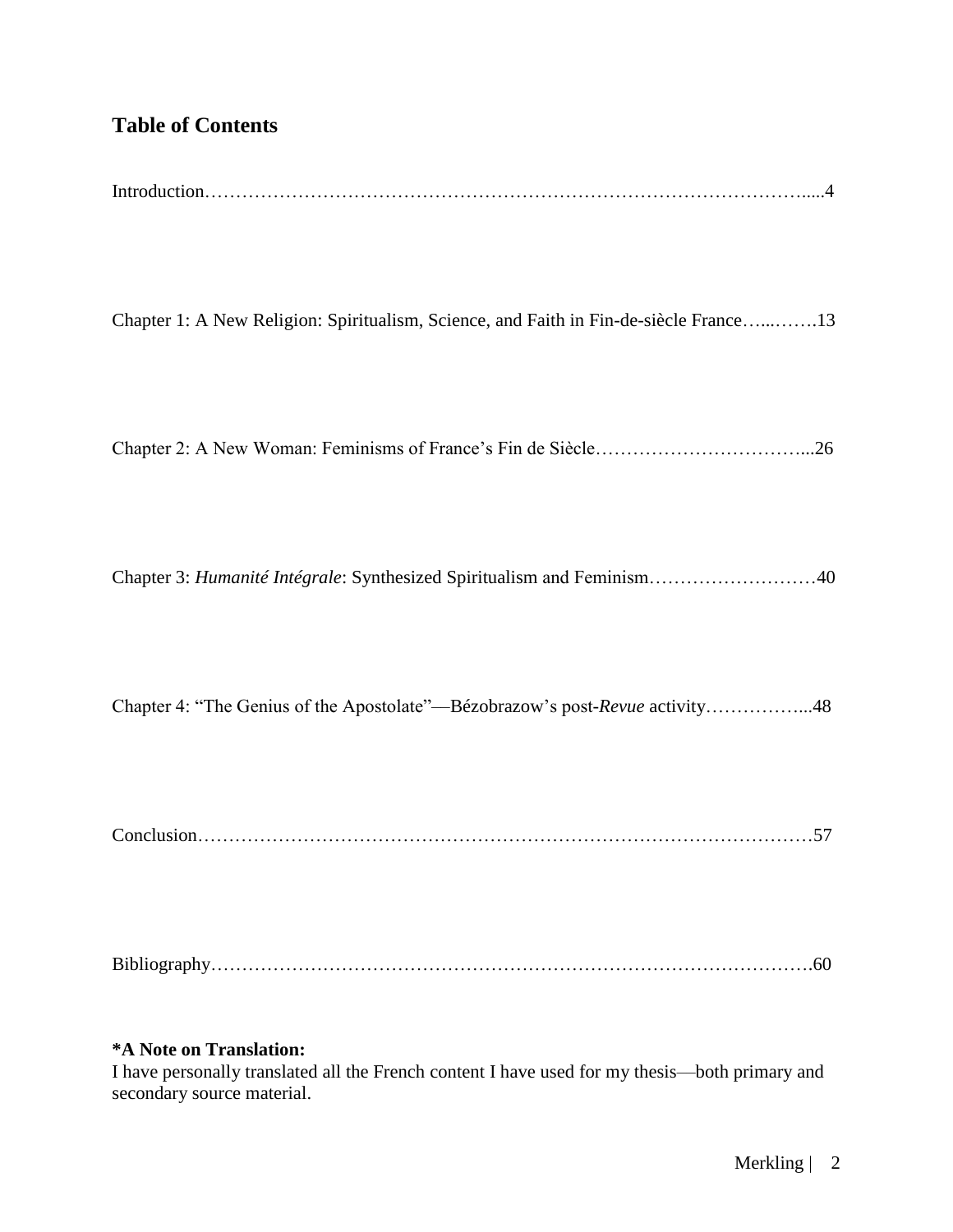## **Acknowledgments:**

I am beyond grateful for the support of my advisor Professor Małgorzata Mazurek, without whom my thesis would have fallen at the first of many hurdles. Thank you so much for all of your help, your office hours, your enthusiasm for my project, and for going far beyond what I had expected in researching my topic in your own time, so as to provide me with the best advice possible. It has been an absolute privilege to be your student for the last year.

I was also fortunate enough to have Professor Camille Robcis as my second reader for my thesis; your invaluable expertise, feedback, and commitment to ensuring my project was as solid as possible cannot be understated. Thank you for meeting whenever I needed to discuss something and for helping me become (just about) a historian for this project!

This thesis would have furthermore been impossible without the generous Columbia Undergraduate History Thesis Fellowship for Research in European Archives I received to conduct research at the Bibliothèque Marguerite Durand last summer. I am also indebted to the Center for French and Francophone Studies for their additional subsidy of my research.

I am incredibly grateful to Professors Susan Pedersen and Charly Coleman who led the Summer Research Program in Reid Hall, helping me refine my focus over the three days and setting the wheels of this project in motion. I also need to extend my profound gratitude to my thesis seminar class of the last year (especially Bani, Sylvia, Lucy, and Iqra) for all the constructive feedback and camaraderie during this process, and for tolerating my excessive verbiage and inability to make sense from first page to last.

I must also acknowledge the sincere gratitude I hold for Monsieur Jean-Henri Basile Pavloff––descendant of Olga de Bézobrazow––for his warm and sincere correspondences which helped paint a richer biographical picture of Olga and her family, enabling me to better understand this formidable woman hidden amongst the footnotes of history.

More broadly, I would particularly like to thank Professor Jonathan Crary for inspiring in me a boundless love for all things nineteenth century and French, Professor Michael Stanislawski for developing my love of Russian intellectual history, and Professor Eliza Zingesser for teaching me how to be a feminist scholar.

On a personal note I am deeply thankful for all the emotional support I received from my family (dankie Mama, Papa, Helena, and Emma), friends, and ambient mixtapes over the course of this endeavor that at times slipped into darkness. And in that morbid vein, this thesis is dedicated to my best friend Saskia, my fellow thesis sufferer-in-chief, who inexplicably tolerated my existential crises and chaotic energy for an entire year.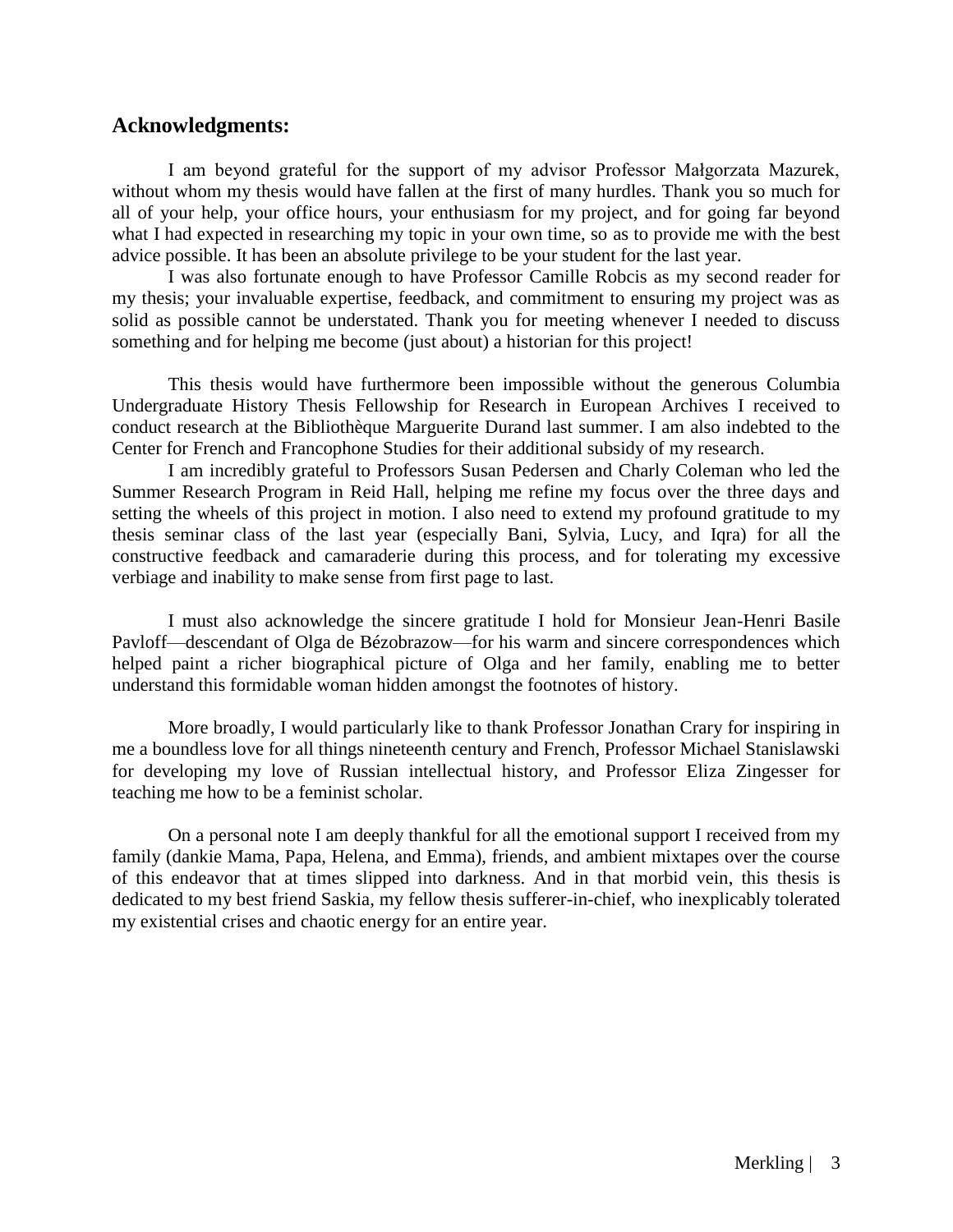#### **Introduction:**

The signs of the times are Spiritualist and feminist, as the definitive success of the one will make that of the other. These are two new forces which come to society from the same principle.

These words, affirming a new era for society marked by the co-emergence and codependence of feminism with Spiritualism, were published by Russian émigré Olga de Bézobrazow in the February 1897 edition of her Parisian periodical, *La Revue des femmes russes*  et des femmes françaises ("The Review of Russian and French Women"). Spiritualism<sup>1</sup> is an esoteric belief system––considered a religion, or a science, or both––that in France emerged in the mid-nineteenth century, asserting the individual soul's continued existence after death in a higher, spiritual body. French Spiritualism believes in the evolution of the "spirit" towards ultimate perfection through reincarnation in various states or lives, as well as the ability of living "human channels" called mediums to meaningfully communicate with the deceased's spirits. The founder of modern *Spiritisme* (the French term at the time for Spiritualism) in the 1860s, Allan Kardec, formalized the doctrine by connecting the *individual* soul's reincarnation with the corollary progressive evolution of society towards ultimate *social* perfection, in this way transforming it into a broader movement for social and political justice in the nineteenth century. By 1897—when Bézobrazow<sup>2</sup> fused *Spiritualisme* with feminism—the doctrine had evolved into an occult faith distinct from, but still closely connected to, *Spiritisme*, due to the abundantly popular occult revival<sup>3</sup> and the emergence of modern psychiatry in France's fin de siècle.<sup>4</sup>

<sup>&</sup>lt;sup>1</sup> "Spiritualism" with a capital "S" refers to the doctrine or movement, whereas "spiritualism" is a philosophical term affirming the existence of a human spirit or soul (as opposed to "materialism", which denies the spirit's existence). <sup>2</sup> In the interests of flow, I refer to Mme. de Bézobrazow without the "de" that indicates her noble status in French.

<sup>&</sup>lt;sup>3</sup> The "occult revival" involved a rediscovery and popularization of ancient pantheistic religions in the Middle East, the Western esoteric (hidden/secret) Renaissance practices of alchemy, magic, and Kabbala––and the combination of these with the fin de siècle's nascent psychical research. Occult systems like Spiritualism, Theosophy, and neo-Martinism fulfilled French urban society's increasing pursuit of spirituality in the search for meaning in "modern" fin-de-siècle life. *Spiritualisme*, combining most tenets of Kardec's hugely popular *Spiritisme* with new occult elements and practices, appealed most to fin-de-siècle French society. David Allen Harvey, *Beyond Enlightenment: Occultism and Politics in Modern France* (DeKalb: Northern Illinois University Press, 2005), 96.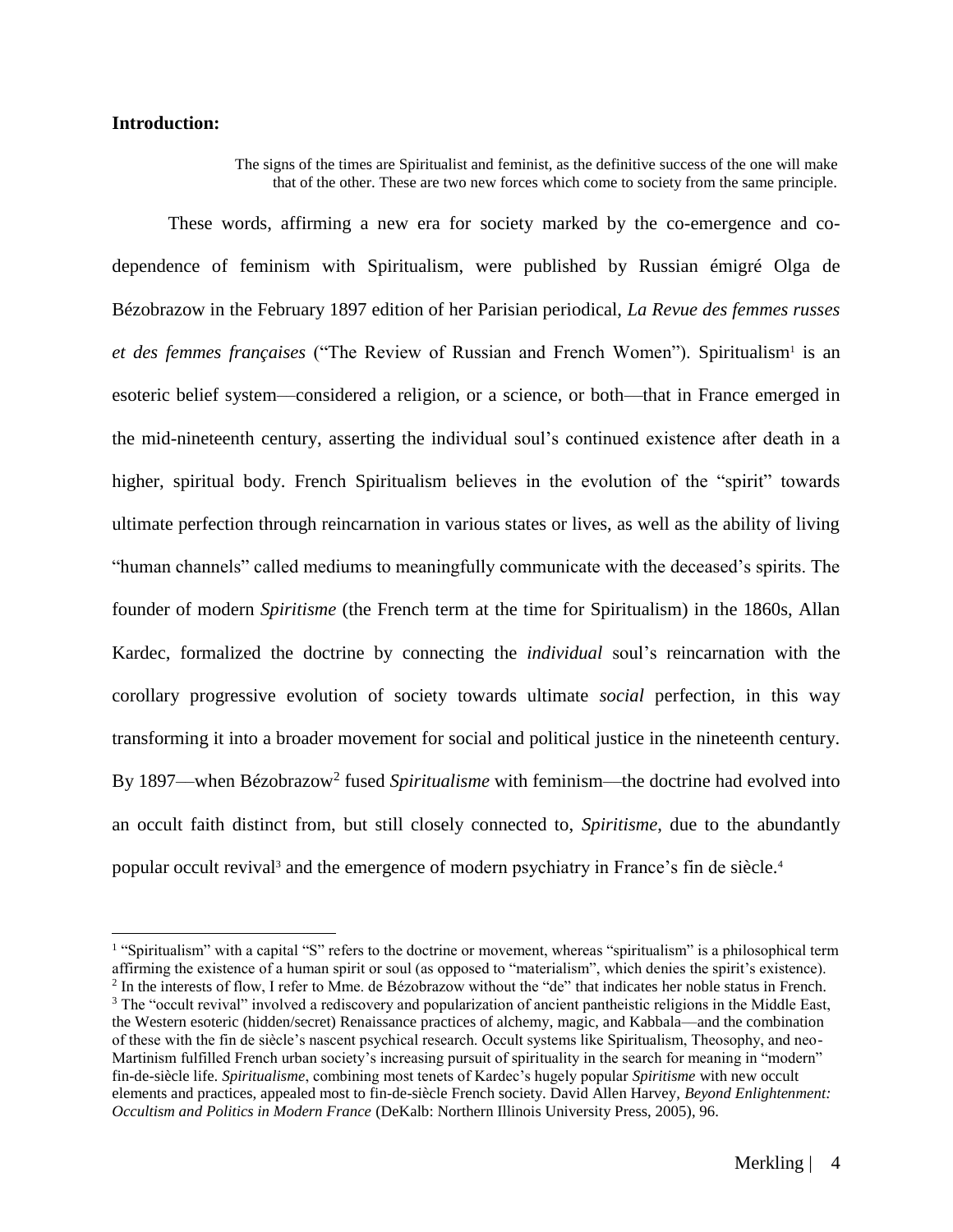Like Spiritualism, feminism in Third Republic France (1870-1940) was also concerned with socio-political justice, and occupied a significant place in the cultural discourse of the moment––hence Bézobrazow's remark that both doctrines reflected France's "signs of the times". While the term "*féminisme*" itself originated from the 1830s (decades before the English equivalent), women's rights in the first country to conceptualize universal rights during the Enlightenment still lacked the popular support enjoyed by their American or British proponents: 5 French womanhood had largely been defined by the deeply patriarchal and repressive dictates of the 1804 Civil (or Napoleonic) Code which still considered women minors under the ownership of men by law. Meanwhile, political empowerment through suffrage was widely considered impracticable and incompatible with French social mores, with women only gaining the vote in 1945.<sup>6</sup>

Nonetheless, as Bézobrazow noted, the *question féminine* ("female question") assumed great significance as a "new force" in fin-de-siècle discourse, driven largely by a nascent mass culture, a depopulation "crisis", and increased female literacy, employment, and sexual independence. <sup>7</sup> The organized feminist movement emerged in this moment to propose ways forward for modern French society: by the mid-1890s, proponents of different doctrines like suffragism, Christian feminism, and socialist feminism were articulating disparate, often conflicting visions for women's education, suffrage, sexual independence, and familial role.<sup>8</sup> At the same time, France was split on the place of faith in society, amidst a resurgence of Catholic

<sup>4</sup> See Sofie Lachapelle, *Investigating the Supernatural: from Spiritism and Occultism to Psychical Research and Metaphysics in France, 1853–1931* (Baltimore: The Johns Hopkins University Press, 2011) and Brady Brower, *Unruly Spirits: The Science of Psychic Phenomena in Modern France* (Chicago: University of Illinois Press, 2010). 5 Jennifer Waelti-Walters and Steven Hause, *Feminisms of the Belle Epoque: A Historical and Literary Anthology*

<sup>(</sup>Lincoln: University of Nebraska Press, 1994), 2-3.

<sup>6</sup> Steven Hause, *Women's Suffrage and Social Politics in the French Third Republic* (Princeton: Princeton University Press, 1984), introduction.

<sup>7</sup> See Karen Offen, *Debating the Woman Question in the French Third Republic*, *1870-1920* (New York: Cambridge University Press, 2018), and Hause, *Women's Suffrage*, introduction.

<sup>8</sup> Hause, *Women's Suffrage*, 14-16.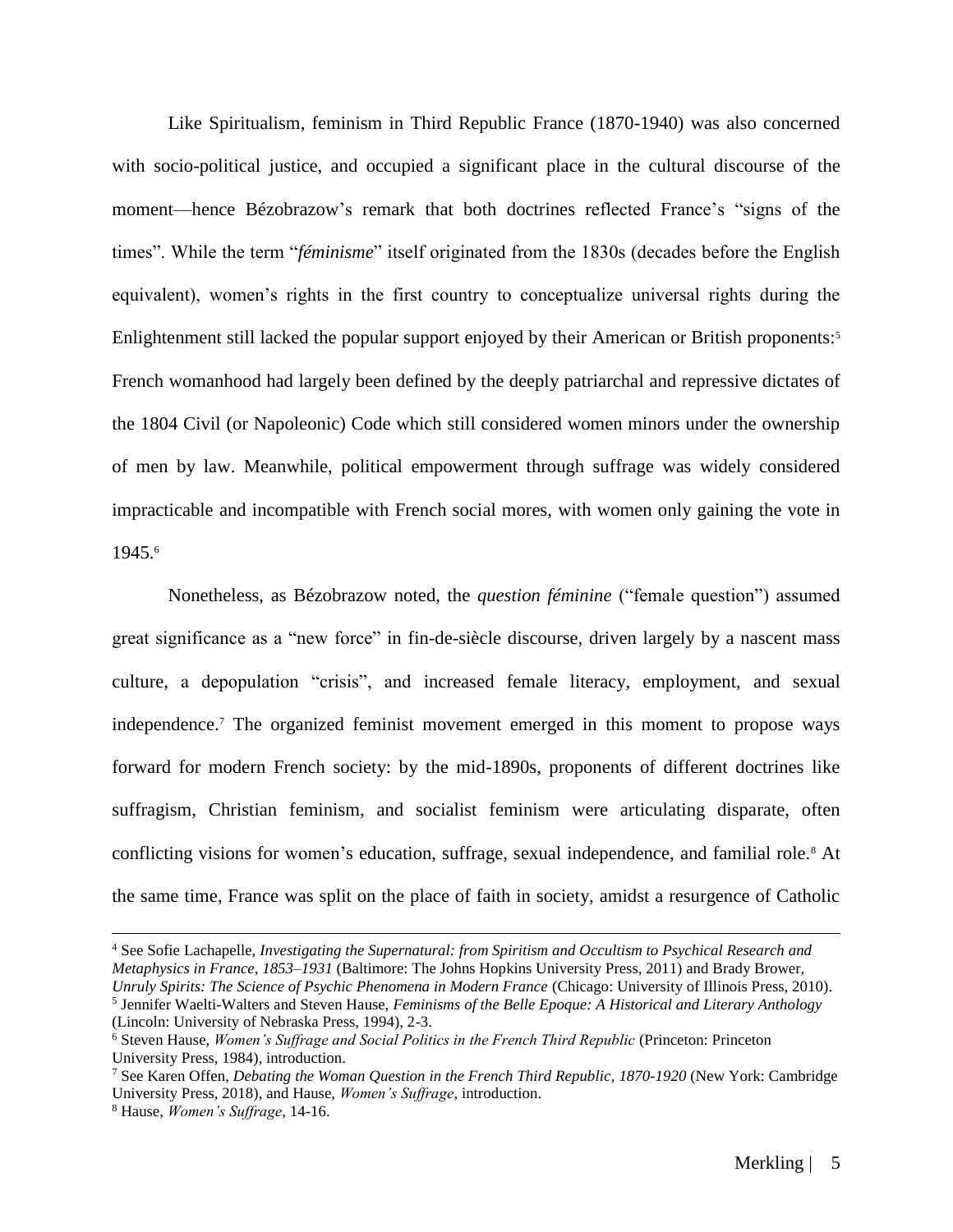and occult faith, a progressively secularizing public education, and the emergence of "empirical" modern sciences like chemistry, biology, and psychiatry. In the 1890s, with conflicting visions of what constituted knowledge and justice being staked on increasingly existential grounds, Spiritualism, like many occult movements, styled itself as a religious "science" in its reliance on the observation of psychic phenomena and the natural world.

Bézobrazow, a feminist and a Spiritualist in 1890s Paris––the intellectual "capital of the nineteenth century"—–perceived fertile ground for synthesizing both into a single doctrine.<sup>9</sup> This thesis understands her statement "the signs of the times are Spiritualist and feminist" as observational and deliberately propagandistic, as a call-to-arms to the fin-de-siècle French reading public. Between 1896 and 1897, she would formulate an intellectual Spiritualist-Feminist hybrid addressing France's disputes over faith and women; from 1897 to roughly 1912, she would attempt to deploy her doctrine in seeking societal improvement through legal, cultural, and moral progress. Actively entering France's mass press in 1896 by establishing the *Revue des femmes russes* (from here on referred to simply as the *Revue*) from her house in Neuilly-Saint-James, Paris, she outlined in its pages her nascent Spiritualist Feminist<sup>10</sup> doctrine through treatise-style essays, novellas, poetry, and sociological inquests.

With her new visibility in France's press, Bézobrazow subsequently attempted to *practically* mobilize her Spiritualist Feminism, founding a society dedicated to its ends, speaking

<sup>9</sup> Dissemination of knowledge is an inherent aspect of a doctrine (its archaic origin literally means "teaching" or "instruction"). Concerns about the cultural and psychological potency of disseminating knowledge through a mass media emerged in precisely this same historical moment in France: such works as sociologists Gabriel Tarde's *Laws of Imitation* (1890) and Gustave Le Bon's *Psychology of the Crowds* (1895)––later influencing Freud, Lenin and Hitler––represented the first codifications of propaganda, collective psychology, and the instrumental capacity of the media to change the public mind. See Susannah Barrows, *Distorting Mirrors: Visions of the Crowd in Late Nineteenth-Century France* (New Haven: Yale University Press, 1981) and Vanessa Schwartz, *Spectacular Realities: Early Mass Culture in Fin-de-Siècle Paris* (Berkeley: University of California Press, 1998), 3.  $10$  Although the argument could be well made that Bézobrazow's doctrine was more inflected by occult than feminist tendencies, and thus merited the title of "Feminist Spiritualism" rather than "Spiritualist Feminism", this thesis has chosen to use the latter, in the interests of preserving Bézobrazow's own historical voice as much as possible, as it is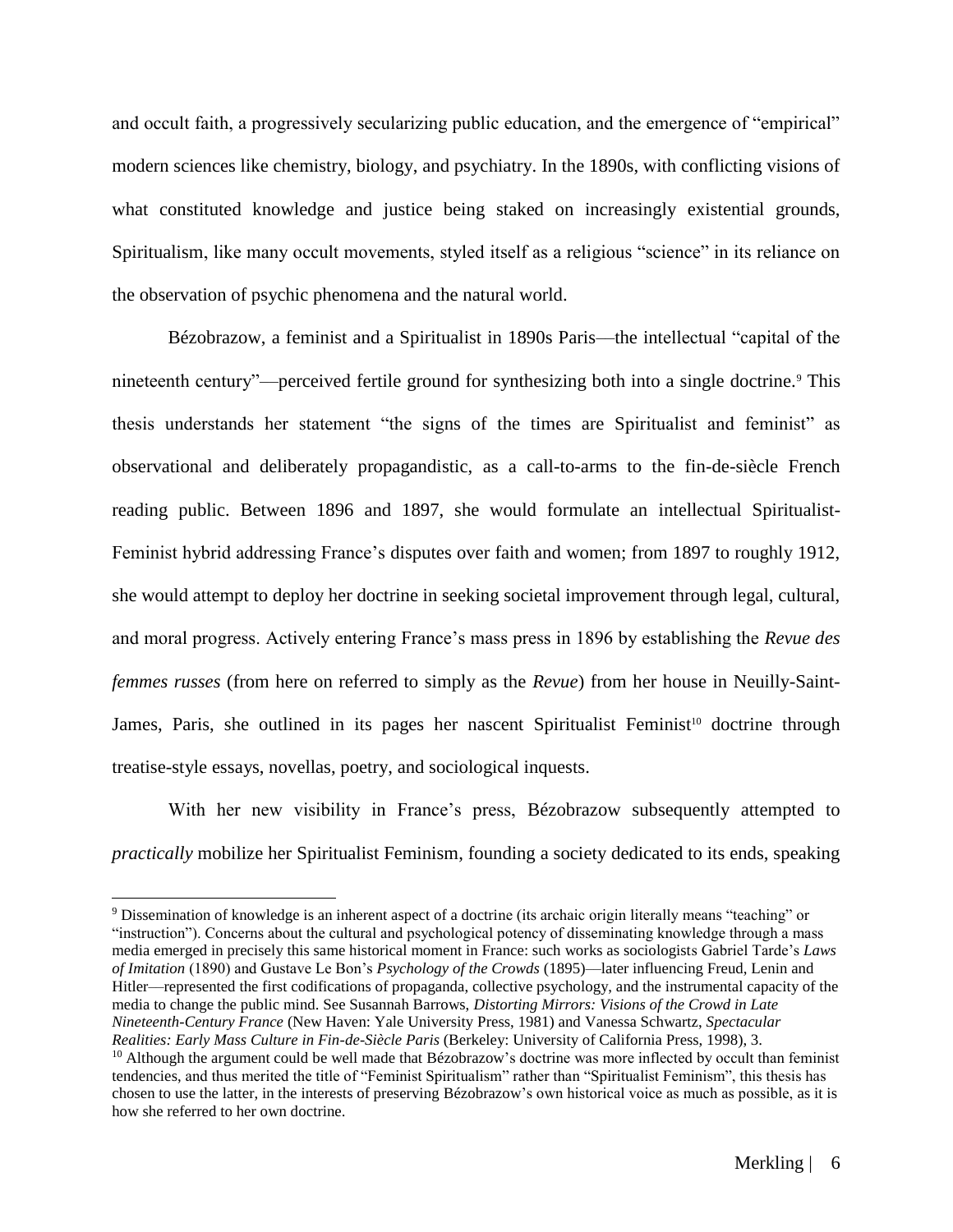in seminal turn-of-the-century conferences, and championing her ideas in the popular French press in its "golden age" of circulation and consumption.<sup>11</sup> Moreover, the press took her seriously, acknowledging Spiritualist Feminism as a doctrine aimed at significant societal and moral change in an intellectual *zeitgeist* defined by the issues she sought to address.<sup>12</sup> Bézobrazow and her doctrine thus became important cultural agents in a historical period (fin de siècle) and place (Paris) considered the "epicenter" of modern European culture.<sup>13</sup>

Why Olga Mikhailovna Bezobrazova, a Russian expatriate of noble lineage born in 1856 in Saint Petersburg, permanently settled in France in 1893 (she would die unmarried in France's South at sixty-five in 1921) is impossible to verify.<sup>14</sup> However, having studied in Belgium and travelled frequently to the "birthplaces" of Western occult faiths like Greece and North Africa, she clearly enjoyed financial and physical freedom, and being inspired by other cultures to produce intellectual works (initially, poems and essays).<sup>15</sup> An aspiring poet and writer, Bézobrazow was perhaps incentivized by the "rapid increase" of publications by Russian writers in France––after the French "discovery" of contemporaneous Russian literature in 1886––to settle in France and join an expatriate community of aristocratic Russian intellectuals that was small but influential in both Paris and the south of France throughout the nineteenth century.<sup>16</sup>

<sup>11</sup> De la Motte, Dean, and Jeannene Przyblyski, ed. *Making the News: Modernity and the Mass Press in Nineteenth-Century France* (Amherst: University of Massachusetts Press, 1999), 6-7.

<sup>12</sup> See "Batailles de l'idée" in *Revue scientifique et morale du spiritisme*. Paris: (March 1908); *Polybiblion: revue bibliographique universelle*. Paris: (January 1909)

<sup>13</sup> Christophe Charle, *Paris fin de siècle: culture et politique* (Paris: Editions Du Seuil, 1998), 10–12, 15.

<sup>&</sup>lt;sup>14</sup> Bézobrazow's brothers were among the most significant actors in late Imperial Russia: Aleksander was Russian Counselor of State and had incited the Tsar's Army into a disastrous 1905 war with Japan, which led to the 1905 Russian Revolution. Vladimir, meanwhile, was Nicholas II's closest friend (according to Solzhenitsyn), and was Cavalier General and Commandant of the Russian Imperial Guard during the First World War.

<sup>15</sup> See SPERO, "Poèmes Mystiques de Mme. de Bézobrazow" in *Revue spirite*. Paris, (May 1902); A. Mortier, "Les Livres" in *Mercure de France*. Paris, (May 1895)*.* In 1897, Bézobrazow visited the frontlines of the Greco-Turkish War, pointing to her adventurous spirit. Her overseas, Francophonic education in the West was also common practice by the Russian nobility in the nineteenth century. Barbara Alpern Engel, *Mothers and Daughters: Women of the Intelligentsia in Nineteenth-Century Russia* (Cambridge: Cambridge University Press, 1983), 3, 15-17. <sup>16</sup> Nikita Struve, Helene Menegaldo in Krauss, Charlotte, and Tatiana Victoroff, ed. *Figures de l'émigré russe en France au XIXe et XXe siècle: fiction et réalité* (New York, NY: Rodopi, 2012), 24, 62 respectively.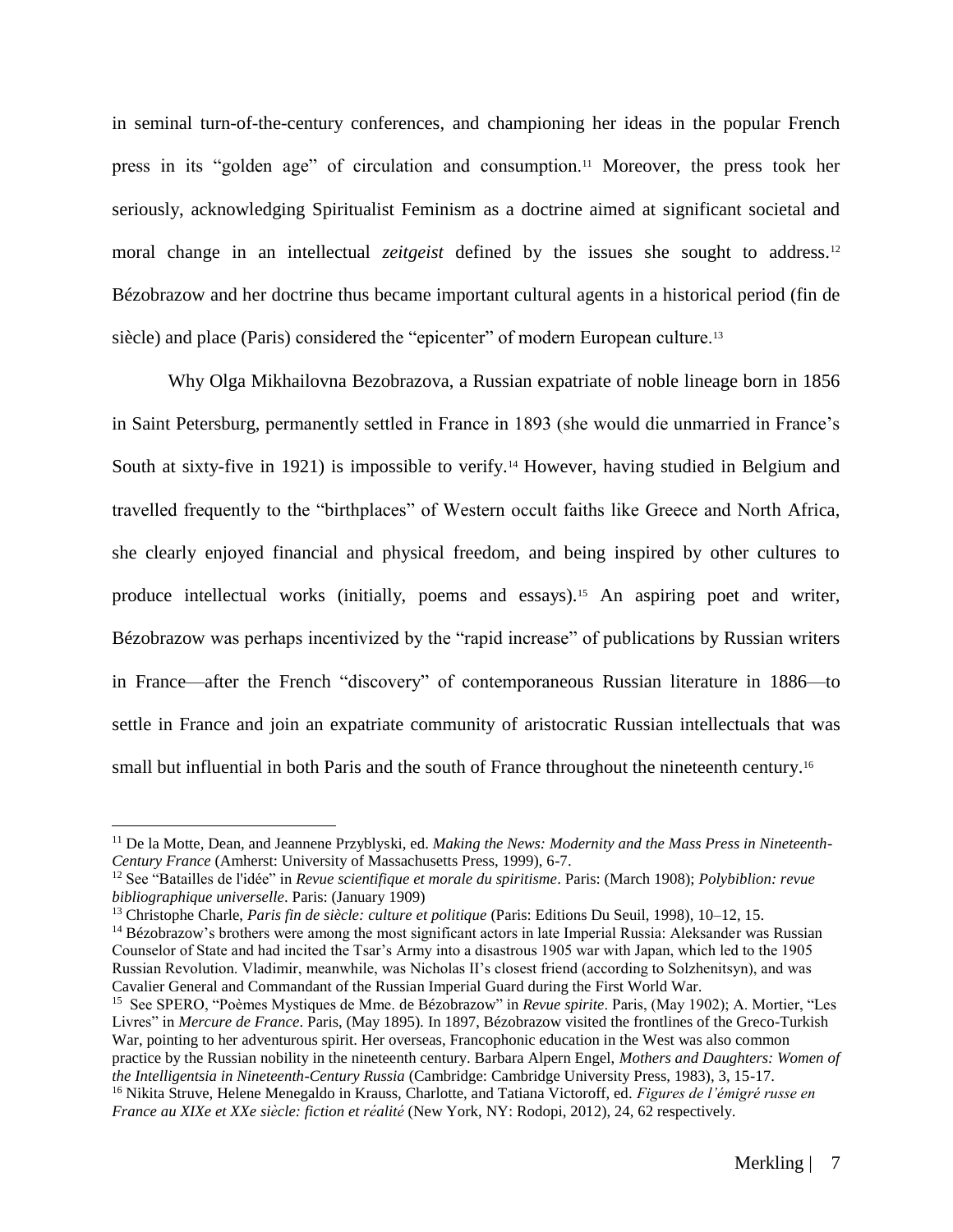With the assistance of popular French feminist Clothilde Dissard, Bézobrazow selffunded, edited, wrote in, and published—on a monthly, bi-monthly, and once even tri-monthly basis––the consciously didactic *Revue* between May 1896 and April 1897. On any given page of any edition, one could find an esoteric poem, an installment from a contemporaneous novella, a polemic, a literary review, a legal, sociological, or historical inquest, or an overview of international or local current affairs in literature, society, and politics. The *Revue*'s stated purpose was to arrange a plurality of voices from diverse national and cultural backgrounds (although the vast majority of contributors were French and Russian writers claiming noble lineage) "for the active exercise of feminine propaganda".<sup>17</sup>



M- O. DE BEZOBRAZOW

*Fig. I: The only extant photo of Olga de Bézobrazow, taken from the 1903 Revue Moderne* 

The periodical's heavy Russian inflection could not be insignificant within the fin de siècle's deepening Franco-Russian cultural ties and the formation of a new political alliance between the Third Republic and the Russian Empire in 1892–1894. In early 1897, Bézobrazow wrote that the *Revue*'s positive reception by the Russian and French press served "to reproduce once more the good agreement between two great peoples"––a likely allusion to the Franco-

<sup>17</sup> La Direction, "Féminismes russes et français" in *La Revue des femmes russes et des femmes françaises* (February 1897), 5.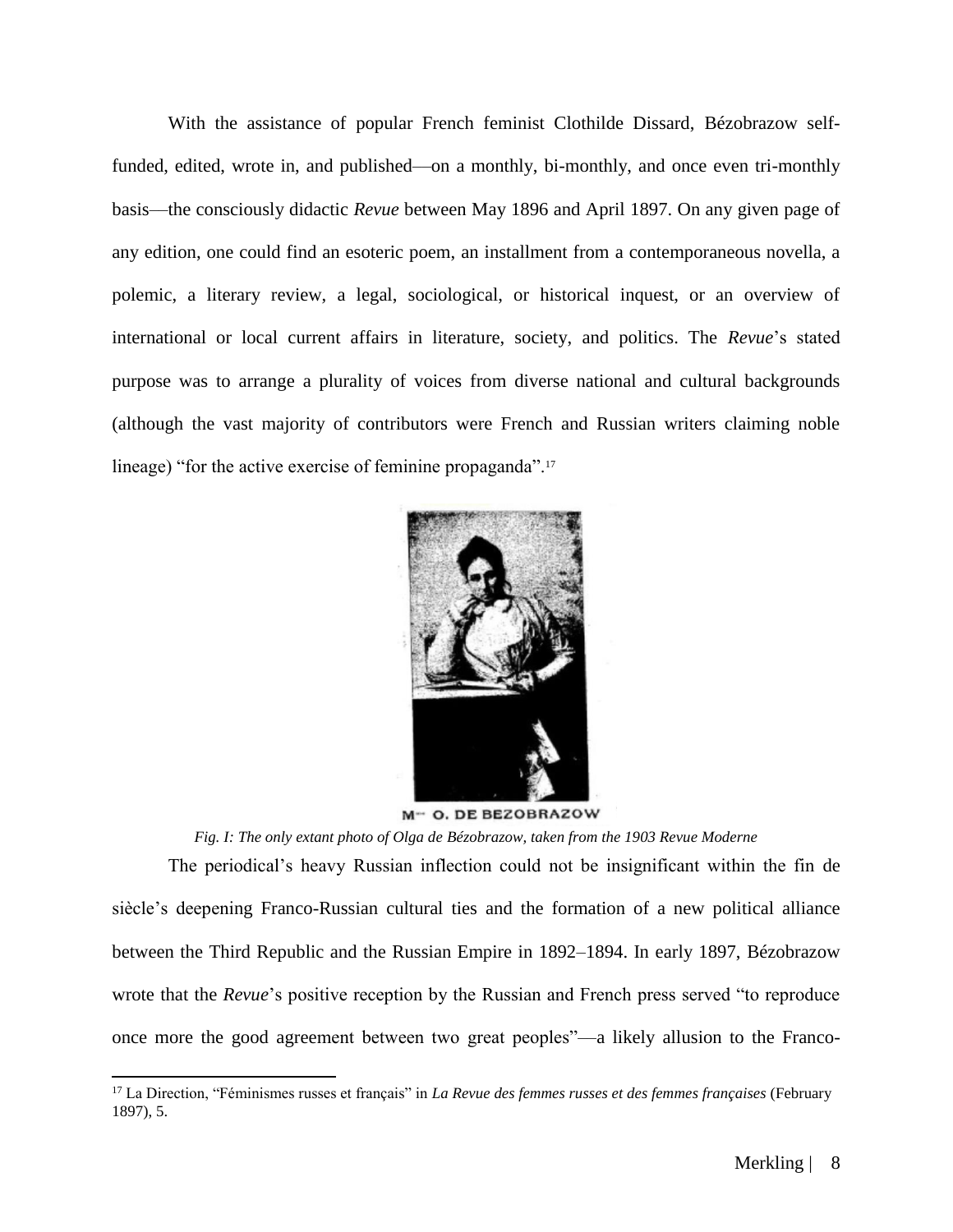Russian rapprochement which could equally frame the *Revue* as an organ of transnational propaganda, of cultural "soft power".<sup>18</sup> At certain points, this thesis attempts peripherally to weave the Russian dimension into its elucidation of Bézobrazow and her Spiritualist Feminism, but a fuller treatment of the theme necessarily lies beyond its scope.<sup>19</sup>

Meanwhile, Bézobrazow and Spiritualist Feminism are remarkably absent in the current historiography. Lynn Sharp's book *Secular Spirituality: Reincarnation and Spiritism in Nineteenth-Century France* is one of only two works on nineteenth-century French history to identify a conceptual "Spiritualist Feminism" with agents behind this idea: Bézobrazow, and the Frenchwomen Olympe Audouard, Lucie Grange, and Julia Becours.<sup>20</sup> Sharp asserts that Bézobrazow "went much further in combining spiritism *[sic.]* with feminism" than her contemporaries, but only vaguely accounts for what this meant: namely, that Bézobrazow believed future feminisms "would blend science and religion" and that women's education in Spiritualism was imperative for their emancipation from the patriarchy.<sup>21</sup> This does insufficient justice to Spiritualist Feminism as Bézobrazow's contemporaries understood it––i.e., as a deliberate fin-de-siècle *doctrine*. Although Sharp notes that feminism and Spiritualism converged forcefully in the 1890s, highlighting Bézobrazow as evocative of this moment, she

<sup>18</sup> La Direction, "Féminismes russes et français" in *La Revue des femmes russes et des femmes françaises* (February 1897), 7-8. See George F. Kennan's *The Fateful Alliance: France, Russia, and the Coming of the First World War*  (New York: Pantheon Books, 1984).

<sup>&</sup>lt;sup>19</sup> The Russian community in nineteenth-century France is surprisingly under-researched, at least in French and English. Faith Hillis' recent article "The Franco-Russian Marseillaise" examines the link between the development of the French political right and Russian expatriate conspiracy in 1880s and 1890s France, and represents one of the first attempts to critically evaluate this history. Among other things, it notes these communities' frequently shared adherence to French occult beliefs of the period. See Faith Hillis, "The 'Franco-Russian Marseillaise': International Exchange and the Making of Antiliberal Politics in Fin de Siècle France", *The Journal of Modern History* 89 (March 2017): 39–78. For Franco-Russian history, see *Figures de l'émigré russe*; Jean Bonamour, "La littérature russe en France à la fin du xixº siècle: la critique française devant 'l'âme slave'", *La Revue russe* (1994): 71-79; and Georges Nivat, "La rencontre franco-russe au XIXe siècle". *Editions esprit* (2010/2011): 63–71.

<sup>20</sup> Sharp, *Secular Spirituality: Reincarnation and Spiritism in Nineteenth-Century France* (Lanham, MD: Lexington Books, 2006), 169-172.

<sup>21</sup> Sharp, *Secular Spirituality*, 169-172.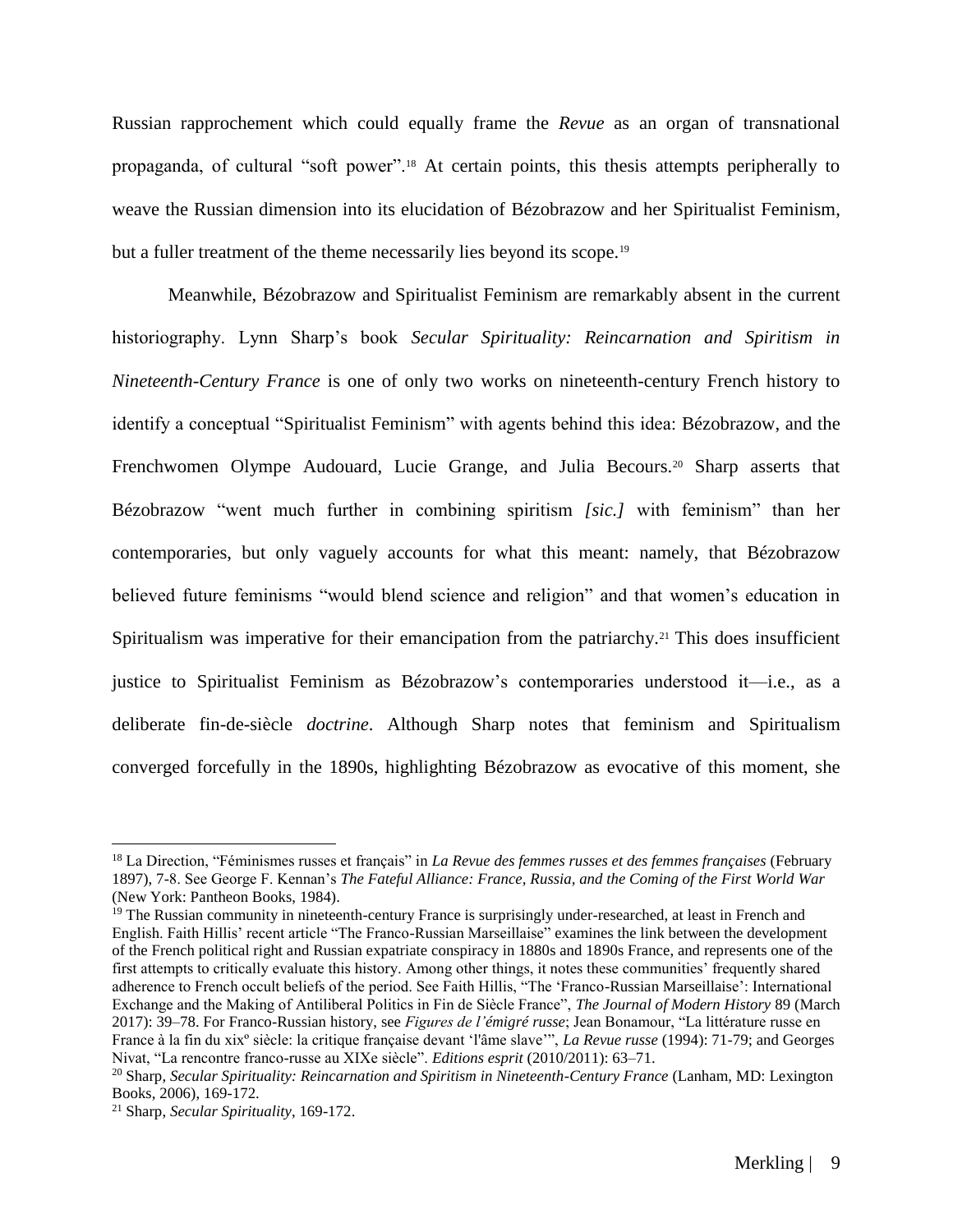never ultimately provides a historical explanation *why*; nor does she really treat Bézobrazow as a historical personality, citing her instead as an illustrative example of a tangential phenomenon.

However, *Secular Spirituality* does highlight avowed Spiritualists' advocacy of feminism, the tendency of women to be compelling mediums, and a general affinity in Spiritualist theory for social justice traceable to the 1830s; these factors form the basis of Nicole Edelman's Voyantes, guérisseuses, et visionnaires en France (1785-1914).<sup>22</sup> Edelman extensively features Lucie Grange as a "medium-prophetess" but never mentions Bézobrazow or a "Spiritualist Feminism".<sup>23</sup> Examining how feminism and Spiritualism intersected in Grange, she stops short of ever calling Grange's beliefs or actions a doctrine––likely because even at the time, the French press considered Bézobrazow as the "apostle" who "founded *her* [emphasis added] Spiritualist Feminist doctrine", imbuing her with a cultural hegemony over the neologism.<sup>24</sup>

Bézobrazow, her *Revue*, and her Spiritualist Feminism are similarly marginal in the works of historians of French feminism.<sup>25</sup> Klejman and Rochefort, in *L'égalité en marche: le féminisme sous la Troisième République*, note the historical *fact* that Bézobrazow founded a Spiritualist Feminism––adding that she inspired Frenchwomen like Claire Galichon to

<sup>22</sup> Sharp, *Secular Spirituality*, introduction. Other scholars also allude to the overlap of gender and esoteric faith, but never as particularly significant in its own right. See: John Monroe, *Laboratories of Faith: Mesmerism, Spiritism, and Occultism in Modern France* (Ithaca: Cornell University Press, 2008); Harvey, *Beyond Enlightenment*; and Bernice Rosenthal, ed.*Occultism in Russian and Soviet Culture* (Ithaca: Cornell University Press, 1997).

<sup>23</sup> Edelman, *Voyantes, guérisseuses, et visionnaires en France 1785-1914* (Paris: Editions Albin Michel, 1995), 154- 55, 208-216.

<sup>&</sup>lt;sup>24</sup> "Batailles de l'idée" in *Revue scientifique et morale du spiritisme* (March 1908); Philippe Casimir, "Une apôtre: Mme. O. de Bézobrazow" in *Revue spirite*. Paris: (November 1904).

<sup>25</sup> For a comprehensive history of Third Republic feminism, see Joan Scott, *Only Paradoxes to Offer: French Feminists and the Rights of Man* (Cambridge, MA : Harvard University Press, 1996); Offen, *Debating the Woman Question*; Hause, *Women's Suffrage*; Laurence Klejman and Florence Rochefort, *L'Égalité en marche: le féminisme sous la Troisième République* (Paris: Presses de la fondation nationale des sciences politiques des femmes, 1989); and Mary-Louise Roberts, *Disruptive Acts: The New Woman in Fin-de-siècle France* (Chicago: University of Chicago Press, 2017).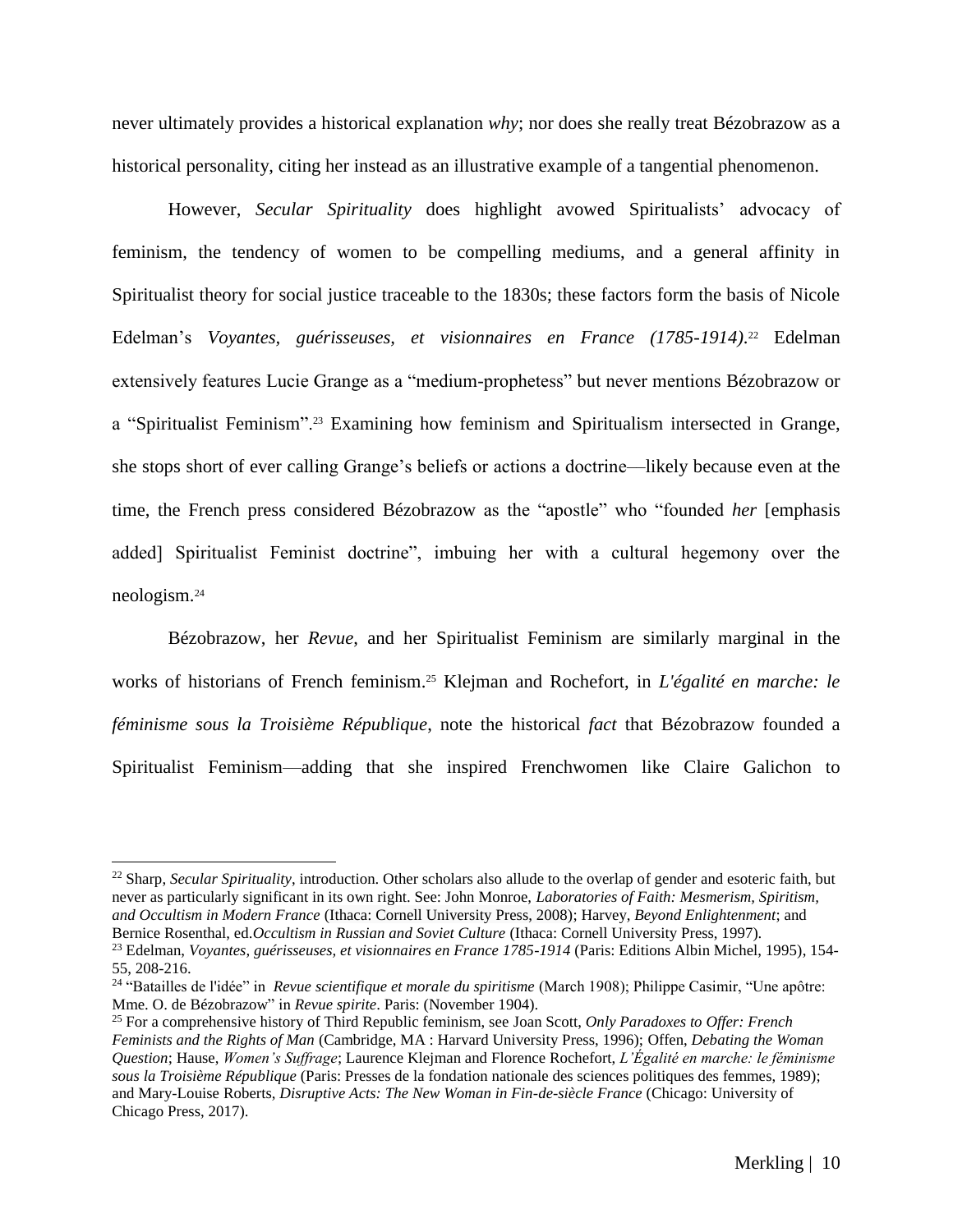subsequently espouse this doctrine.<sup>26</sup> They also point to three other fin-de-siècle figures, namely Leopold Lacour, Celine Renooz, and Jules Bois, who displayed "esoteric" tendencies in their feminist engagements.<sup>27</sup> However, they are uninterested in analyzing the underpinnings of the historical intersection of esotericism and feminism, let alone in considering Bézobrazow (as contemporaries did) as a conscious, influential "apostle" of this phenomenon.<sup>28</sup>

Thus, the purpose of this thesis is to simultaneously define and historicize a new fin-desiècle doctrine of Spiritualist Feminism as Bézobrazow's deliberate fusion of current French feminist and spiritualist ideas: she presented her doctrine at once as a system of faith, a vehicle for social justice, an intellectual epistemology, and an individual project for cultural agency in the mass media around the turn of the century. It demonstrates how Bézobrazow first articulated Spiritualist Feminism in the pages of her *Revue* between 1896 and 1897, and argues that through her synthesis of two wholly current ideologies, she sought to resolve some of the driving contemporaneous social, political, and intellectual contests of Third Republic France. These included intensifying debates over the roles of science, faith, and women in French society, as well as broader existential anxieties relating to the turn of the century. It also seeks to resurface a historically neglected agent of fin-de-siècle intellectual culture in Bézobrazow, until now relegated at best to a footnote despite her significant visibility and activity in France.

Chapter one traces the genealogy of Spiritualism alongside the evolving Third Republic debate on the role of faith in French society, and its embrace of the emergent psychical sciences to try and transcend the intellectual battlegrounds on belief and knowledge in the 1880s and

<sup>26</sup> Klejman and Rochefort, *L'Égalité*, 174

<sup>27</sup> Klejman and Rochefort, *L'Égalité*, 118. Bézobrazow cited Lacour and Renooz as intellectual inspirations, with both contributing to her *Revue*.

<sup>&</sup>lt;sup>28</sup> James Allen looks at how the Neosophist Renooz's "prophetic vision of social justice and spiritual renewal" comprised her eclectic worldview of history, biological theory, and bourgeois feminism, but he argues that Renooz's ideas were idiosyncratic and personal, not doctrinal. James Allen, "The Language of the Press: Narrative and Ideology in the Memoirs of Celine Renooz (1890-1913)" in *Making the News*.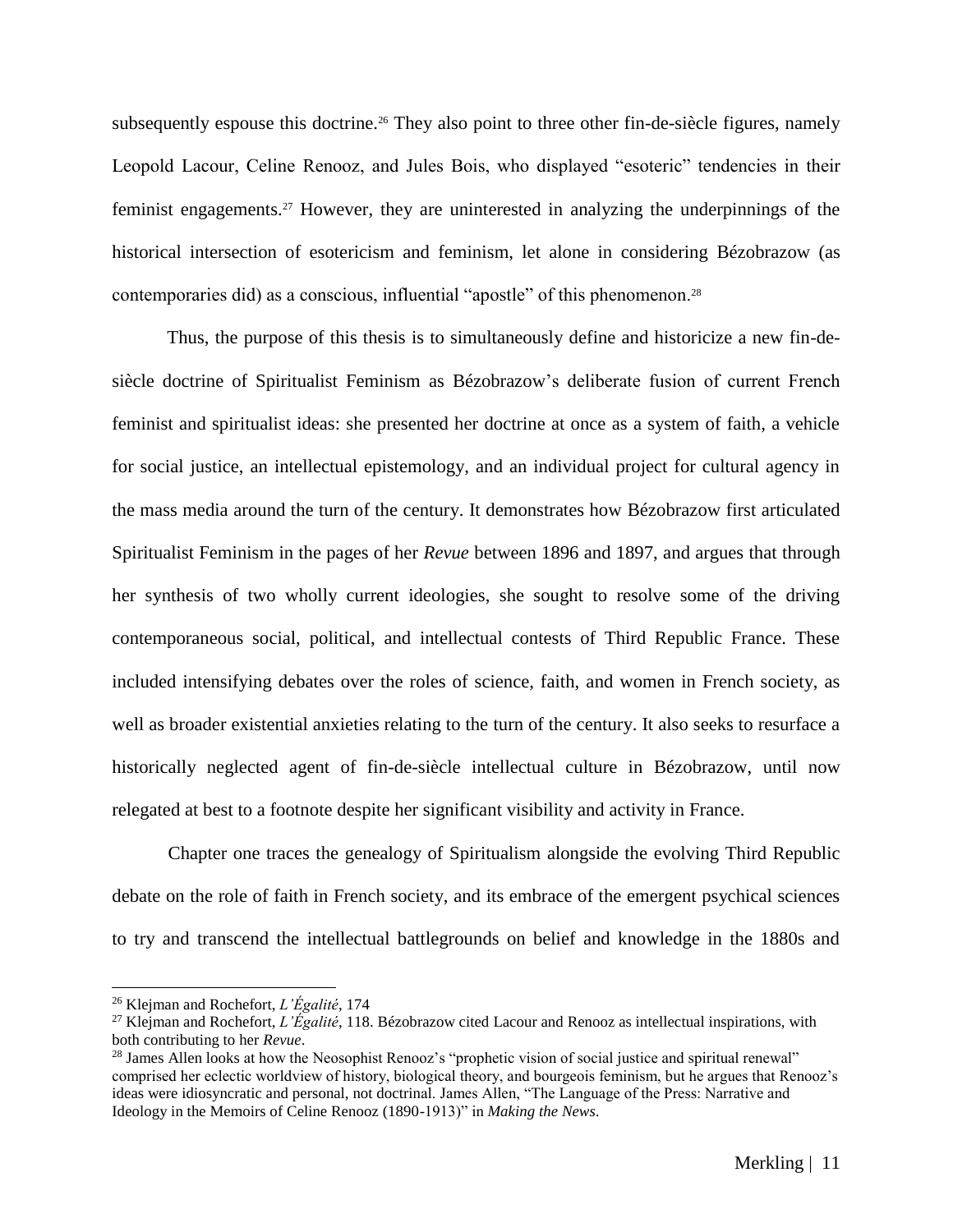1890s. It considers Bézobrazow's 1896 treatise *La Religion nouvelle* in line with these issues and concomitantly as a source for her Spiritualist Feminist doctrine. Chapter two examines Bézobrazow's "sociological" feminism in the early editions of her *Revue* and locates her position within a network of influential contemporaries advancing their own feminist visions*.* It demonstrates how her sociological feminism's treatment of the "Femme Nouvelle" ("New Woman") in her eponymous 1896 novella in the *Revue* engendered an early synthesis of feminism with Spiritualism. Chapter three begins in early 1897, demonstrating Bézobrazow's full intellectual formalization of Spiritualist Feminism: first through her repurposing for its ends the idea of *humanité intégrale*, and second in her historical treatise *Le Matriarcat*, as further evidence of her crystallized doctrine. Chapter four considers the decade after the *Revue*'s conclusion, examining the *practical* dimensions of Spiritualist Feminism as an ideology: it demonstrates how Bézobrazow's creation of a Spiritualist Feminist society, her delivery of speeches at the most significant feminist and spiritualist conferences of 1900, and her forceful presence in the occult press bespeak her conscious attempt to make Spiritualist Feminism an active force in French society––and in so doing, to remake French society itself.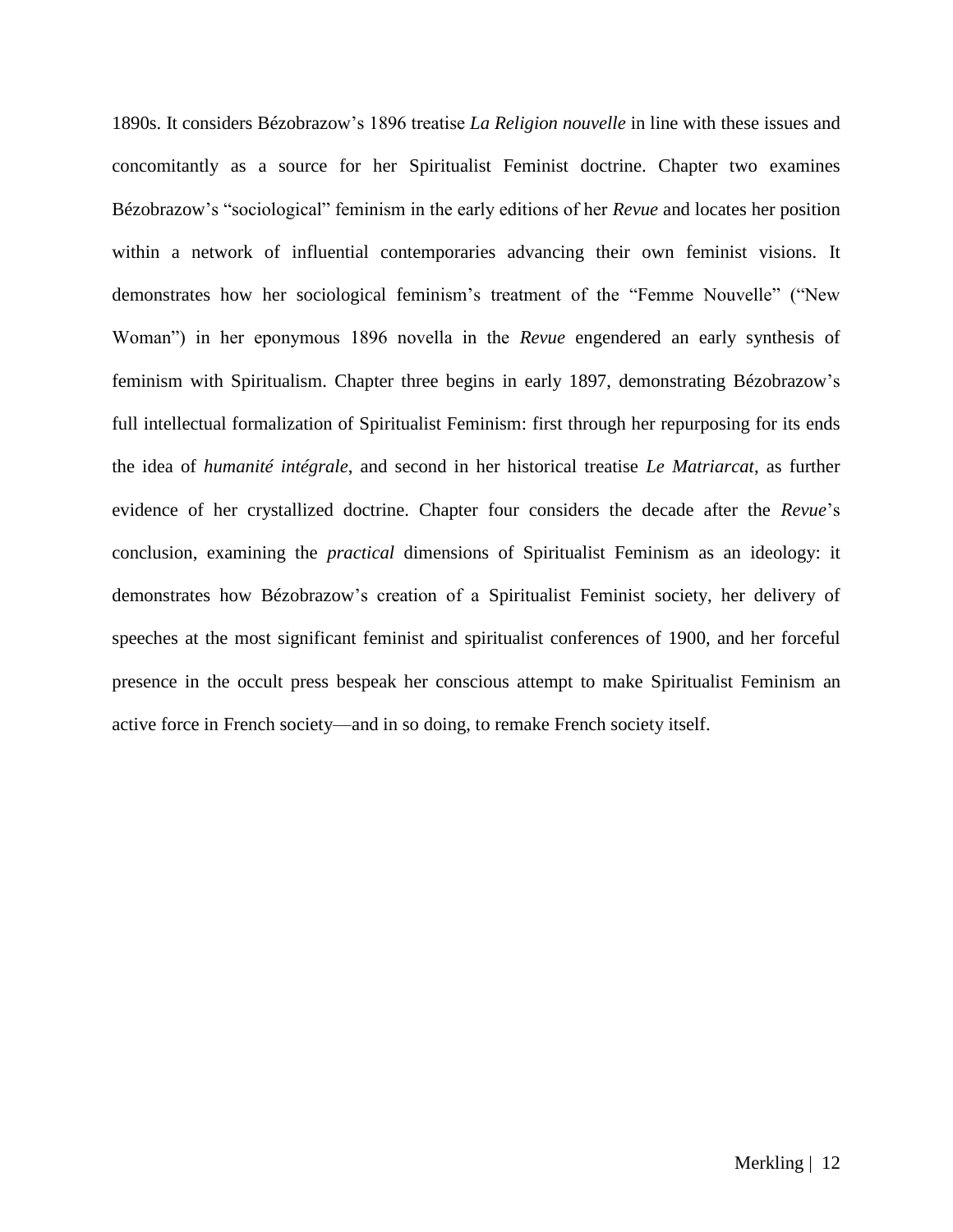#### **Chapter 1: A New Religion: Spiritualism, Science, and Faith in Fin-de-siècle France**

A striking claim was made by prominent neo-Martinist<sup>29</sup> Papus (a.k.a Gérard Encausse) in an 1895 edition of his periodical *L'initiation*: France was on the verge of an "apocalyptic crisis" that would begin in 1896.<sup>30</sup> The "chronic instability of the Third Republic", its social division, would produce a "domestic crisis" resulting in "violent civil war in France itself".<sup>31</sup> Deliverance from this war would ultimately come from France's ally, the Russian Tsar Nicholas II, who would then preside over an optimistic "period of universal peace" and social renewal.<sup>32</sup> Meanwhile, in 1891, the self-styled Rosicrucian<sup>33</sup> "Mage" Joséphin Péladan, had predicted a "fatal and imminent rotting" to ultimate demise of a decadent French society "without God" in the next few years.<sup>34</sup> French (and European) social regeneration would similarly be accomplished by the "Slavic race".<sup>35</sup> Both visions bespeak an undeniable fixation within France's occult movement––at the height of its popular revival––on the idea of a profound *internal* national crisis (for Péladan, a "putrefaction"), attributable to godless materialism, to which the only solution lay in moral and social renewal.<sup>36</sup>

Unbeknownst to Péladan and Papus, a Russian noble (admittedly, not the Tsar) sharing an occult worldview, a vision of current French society as "fractured", and a desire for moral and spiritual regeneration *was* initiating her project in Paris at this very moment, with the

 $29$  Neo-Martinism was a mystical Christian occult doctrine founded by Papus in 1888 based on the rituals and teachings of late eighteenth century occultist leaders Martinez de Pasqually and Louis-Claude de Saint Martin. It is based on initiation––the process of education in the esoteric (secret) traditions––and revealing the unity of all cults in a single religion of Christ. Neo-Martinists insisted on Christian prayer and individual charity. The doctrine subscribed to ancient Egyptian Kabbalah, astrology, and alchemy, and like Spiritualism, believed in the scientific observation of the invisible world and its laws.

<sup>30</sup> Harvey, *Beyond Enlightenment*, 145–46.

 $31$  Ibid.

 $32$  Ibid.

<sup>33</sup> Rosicrucianism was another Catholic occult faith–-even more secretive than Neo-Martinism––inspired by the mystical German tradition, and was linked to the practices of Kabbalah, hermeticism, and alchemy.

<sup>34</sup> Koenraad Swart, *The Sense of Decadence in Nineteenth-Century France* (Dordrecht: Springer Netherlands Springer, 1964), 164.

 $35$  Ibid.

<sup>36</sup> These moral sentiments were also shared by France's Catholics. See Sharp, *Secular Spirituality*, 66.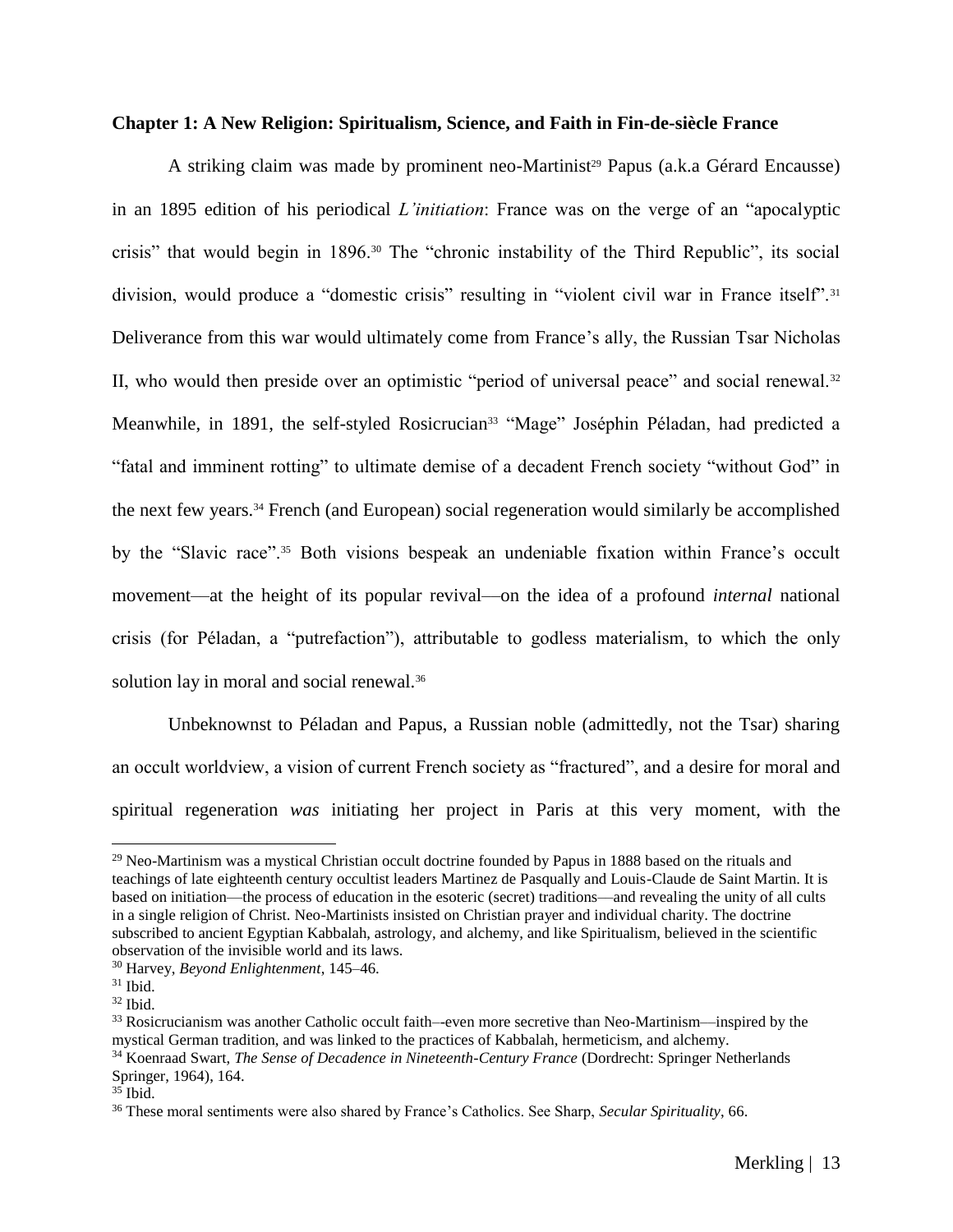commencement of her feminist *Revue* in 1896.<sup>37</sup> Several months into its publication, Bézobrazow contributed an ethical-philosophical treatise titled *La Religion nouvelle* ("The New Religion"), which sought to establish a fundamentally *moral* Spiritualist base of knowledge, distilled from a combination of contemporary scientific research and ancient esoteric and Christian theology, and promising to resolve French intellectual divisions over the relationship between science and faith. This would lay the partial foundations for a broader regeneration of a society she and others––like Papus and Péladan, but also Émile Zola and Émile Durkheim for example––saw as decadent and degenerating towards self-destruction.<sup>38</sup>

Bézobrazow's decision to argue for a "New Religion" within the context of France's perceived social division and godlessness leads us to one of the Third Republic's most entrenched, defining, and divisive cultural contests: the antagonism between anticlerical, antispiritual liberal Republican *laïcité* (secularism) and a civic revival of religious belief in a rapidly modernizing, increasingly materialistic (industrial, scientific) France.<sup>39</sup> This battle would only be ultimately resolved politically with the 1905 Separation Law enshrining the constitutional separation of Church and State.<sup>40</sup> Nonetheless, France's religious revival would socially continue unabated until the outbreak of the First World War, and encompassed not only conservative Catholicism but also occult doctrines (such as Spiritualism) evolving from earlier *Spiritiste*  precedents.<sup>41</sup> Indeed, the Spiritist Kardec's *Livre des esprits* (considered the formative text of

<sup>37</sup> Bézobrazow, "La Religion nouvelle" in *La Revue des femmes russes* (01 September 1896), 325.

<sup>38</sup> Charle, *Paris fin-de-siècle*, 8-9; Swaart, *The Sense of Decadence*, 190.

<sup>39</sup> René Rémond usefully defines Republican ideology as being inseparable from the political dimensions of *laïcité*, i.e. "separation of the religious and of the profane, absolute independence of the State with regard to the Churches, freedom of the individual conscience, non-interference by clerics… in public affairs [or] of religious considerations in the political motivations and beliefs of the citizens." See René Rémond, *L'Anticléricalisme en France: de 1815 à nos jours* (Paris: Fayard, 1999), 14.

<sup>40</sup> Sharp, *Secular Spirituality*, 3; Monroe, *Laboratories of Faith*, 199-250; Rémond, *L'Anticléricalisme*, 171-197.

<sup>&</sup>lt;sup>41</sup> Sharp, *Secular Spirituality*, xiii–xxi, 167. The terms "Spiritism" and "Spiritualism" are confusingly often used interchangeably––both by scholars, as well as contemporaneous observers of the doctrine––when describing what was by the 1880s a very heterogeneous doctrine that had lost the ideological unity and clarity Kardec had established with his *Spiritisme*. Kardec formally coined the term *Spiritisme* in the 1860s to transform the popular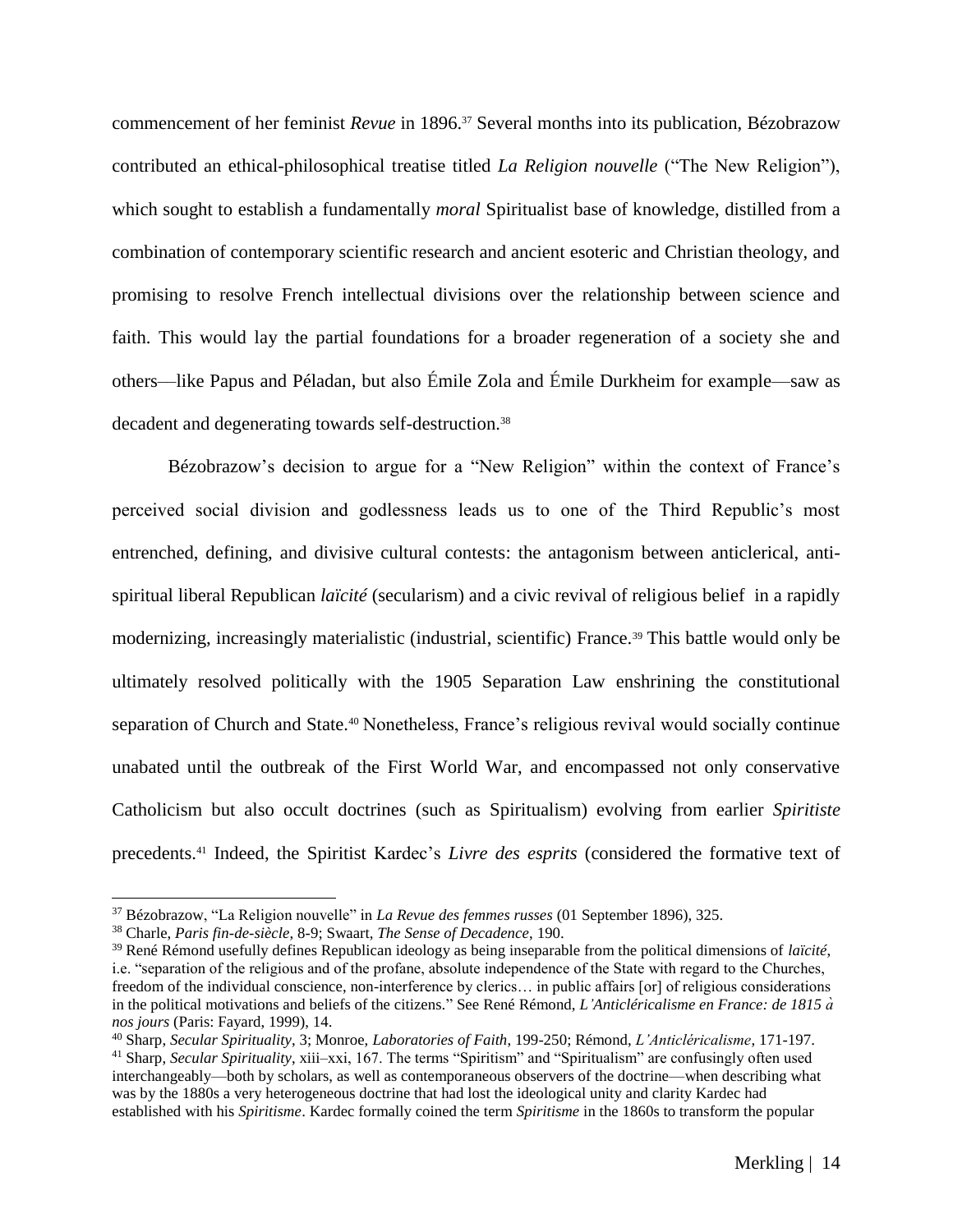Spiritist doctrine) and his popular periodical *La Revue spirite* continued to enjoy significant commercial success after his 1869 death; there was at the same time a resurgence of Catholic miracle-making and pilgrimages to such holy sites as Lourdes and La Salette; and in the 1880s there was the "occult revival" of new doctrines, sects, organizations, periodicals, and gatherings, continuing into the following decade and arguably peaking during Bézobrazow's period of prominence.<sup>42</sup>

Indeed, the ostensibly secular Third Republic itself emerged from the 1870-71 Franco-Prussian conflict<sup>43</sup> into an environment of "surg[ing] piety" stemming from the Church's demonstration of national loyalty during the war and the common perception that France's humiliation had resulted from spiritual neglect and excess materialism.<sup>44</sup> The early Third Republic "Government of Moral Order" thus wedded itself to the Catholic Church, reinstating its primacy in French political and civic society.<sup>45</sup> In reaction, the Republican movement's leaders— Quinet, Gambetta, and Ferry—adopted even more aggressively secular rhetoric and policies upon gaining power in 1877, including advocacy of compulsory, free, science-based education for French children without Church influence (ultimately enshrined in the Ferry Laws of 1880-82),

trend of asking the spirits to turn tables as proof of their existence––imported from the United States in the 1850s–– into a movement, connecting the spirits' messages teaching the successive reincarnation of the soul as it moved progressively towards divinity and decreasing materiality. Bézobrazow consciously used the term "*Spiritualisme*" rather than *Spiritisme*, but her beliefs aligned well with *Spiritisme*. Most scholars group "Spiritualism" as an identifiably occult faith by the fin de siècle; this is corroborated by Bézobrazow's own writings, which invoke esoteric theories not present in classic Kardecian *Spiritisme*. *Spiritisme* had also become inflected by occult theory and practice in the 1880s, which this thesis understands as the originary moment of fin-de-siècle "Spiritualism". <sup>42</sup> Harvey, *Beyond Enlightenment*, 98; Monroe, "Cartes de Visite from the Other World: Spiritism and the Discourse of Laicisme in the Early Third Republic". *French Historical Studies*, 26, No. 1, (2003), 123.

<sup>&</sup>lt;sup>43</sup> France's Emperor Napoleon III suffered a humiliating military defeat in 1870 by the Prussian army, which resulted in the establishment of the French Third Republic. The new government briefly continued the Franco-Prussian war until its capitulation in 1871. This defeat produced the short-lived but deadly Paris Commune in 1871, in which a radical socialist commune took over Paris for two months, creating a political crisis only resolved with the Third Republic Army's successful although bloody siege of the city.

<sup>44</sup> Monroe, "Cartes de Visite", 120, 138; Rémond, *L'Anticléricalisme*, 9-10.

<sup>45</sup> Monroe, *Laboratories of Faith*, 152; Sharp *Secular Spirituality*, 78-79; Rémond, *L'Anticléricalisme*, 9-10, 171.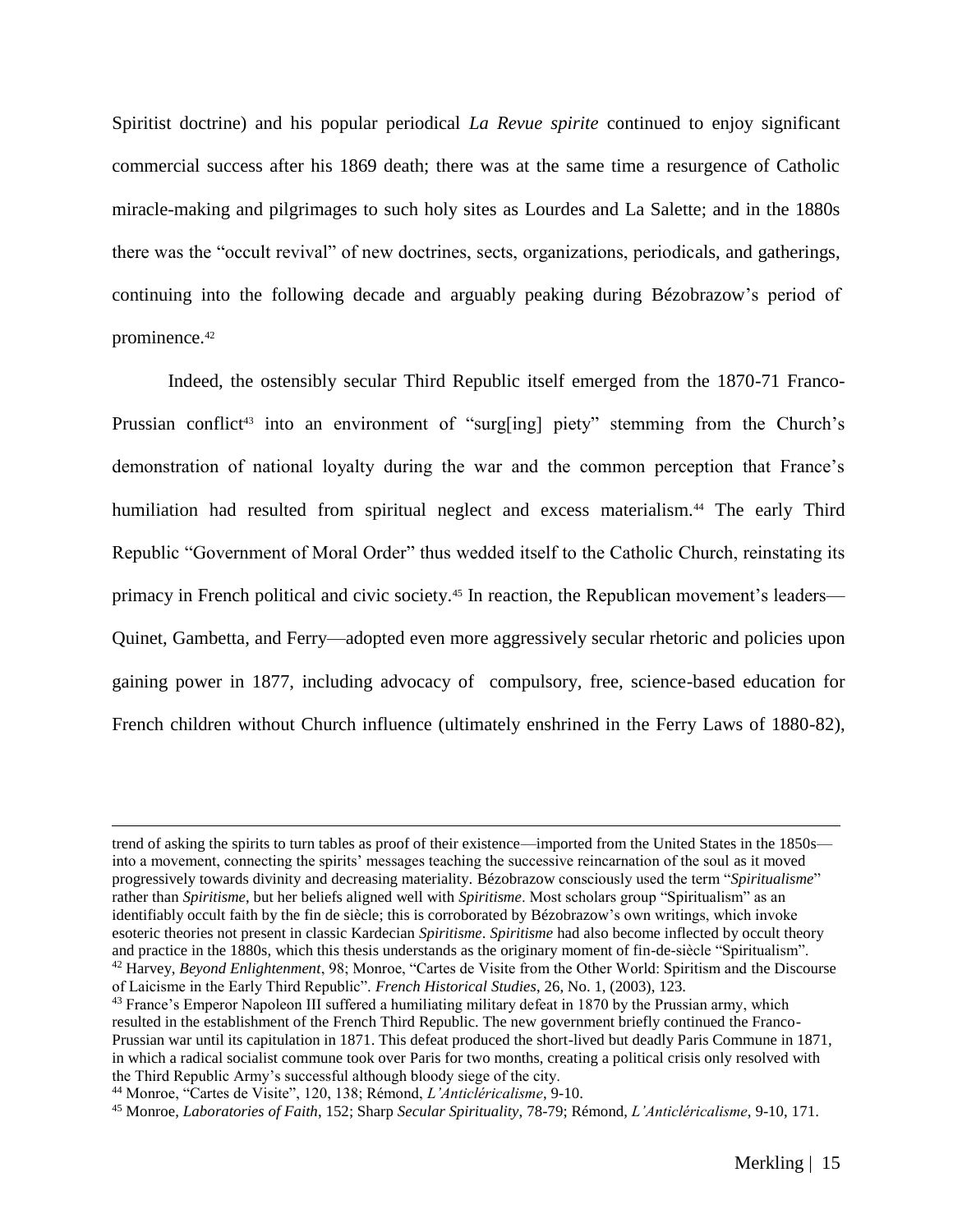and open denunciation of the Church as "the enemy of the people".<sup>46</sup> They too explained 1871 in terms of morality, an alternative one blaming the clergy for having "made bad French people", "denationalized the youth" and taught them principles anathema to "modern society"—i.e. to the republican "cult" of scientific knowledge and empirical, individual reason.<sup>47</sup> Faith and worship were "aberrations of the human mind", diagnosable signs of irrationality and madness.<sup>48</sup>

This pathologization of faith—inextricable from "empirical" scientific belief, as both John Monroe and Lynn Sharp have demonstrated––was deployed in some of the earliest secularreligious battles on Spiritist terrain. After the death of Kardec in 1869 and the trauma of 1870-71, the French Spiritist movement began to stagnate; it also underwent a fundamental structural upheaval in the 1880s because of the occult revival and the 1875 *Procès spirite* ("Spirit Trial").<sup>49</sup> Spiritists had in the early 1870s consciously courted Republican values of science, reason, and progress, by maintaining Kardec's positivistic formulation of the belief as a philosophy-science–– rather than religion—with "an empirical basis in spirit phenomena".<sup>50</sup> For example, Pierre-Gaëtan Leymarie, now *de facto* leader of the movement, sought to empirically, objectively "prove" the existence of talking spirits and reincarnation through spirit photography: here, the spirits of dead people were photographed by mediums, who through their mediumship could "produce" the

<sup>46</sup> Rémond, *L'Anticléricalisme*, 4-7, 33, 176, 184; Sharp, *Secular Spirituality*, 102, 129, 165. That said, some have suggested that Republicans' "coherent belief system" itself "effectively amounted to a religion." Ralph Gibson, "Why Catholics and Republicans couldn't stand each other" in Tallett, Frank, and Nicholas Atkin, ed. *Religion, Society and Politics in France Since 1789* (London; Rio Grande, Ohio, U.S.A.: Hambledon Press, 1991), 108.

<sup>47</sup> Rémond, *L'Anticléricalisme*, 31, 172-173, 177.

<sup>48</sup> Rémond, *L'Anticléricalisme*, 49, 188, 191. The work of French neurologist and pathologist Jean-Martin Charcot, according to Monroe, "provided a way of conceiving susceptibility to intense religious experience as a sign of mental disease" thus "pathologizing" religion and presenting *laïcisme* "as a form of social hygiene." Monroe, "Cartes de Visite", 143.

<sup>49</sup> The *Procès spirite* occurred in June 1875, when a photographer, an American spiritualist medium, and Leymarie, were tried and found guilty of making and selling fraudulent spirit photographs. The case was enormously popular in the French press. Monroe, "Cartes de Visite", 120.

<sup>&</sup>lt;sup>50</sup> Kardec argued that Spiritism "superseded religion by encompassing all religions." He positioned reincarnation as "scientific" due to "its repeatable quality: all souls progressed toward intellectual purity and all souls passed the same points in a series of reincarnations." Sharp, *Secular Spirituality*, 123, 128.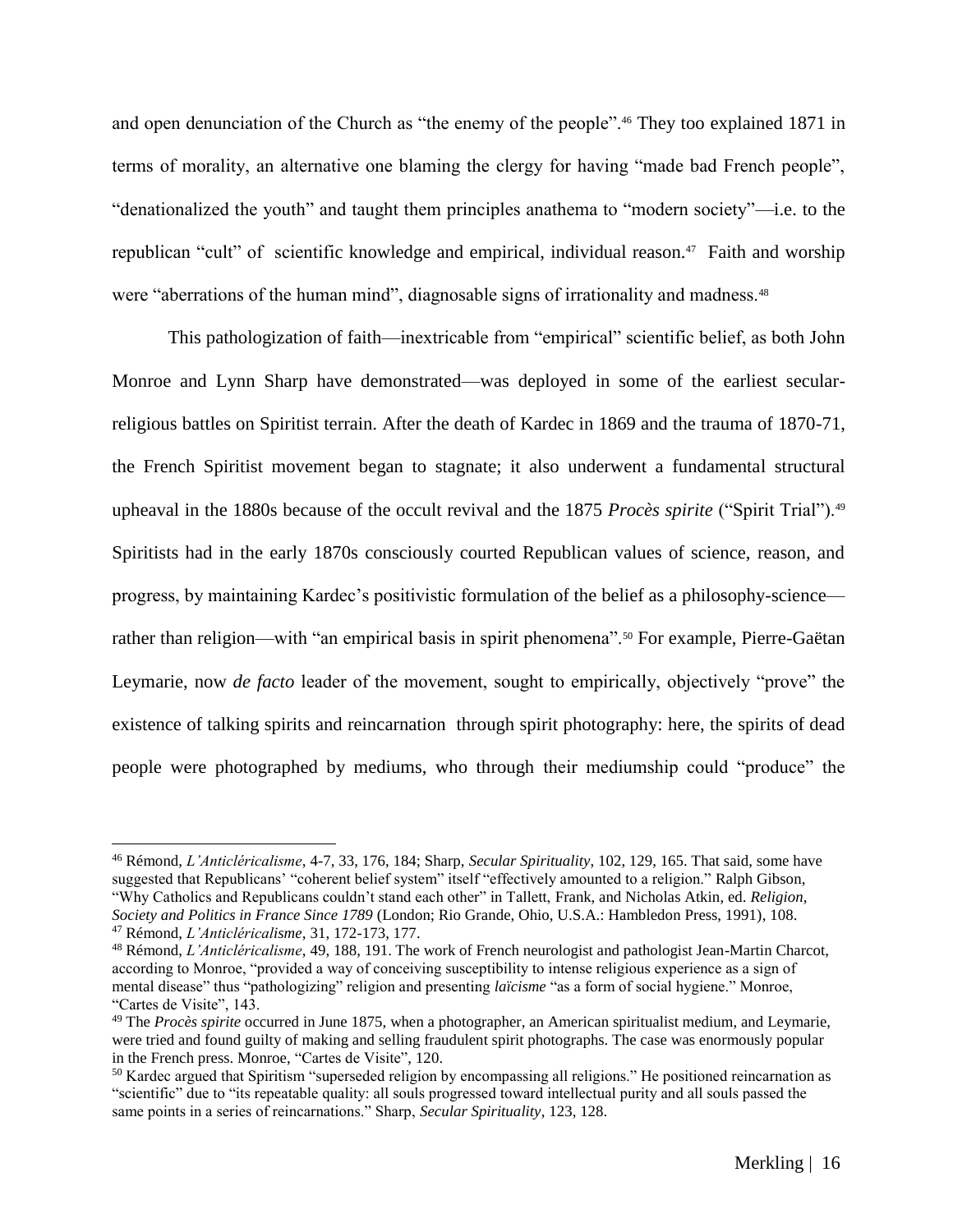visualization of the spirit, as in this portrait of Leymarie with a "devoted Spiritist who had recently died of cancer":<sup>51</sup>



*Fig. II: Spirit portrait of Leymarie, taken from Monroe, "Cartes de Visite from Another World".*

However, the 1875 *Procès spirite*––which exposed such photographs as fakes and jailed Leymarie for a year for his involvement––severed this tentative alliance between Republican ideals and Spiritism, leaving the latter exposed to unequivocal rejection by both the Catholic right and the Republican left; both camps criticized to different ends the unwavering belief of the Spiritist witnesses at the trial in the scientific veracity and objectivity of the photographs.<sup>52</sup> The trial in this way reproduced the broader Third Republic contest over the legitimacy of belief and its place in society––on not only political but also moral and epistemological grounds, for to profess faith was to deny science (and thus the Republic's very foundations). Spiritism's former doctrinal and organizational unity fractured––with Leymarie, for example, attempting to

<sup>51</sup> Monroe, "Cartes de Visite", 123, 133.

 $52$  According to Monroe, Catholics argued that in Spiritism's "desire to unite faith and reason on reason's terms", it was "much closer to the 'reasoning mania' of the secular Republican left than it was to [devout Catholics'] deepseated religious conviction". Republicans, meanwhile, saw in the Spiritists' refusal to acknowledge the fraudulency of the photographs a fundamental irrationality and detachment from the "Truth". Materialistically embracing emergent psychological theory, Republicans attacked both Spiritism and "faith" in general, presenting both as products "either of ignorance or… outright mental pathology." Monroe, "Cartes de Visite",122, 142.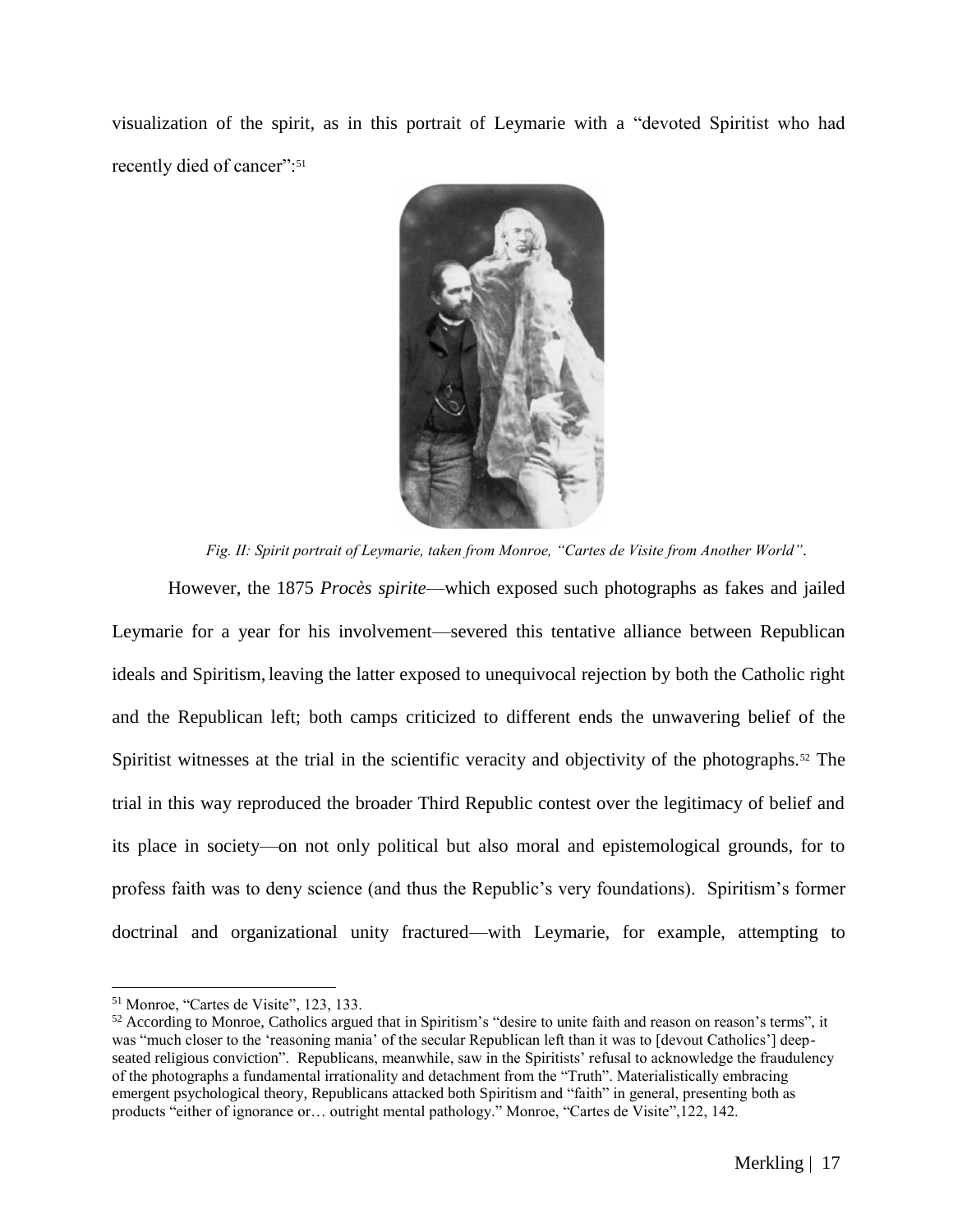synthesize Spiritism with novel occult theories and movements like Martinism, Theosophy, and Mesmerism.<sup>53</sup> But by the late 1880s and early 1890s, carried on a broader tide of surging French spirituality, its largely occult fragments––like the Spiritualism Bézobrazow embraced––were flourishing. Thirty new Spiritist/occult periodicals were established in the final two decades of the century; by 1889, the first *Congrès spirite et spiritualiste* ("Spirit and Spiritualist Congress") had representatives from fifty towns and cities; new international occult networks were forged; and—significantly—Spiritist/occult phenomena like trance writing, moving objects, and hypnotism underwent new scientific investigations by "elite researchers" from the fields of "physics, chemistry, physiology, medicine, literature, and philosophy".<sup>54</sup>

This last development in particular was promising for Spiritualists, as the nascent field of psychical research had yet to settle into its eventual, more orderly division among physiologists, neurologists, neuroanatomists, psychiatrists, psychologists, and philosophers.<sup>55</sup> Emerging in the 1880s as a study of "mental phenomena" like hypnotism, somnambulism, hysteria, and trance writing, psychical research in France was developed by Jean-Martin Charcot, a major influence on Freud.<sup>56</sup> According to Brady Brower, psychical research offered "an extreme argument for the autonomy of the mind" by presenting "an investigation of phenomena which are often… attributed to minds apart from material organisms"––like the unconscious.<sup>57</sup> By 1890, Charcot, along with Charles Richet and Paul Janet, had institutionalized psychical research by founding

studied their phenomena extensively over the 1880s, especially hysteria and magnetism. <sup>56</sup> Ibid.

<sup>&</sup>lt;sup>53</sup> Mesmerism, or animal magnetism, espoused German doctor Franz Mesmer's theory of the existence of a "magnetic fluid" possessed by all living things. Connected, like Spiritism, to French utopian theorizations of reincarnation in the 1830s, Mesmerism in the 1880s viewed the serious scientific investigations into the phenomenon of hypnotism as proof that this fluid could be transferred between individuals through hypnosis, in this way enabling the "exercise [of] a sort of psychic power over one another". See Harvey, *Beyond Enlightenment*, 97. <sup>54</sup> Sharp, *Secular Spirituality*, 163-174, 178; Monroe, *Laboratories of Faith*, 200-203; Brower, *Unruly Spirits*, xvi. <sup>55</sup> Brower, Brady. *Unruly Spirits*, xv-xvi. Charcot was a fundamental skeptic of Spiritism and occultism, although he

<sup>57</sup> Ibid.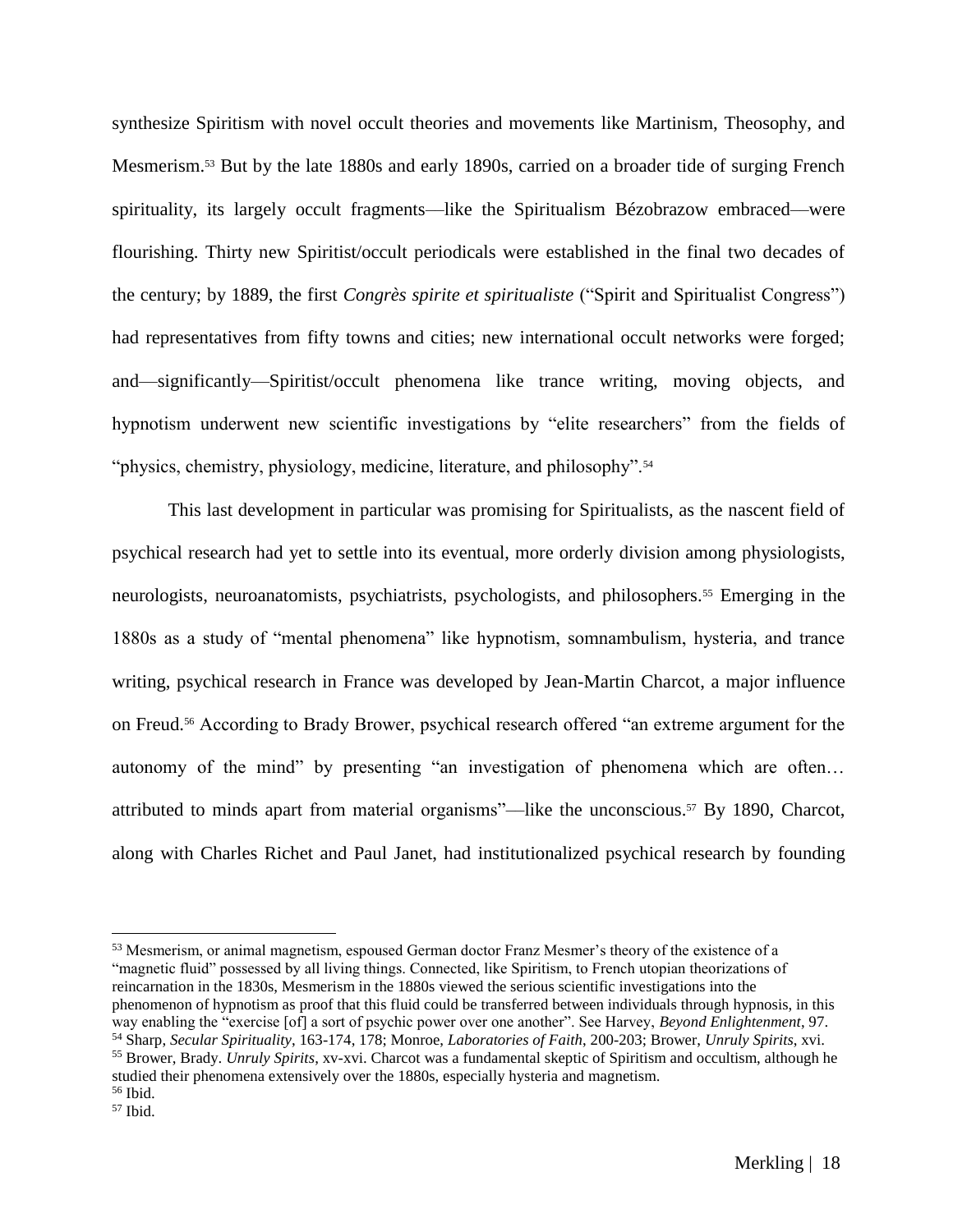the *Société de psychologie physiologique* ("Society of Physiological Psychology").<sup>58</sup> It provided "an independent organizational basis for a general psychology" in exploring different scientists' "experimental, clinical, and philosophical approaches" to the field, and had also sponsored the First International Congress of Physiological Psychology in 1889.<sup>59</sup> Despite psychical research's institutionalization in the fin de siècle, cynical public perceptions (residual from the *Procès spirite*) of table rapping, clairvoyance, spirit materializations, and telepathy as "middle-and lower-middle-class religiosity" persisted.<sup>60</sup>

Nonetheless, the discursive visibility in the 1890s of "scientific" psychical study was significant (as symbolized by psychologists, psychiatrists, Spiritists, and occultists all presenting together under one banner at the 1900 fourth international Congress of Psychology). <sup>61</sup> In this context, Gabriel Delanne––a notable contributor to Bézobrazow's *Revue*––founded the *Revue scientifique et morale du spiritisme* ("Scientific and Moral Review of Spiritism/Spiritualism");<sup>62</sup> and while he pursued an ever more ambitious scientific agenda, others, like Leymarie and Léon Denis, emphasized Spiritism's spiritual and mystical elements, mirroring contemporaneous occult spin-offs from Catholicism such as Papus' Neo-Martinism and Péladan's Rosicrucianism.<sup>63</sup> The occult movement in France––flourishing amidst more doctrinal freedom, relaxed press laws which facilitated ease of publication, and greater scientific attention––had by Bézobrazow's 1896 intervention with her "New Religion" at once become both "more scientific and more religious".<sup>64</sup>

<sup>58</sup> Brower, *Unruly Spirits*, xix, 41-42.

<sup>59</sup> Ibid. For the comprehensive history of psychiatry in nineteenth-century France, see Jan Goldstein's *Console and Classify: The French Psychiatric Profession in the Nineteenth Century* (New York: Cambridge University Press, 1987).

<sup>60</sup> Brower, *Unruly Spirits*, xi.

<sup>61</sup> Sharp, *Secular Spirituality*, 163–178.

 $62$  Ibid.

 $63$  Ibid. Although Catholicism had become less hegemonic in French culture and society—best symbolized by its 1890 *Ralliement* ("unity") policy publicly accepting and supporting the Third Republic's agenda of *laïcité*––it evidently continued to appeal to adherents of the occult. Rémond, *L'Anticléricalisme*, 173, 197.

<sup>64</sup> Sharp, *Secular Spirituality*, 163–178.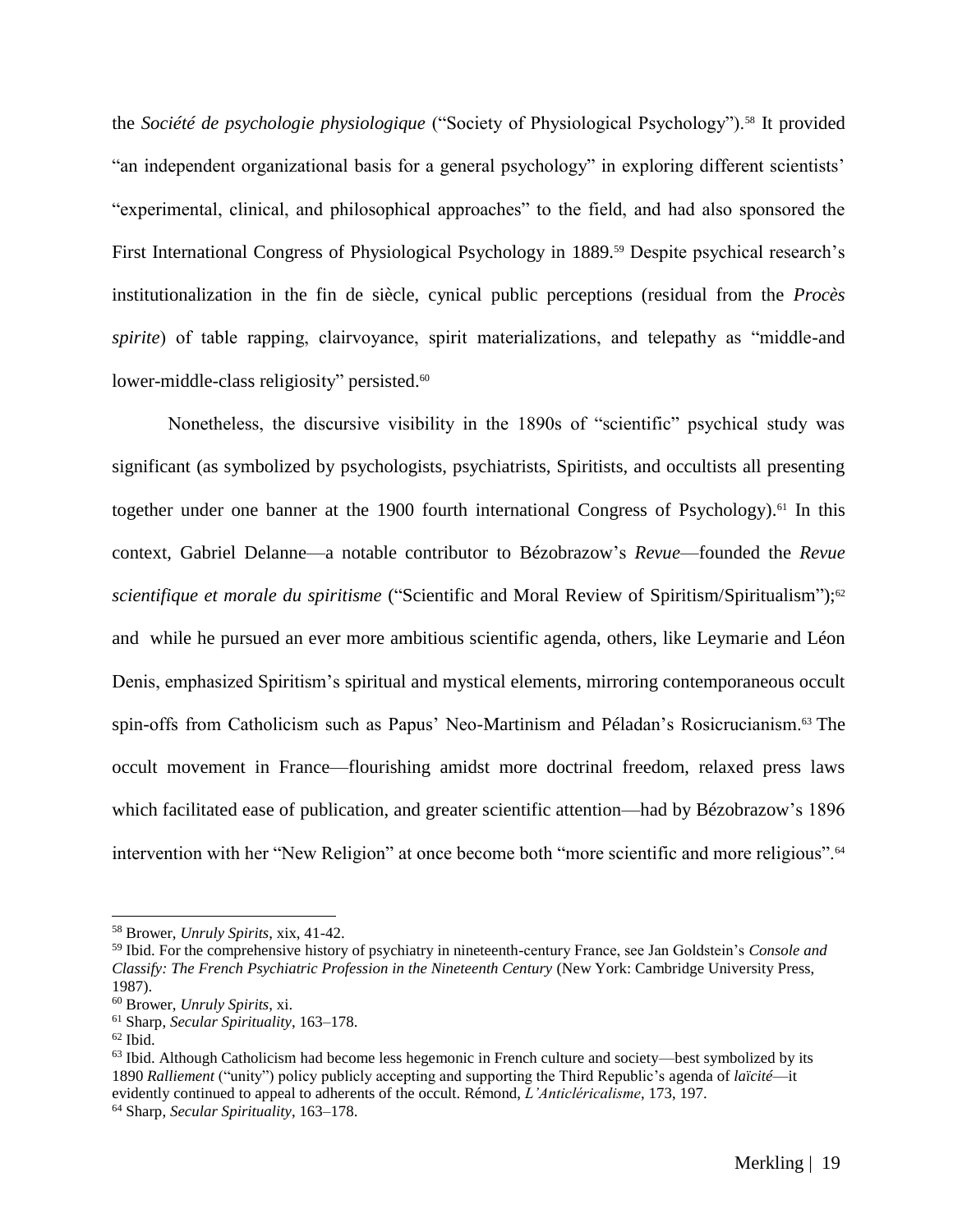Arriving at this fertile intellectual moment in 1893, it is likely that Bézobrazow brought with her to Paris already-developed Spiritualist sympathies. Spiritualism had reached Russia by the 1860s from France, particularly appealing to middle and upper-class Russian society (to which Bézobrazow belonged): Tolstoy introduced it into his literature after an 1857 trip to Paris, and in the 1870s, Aleksandr Aksakov––Russia's pre-eminent Spiritualist––developed a scientific Spiritualism (inspired by Kardec's empirical *Spiritisme*), which he promoted by founding the journal *Rebus* in 1881, thus moving the concept "out of private parlors and into the press".<sup>65</sup> Papus' works were translated into Russian, attracting a "mass audience", as the French occult revival in the 1880s was directly "imported" into Russian intellectual circles.<sup>66</sup> Even more so than in France, the Russians combined Spiritualism with Christian mysticism, personal experience, and native popular culture and practices––fusions the Orthodox Church did not discourage due to its own reliance on Gnostic elements from the sixth century.<sup>67</sup>

Bézobrazow's intellectual heritage was thus symptomatic of broader elite European culture in the fin de siècle, where national and intellectual boundaries were fluidly negotiated; familiar with France's intellectual contours, it would have been natural by 1896 for her to embark on a project addressing some of France's most pronounced anxieties by establishing a "New Religion". Indeed, the French community of ideas was at the time highly atomized—a phenomenon Bézobrazow herself identified as "the anarchy of thought", and synonymous with Papus and Péladan's "conflict".<sup>68</sup> For these thinkers, French society was godless, decadent,<sup>69</sup> and

<sup>65</sup> Rosenthal, "Introduction" in *The Occult in Russian and Soviet Culture*, 8–9, 12; Maria Carlson, "Fashionable Occultism" in Bernice Rosenthal, ed. *Occultism in Russian and Soviet Culture* (Ithaca: Cornell University Press, 1997), 135-138.

<sup>66</sup> Rosenthal, "Introduction" in *The Occult in Russian and Soviet Culture*. 8-9.

 $67$  Ibid.

<sup>68</sup> Bézobrazow, "La Religion nouvelle" in *La Revue des femmes russes* (01 September 1896), 325.

<sup>69</sup> Ibid. For a fuller portrait of "decadence" in France's fin de siècle, see Michel Winock's *Decadence fin-de-siècle* (Paris: Gallimard, 2017), and Swart's *The Sense of Decadence*, which briefly mentions occult interactions with the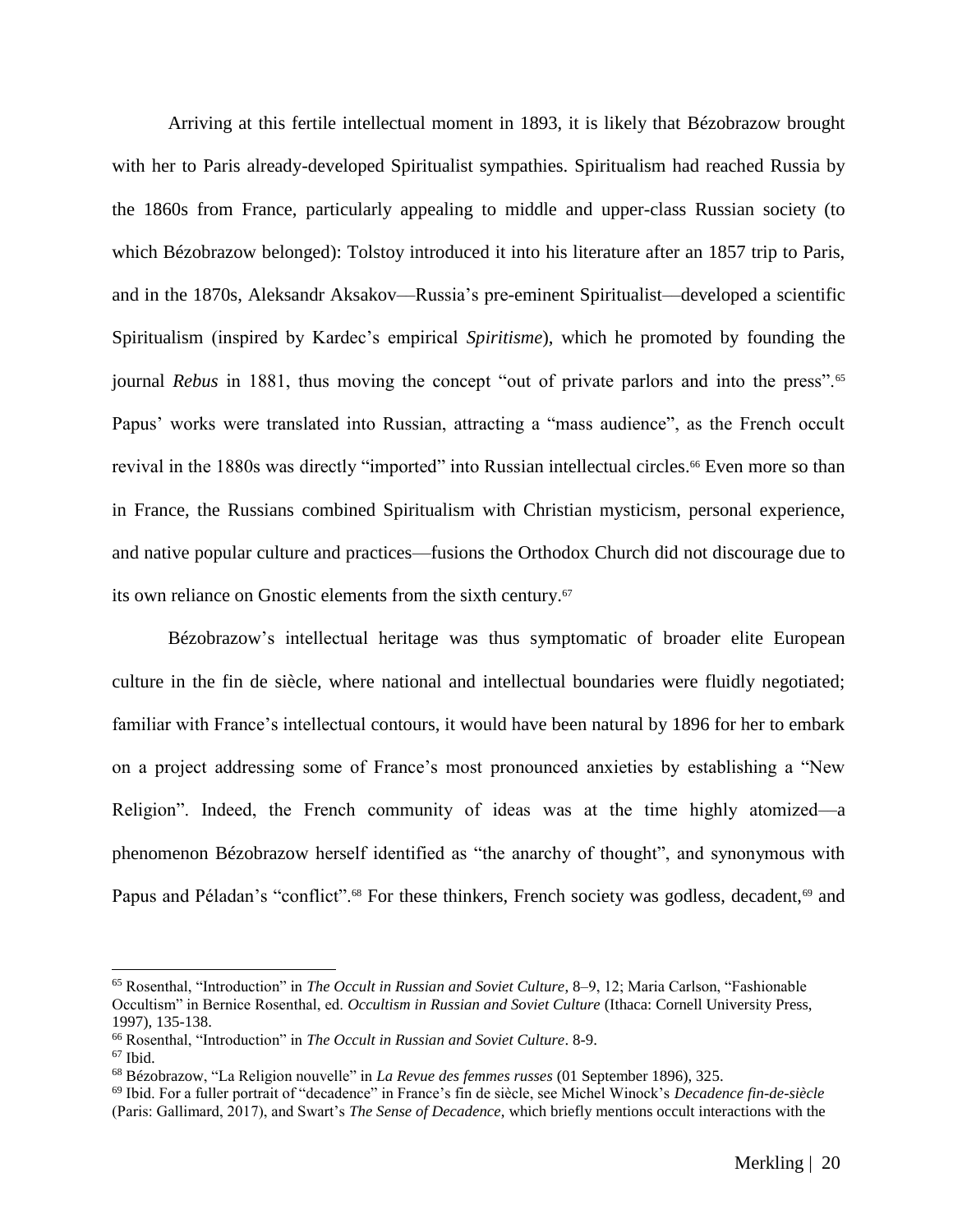polarized with the beginning of the Dreyfus Affair (1894–1906).<sup>70</sup> By publishing her 1896 treatise on social faith and epistemology, Bézobrazow sought to fill this void and initiate her readers into her own occult episteme—her "New Religion"—thus beginning her attempt to regenerate society.

The essay's purpose, according to Bézobrazow, was to "reconnect the interrupted thread of antique knowledge" (i.e. ancient religions from the near East) with modern "experimental physiology and its study of unknown physical forces", seeking––like Papus and Delanne, and in line with the occult practice of concordances<sup>71</sup>—to reconcile scientific practice and the "multiplicity" of "diverse religions" into a single, "regenerated", "*scientific* religion".<sup>72</sup> Lamenting the "darkness of [Republican] materiality" in which "the idea of God is... the most controversial", Bézobrazow argued that Republican materialism was irreconcilable with "systemic truth"—the "renewed knowledge"—revealed by "experimental science".<sup>73</sup>

Indeed, scientific theory was integral to Bézobrazow's entire cosmic view in her *Religion nouvelle*: understanding the universe and the human body, soul, and mind as an aggregate of the same indestructible, regenerative "matter", she inferred a Mesmerist communicability between these different configurations of the same universal matter.<sup>74</sup> The "transmission of thoughts" through "different states or degrees of hypnosis"––proven by "phenomenological psychology" and the "experimental demonstrations of the existence of psychic forces"––demonstrated the scientific *fact* that "the mind can receive communications from other paths than the ordinary

trope of "decadence" current across Europe at the time, but most pronounced in Paris. Commonly-held signs of French society's decadence included rising alcoholism and a declining birthrate. Barrows, *Distorting Mirrors*, 162. <sup>70</sup> See: Douglas Johnson, *France and the Dreyfus Affair* (New York: Walker, 1967).

<sup>&</sup>lt;sup>71</sup> According to Harvey, concordance comprises "one of the defining features of the esoteric tradition". Concordance entails establishing parallels between epistemological traditions (religious, philosophical, or scientific) "which are then taken as proof of the veracity of [these epistemes'] revelations", and thus demonstrates the "underlying unity beneath the apparent diversity of world religions", science, and philosophy. Harvey, *Beyond Enlightenment*, 84. <sup>72</sup> Bézobrazow, "La Religion nouvelle" in *La Revue des femmes russes* (01 September 1896), 325, 327-28.

<sup>&</sup>lt;sup>73</sup> Ibid. "The most important thing that our century was given to know", Bézobrazow asserted, was "the examination of the action outside the limits of the psychic body", thus assigning prime historical importance to current psychical research.

<sup>74</sup> Bézobrazow, "La Religion nouvelle" in *La Revue des femmes russes* (01 September 1896), 329-331.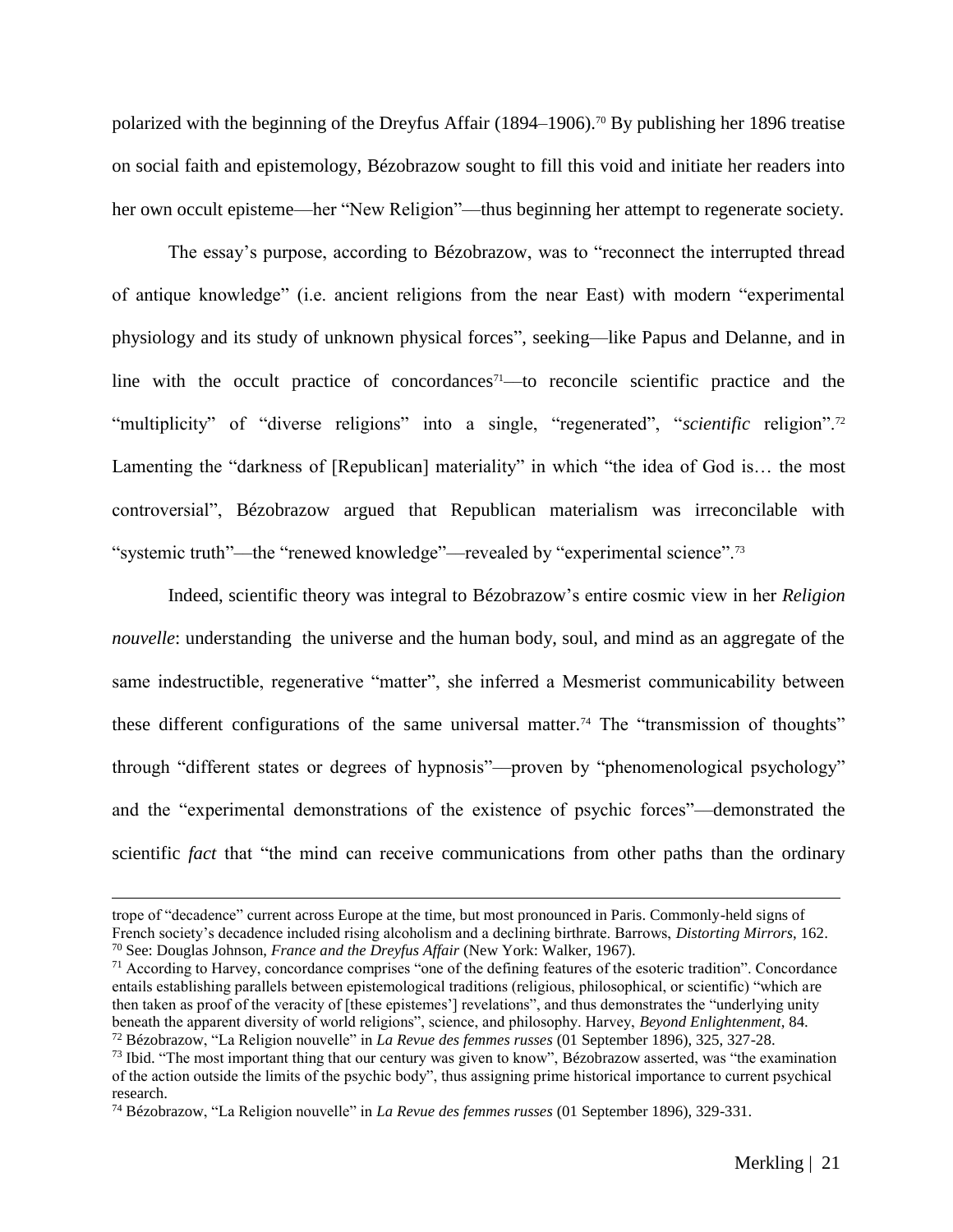paths of the [bodily] organs".<sup>75</sup> Thus, Spiritualists could infer both the material and intelligent (spiritual) constitution of the universe because it was located within themselves, too; intelligence, existing "outside of [physical] matter" and only individualized during man's "terrestrial [corporeal] stage", was likewise indestructible and regenerative ("pre-existing" the composition and succeeding the decomposition of bodily matter).<sup>76</sup> In short, physics and physiological science proved Kardec's Spiritist theories on reincarnation and the continued existence of the spirit after death.<sup>77</sup> Furthermore, because this knowledge that "man is the image of the universe"––proven by contemporary biological, psychical, and astronomical research on matter––had already been demonstrated for Bézobrazow in "the [esoteric] wisdom of centuries", modern science also confirmed occult theory.<sup>78</sup>

In *La Religion nouvelle*, Bézobrazow specifically cited "universal Palingenesis"—or the "theory of continued creation [which] gives as its immediate consequence the belief in the preexistence of the soul, in its migrations… towards the door of Divinity".<sup>79</sup> Each human soul through Palingenesis sequentially transformed itself across a preordained "series of existences", "from one nature [world] to another".<sup>80</sup> The spirit thus reincarnated according to an "ascensional" law" of progress, ultimately achieving perfection and reaching "the door of Divinity".<sup>81</sup> The ascensional law of reincarnation for Spiritualists entailed a corollary pursuit of progressive *moral*  perfection during man's Earthly existence: thus, Bézobrazow wrote that "the task of man is to…

<sup>75</sup> Ibid.

<sup>76</sup> Ibid.

 $77$  Ibid.

<sup>78</sup> Bézobrazow, "La Religion nouvelle" in *La Revue des femmes russes* (01 September 1896), 329-331. Bézobrazow did not exempt current science from criticism, attacking the "agnosticism of modern science, disorganizing for the lure of partial truths the total of Eternal Truth" and "limiting explanation of physical phenomena to physical laws" the act of which "shunned God, shunned the promise and the responsibility carried by the immortal soul". <sup>79</sup> Bézobrazow, "La Religion nouvelle" in *La Revue des femmes russes* (October 1896), 447-48. Palingenesis was a term common to nineteenth century understandings of preordained evolution and reincarnation. Sharp, *Secular* 

*Spirituality*, 1.

<sup>80</sup> Bézobrazow, "La Religion nouvelle" in *La Revue des femmes russes* (October 1896), 334-35, 447-48.  $81$  Ibid.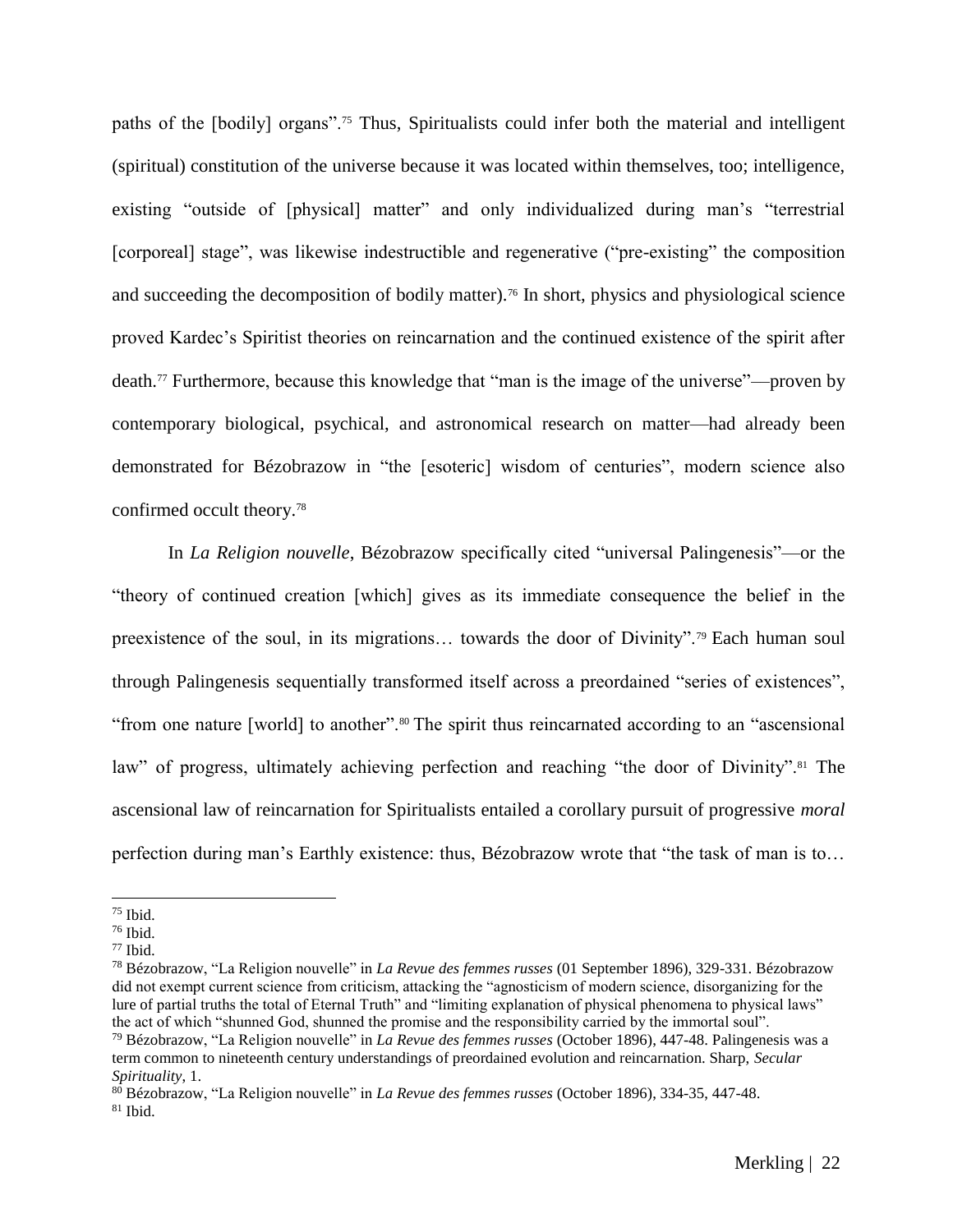get closer indefinitely to the principle of the perfect by the perfectibility of his actions".<sup>82</sup> A Spiritualist in their human life was thus morally obliged to perfect themselves and others––by occult initiation, and by improving the lot of individuals and society through philanthropy.<sup>83</sup>

This fundamental belief in a "series of existences" and its concomitant moral obligations, originated from Kardec's Spiritism.<sup>84</sup> True to the evolution of Spiritualism from Spiritism in the 1880s, however, Bézobrazow's understanding of reincarnation had also come to assume an esoteric dimension: she wrote that Palingenesis, in its affirmation of the "permanence of the soul" could be located in "the priests of high Egypt", the "theology of Orpheus and of Pythagoras" and even archaic Christianity.<sup>85</sup> She asserted that "the first two teachers of Christianity at its cradle", namely Matthew and Mark, "believed in the anterior souls of the body in connection with intelligence", and that their Gospels reflected this belief in reincarnation.<sup>86</sup>

Bézobrazow's invocation of Christianity was pivotal. She celebrated it as "logically predestined to become the definitive religion of humanity by the moral revolution of a new era", because its "spirit of universality and perfectibility" was "supported by the [ascensional] order of things", i.e. perpetual progress realized through reincarnation; "progress", she wrote, "is in the seed of Christianity".<sup>87</sup> By promoting charity, "unity of conscience", and "the communion of nations", Christianity in this way shared the same "pulse of spiritual life" as Spiritualism. <sup>88</sup> At the same time, she argued that contemporary Christianity, (mis)practiced as "dogma" rather than "religion", was flawed and in need of its dogmatic errors included a clerical misunderstanding of the Gospel, as well as its belief in Hell—a concept incompatible with Spiritualist reincarnation

 $82$  Ibid.

<sup>83</sup> Sharp, *Secular Spirituality*, 15.

<sup>84</sup> Bézobrazow, "La Religion nouvelle" in *La Revue des femmes russes* (October 1896), 445.

<sup>85</sup> Bézobrazow, "La Religion nouvelle" in *La Revue des femmes russes* (October 1896), 447-48.

<sup>86</sup> Ibid.

 $87$  Ibid.

<sup>88</sup> Bézobrazow, "La Religion nouvelle" in *La Revue des femmes russes* (October 1896), 452, 455.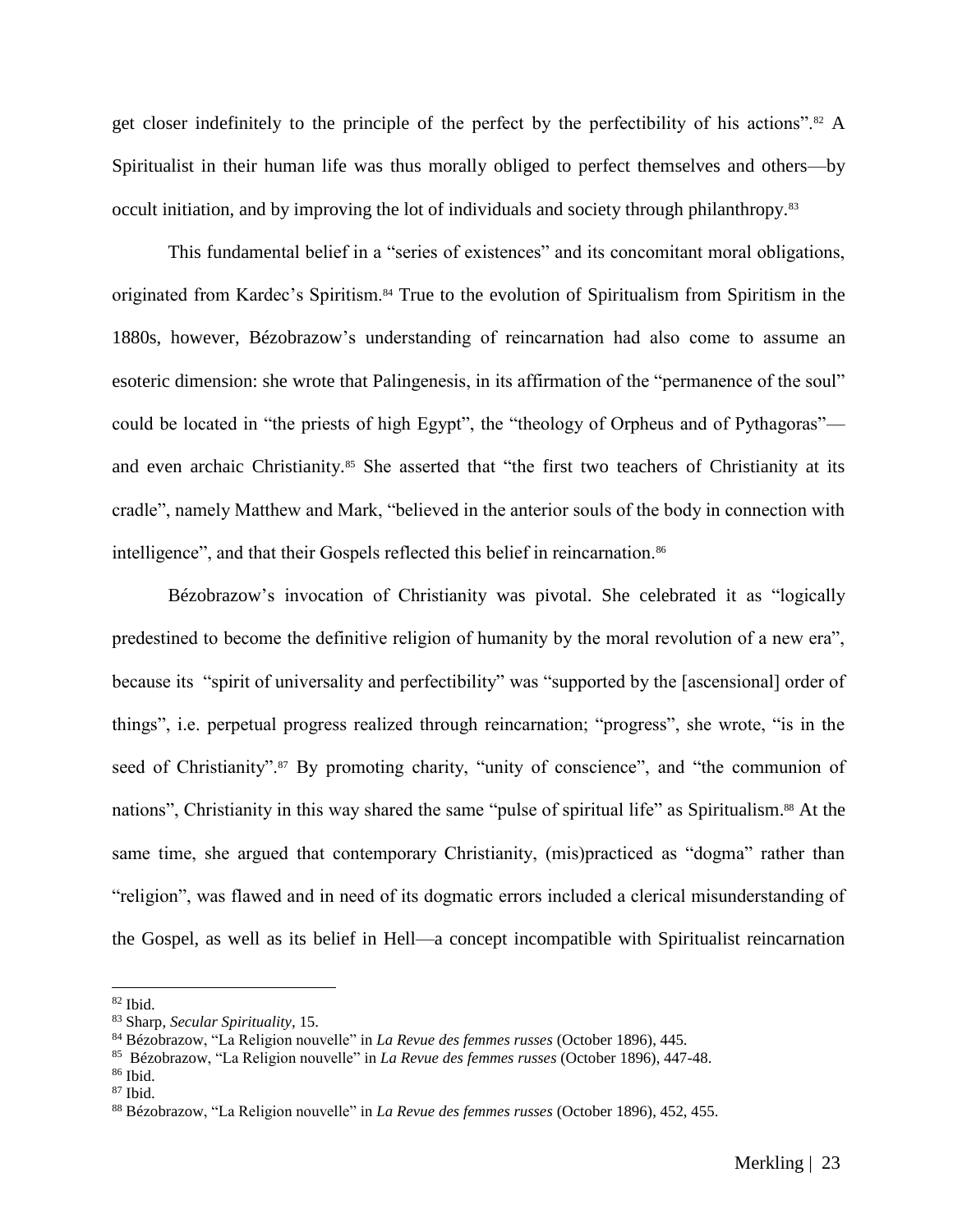and dismissed by Bézobrazow as "anti-physical, anti-moral, thus absurd".<sup>89</sup> Only if "applied to social life by knowledge of the universe and of the perfectible"––the knowledge she disseminated in her *Religion nouvelle*––would Christianity succeed in "allying itself to modern civilization".<sup>90</sup>

In *La Religion nouvelle*, then, Bézobrazow's polemic on Republican "materialism" and dogmatic Christianity's misapplication of its truths, alongside her integration of Christianity into a broader Spiritualist and scientific cosmology, attempted to bridge both of the main Christian-Republican divides in the Third Republic: first, through the former's reformation on Spiritualist terms, the practical, political stakes of *laïcité* would be neutralized––as a Christian Spiritualist "New Religion" would be fundamentally inextricable from modern scientific theory; and second, this very inextricability would address the *epistemological* schism on faith that the *laïcité* debates had only aggravated over the first three decades of the Third Republic—as Spiritualist faith entailed belief in the scientifically "real", in the objective order of the universe, and to deny this belief as a Republican would be to deny scientific empiricism.

However, Bézobrazow was also conscious of the inadequacy of her "New Religion" alone to regenerate French society––*even if* realized on the exact Spiritualist terms proposed in her treatise. In *La Religion nouvelle*, she wrote that her Spiritualism reconciled the "insurmountable contradiction" of "the Justice of Reason and the Justice of Faith", thereby establishing *moral*  justice and obeying "the law of progress".<sup>91</sup> But Bézobrazow knew that progress, integral to her moral cosmology––and even if an adequate antidote to the godless decadence bemoaned by Péladan—entailed not simply reincarnation and the individual improvement of self on earth;<sup>92</sup> it

<sup>89</sup> Bézobrazow, *La Religion nouvelle* in *La Revue des femmes russes* (October 1896), 450.

 $90$  Ibid.

 $91$  Ibid.

 $92$  The idea of a "cult of progress" was particularly pronounced in nineteenth-century France, with Sharp describing the idea as a popular "obsession". See Sharp, *Secular Spirituality*, introduction, 1-61; Swart, *The Sense of Decadence*. In *La Religion nouvelle* Bézobrazow even deified progress as "God Progress". Bézobrazow, "La Religion nouvelle" in *La Revue des femmes russes* (October 1896), 453.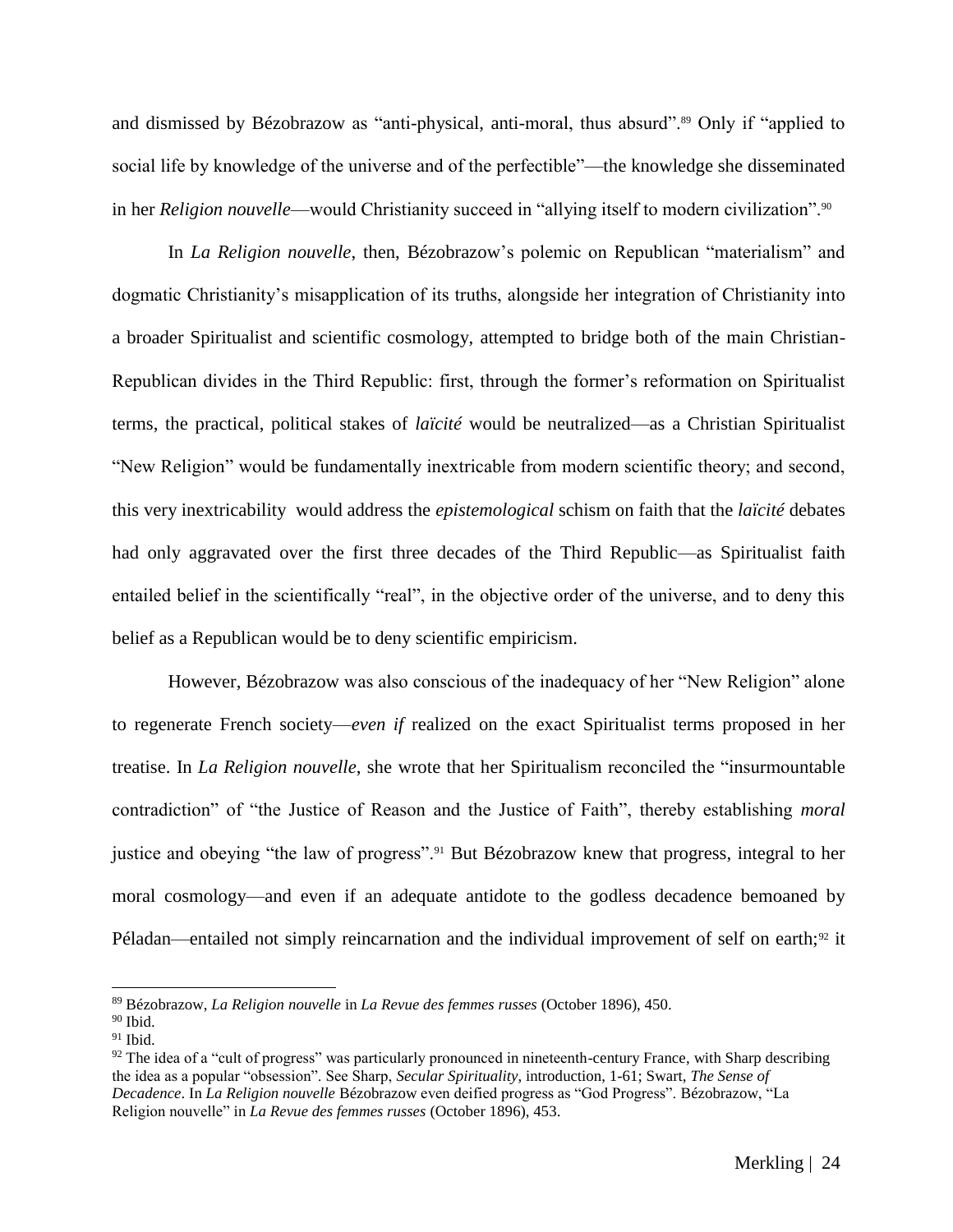connoted also broader societal improvement, which could not be effected by an individual, acting without others. In other words, moral justice needed to be complemented by social justice. The feminist periodical in which she published this essay suggests she had already identified a worthy doctrine to supplement Spiritualism in the endeavor of regenerating society. Bézobrazow's "New Religion" would need also a "New Woman."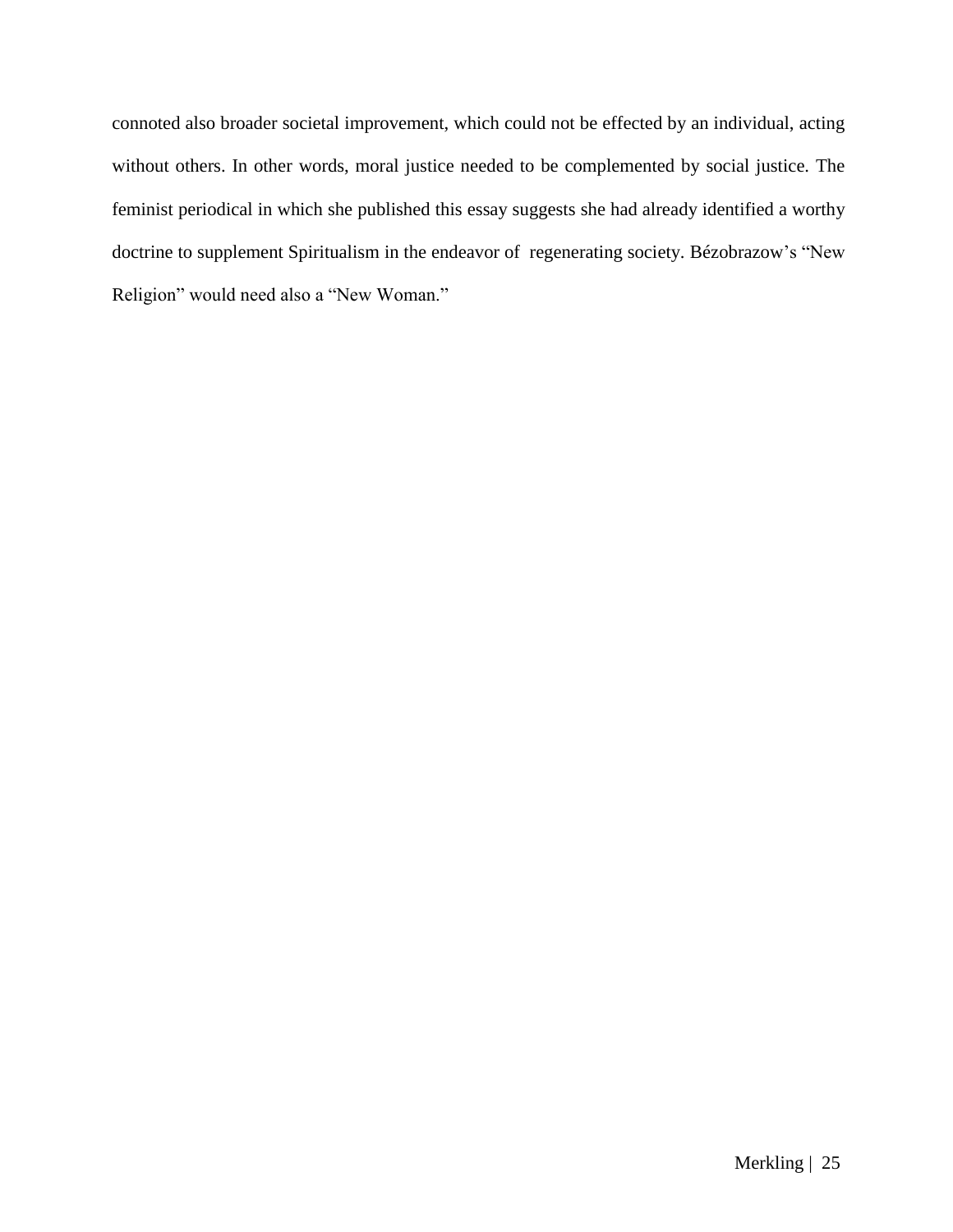#### **Chapter 2: A New Woman: Feminisms of France's Fin de Siècle**

In April 1896, Paris hosted a seminal International Feminist Congress, in which present and future spearheads of the French feminist movement witnessed "the first thorough airing of many militant feminist positions".<sup>93</sup> These included abortion rights, sexual independence through *union libre* ("free union") and, for the first time at any such congress, women's suffrage. Although all were ultimately rejected in favor of more familiar and moderate claims for women's social rights in education and the workplace, the vigorous contestation of such radical issues evinced the fervent ideological conflict within an already divided feminist movement. Indeed, the other significant consequence of the 1896 Congress would be its inspiration to action (akin to veritable "conversion experiences") of fin-de-siècle France's three most important feminists––Marguerite Durand, Marie Maugeret, and Clotilde Dissard. These figures would establish publications, organizations, and doctrines respectively, through which they articulated their very different visions of the *question féminine* and the role of women in French society.

Just one month after the Congress, Bézobrazow and Dissard initiated in the first publication of the *Revue* a recurring "sociological inquest" into "feminism from a sociological point of view", which featured in every subsequent edition. This inquest enabled contributors from diverse ideological, national, and cultural backgrounds to provide different answers to questions formulated by Bézobrazow and Dissard concerning women's rights from the civic, legal, and moral perspectives, to the end of a formulation of universal "human rights".<sup>94</sup> For the ambitious Bézobrazow, this collectively-defined formulation would resolve "the current state of division" within 1890s French society and between European nations, thus producing a

<sup>93</sup> Waelti-Walters and Hause, *Feminisms*, 29.

<sup>94</sup>La Direction, *Enquête sur le féminisme au point de vue sociologique* in *La Revue des femmes russes*, (May 1896 and July 1896), 129.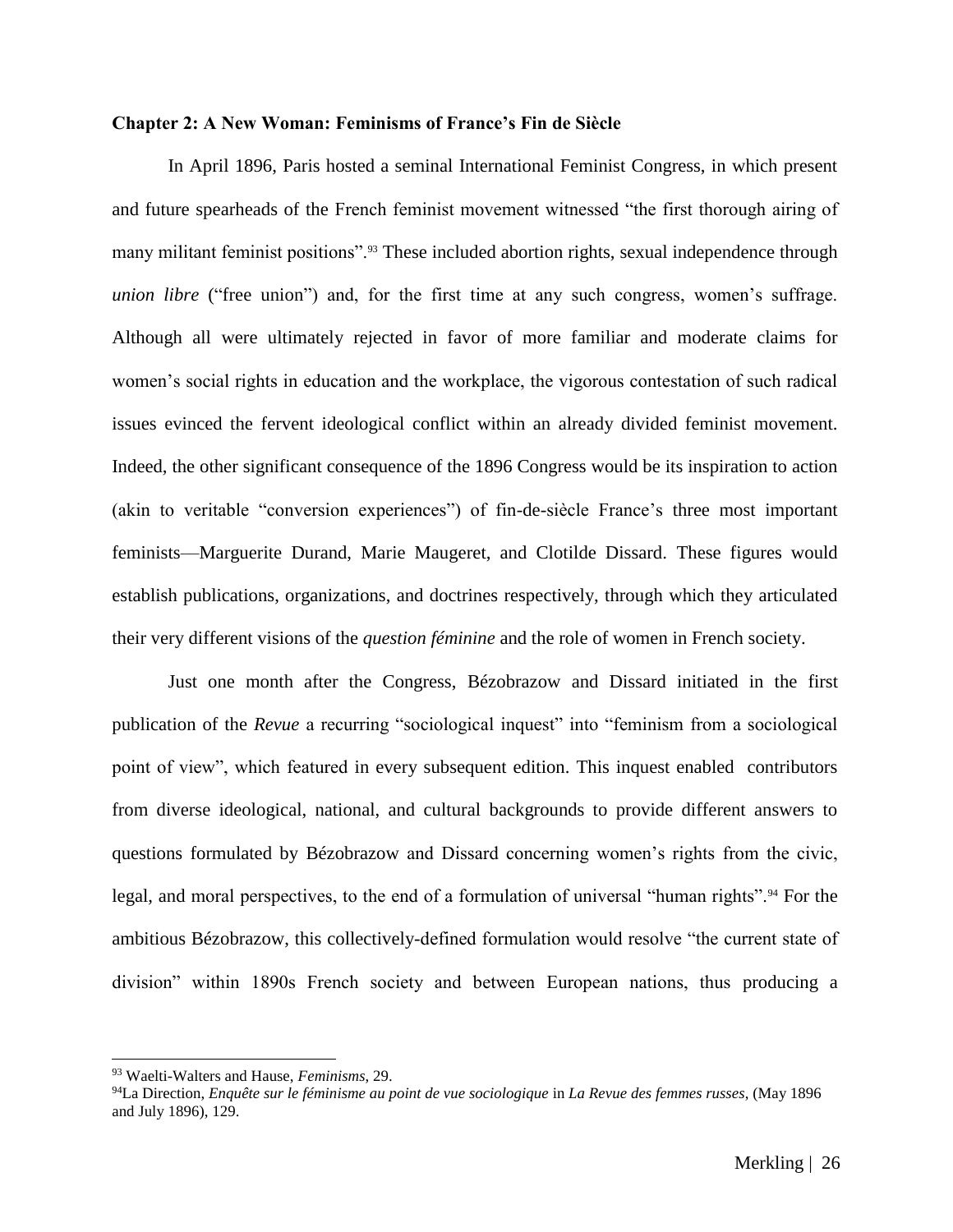"universal peace".<sup>95</sup> Shortly thereafter, Bézobrazow would also publish across three editions of the *Revue* her first novella, a self-styled "sociological novel" entitled *La Femme nouvelle* ("the New Woman"), directly referencing the eponymous phenomenon that gripped the French consciousness in 1896 and reflecting its intense anxieties over changing gender roles.

To address these issues and their importance at the time, we need to understand their roots. Nineteenth-century French feminism tentatively originated in the Revolutionary writings of de Gouges and Condorcet, women's exclusion from citizenship in the 1791 and 1793 constitutions, and the 1804 proclamation of the Napoleonic Code which wrote into law women's status as "perpetual [civil] minors" until marriage (engendering new forms of servitude itself).<sup>96</sup> The authority of "two millennia of Roman legal tradition" enshrined in the Napoleonic Code permeated French "institutions and mores" throughout the entirety of the century; the Code embodied, along with *laïcité*, the defining foundations of Republican socio-legal theory and practice.<sup>97</sup> In the 1830s and 1840s, French feminism organized ideologically, under Saint-Simonians and utopian socialists, with the term "*féminisme*" being deployed for the first time.<sup>98</sup> Criticizing patriarchal society, these intellectuals called for greater economic and sexual freedom for women and campaigned for their educational rights; they achieved partial success with the 1836 Pelet Law, which enabled the establishment of elementary schools for girls and significantly increased female literacy.<sup>99</sup>

Such moderate gains for French women were nonetheless sparse over the first half of the nineteenth century and especially during the conservative Second Empire (1852-1870). A consistently vocal and visible women's movement only emerged in the Third Republic under the

 $95$  Ibid.

<sup>96</sup> See Article 1124 of the Napoleonic Code. Hause, *Women's Suffrage*, 3-6, 23; Rochefort and Klejman, *L'Égalité*, 24.

<sup>97</sup> Hause, *Women's Suffrage*, 20.

<sup>98</sup> Waelti-Walters and Hause, *Feminisms*, 2.

<sup>99</sup> Hause, *Women's Suffrage*, 6-7; Waelti-Walters and Hause, *Feminisms*, 55-56.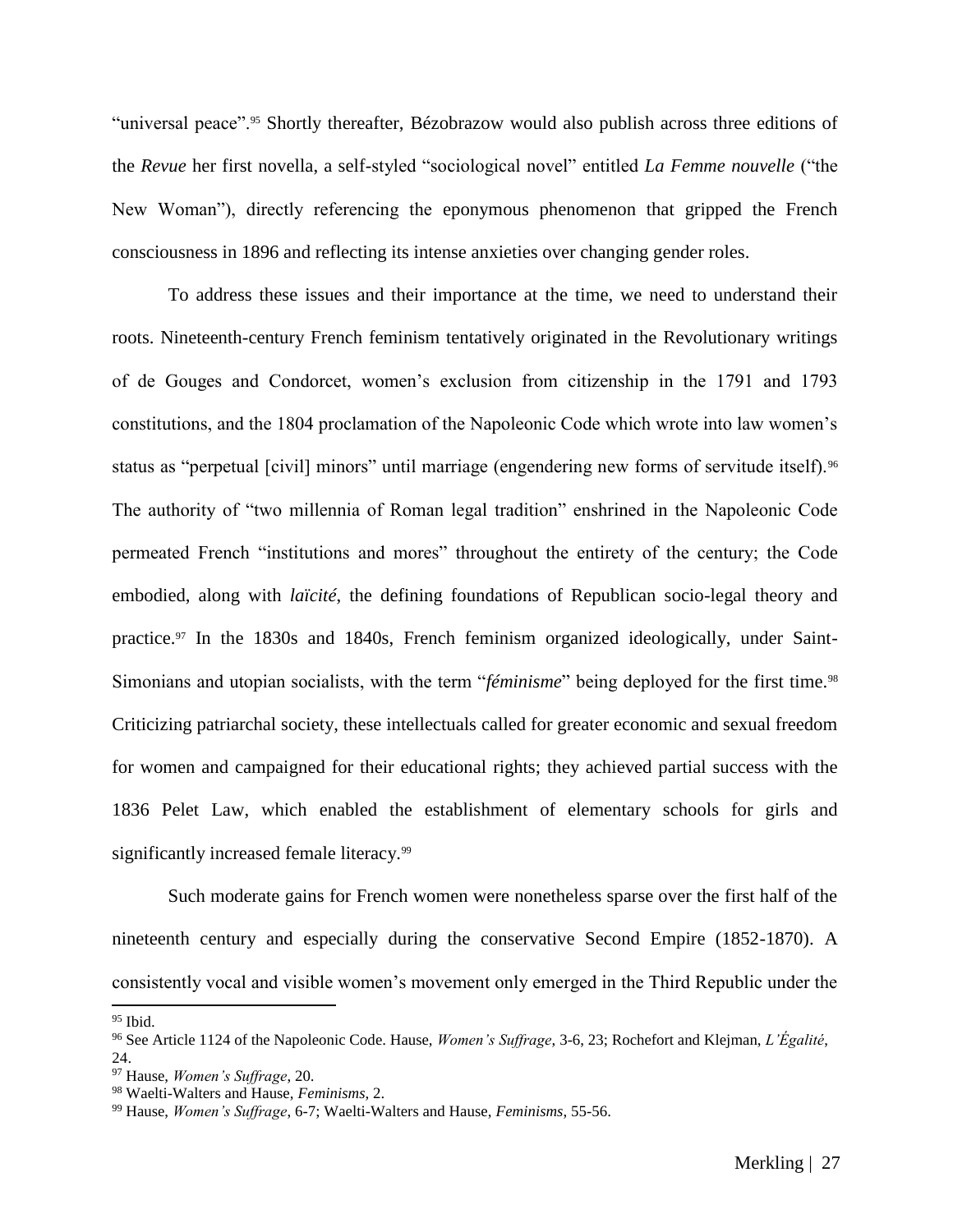guidance of Léon Richer and Maria Deraismes––considered French feminism's founding figures. The 1870s witnessed the first two women's rights organizations and an International Feminist Congress held in Paris.<sup>100</sup> In 1876, the militant Hubertine Auclert broke away to form the *Droit des Femmes* (Women's Rights) because of Richer and Deraismes' unwillingness to formally endorse women's suffrage.<sup>101</sup> Auclert's ceaseless campaigning through letter-writing and her journal *La Citoyenne* (1881-1891) rendered the 1880s the discursive "epoch of suffrage activism"––although suffrage was a concept so radical in France at the time that it was still disavowed by most feminists.<sup>102</sup> Moreover, while Auclert identified with Republicans' rational anticlericalism and belief in a fundamental set of rights, she openly abhorred the "lie" they practiced in denying women those same rights, and was thus isolated from them.<sup>103</sup>

By contrast, Richer and Deraismes' more reserved platform of "social feminism" sympathized with women's right to the vote but denied French society's (and the political Republic's) readiness for such change. In the press and in congresses, they still called for significant reforms for women—in their educational, vocational, and economic status, in their domestic and workplace prospects and conditions, and in the Napoleonic Code.<sup>104</sup> Richer and Deraismes' social feminism enjoyed broader appeal than Auclert's suffragism, particularly among the urban bourgeoisie, and experienced concrete success: in 1880, as part of the Ferry Education Laws, the Camille Sée Law was passed, establishing a State system of secular public

<sup>100</sup> Those organizations were Richer's "French League for the Rights of Women" and Deraismes' "Society for the Improvement of the Woman's Destiny". Marilyn Boxer, "'First Wave' Feminism In Nineteenth-Century France: Class, Family and Religion". *Women's Studies Int. Forum* 5, No. 6, (1982), 553

<sup>&</sup>lt;sup>101</sup> Scott writes about how Auclert, one of the Republic's fiercest critics and antagonists, accepted its "reverence for rationalism, positivism, secularism, and science" but simultaneously refused to pay her taxes "on the grounds that she was denied her rights", illegally ran for office, and boycotted the census. Scott, *Only Paradoxes*, 103. <sup>102</sup> Scott, *Only Paradoxes*, 102; Hause, *Women's Suffrage*, 9.

<sup>103</sup> Scott, *Only Paradoxes*, 90-103.

<sup>&</sup>lt;sup>104</sup> Social feminists, according to Hause, "came to feminism through years of work in philanthropy" and brought with them campaigns against moral and national degeneration, supporting pacifism and opposing alcoholism, tobacco, pornography, and the poor treatment of prostitutes. They did not appeal to militants like Auclert, but successfully drew non-feminist organizations and moderates to feminism. Hause, *Women's Suffrage*, 8, 25-26.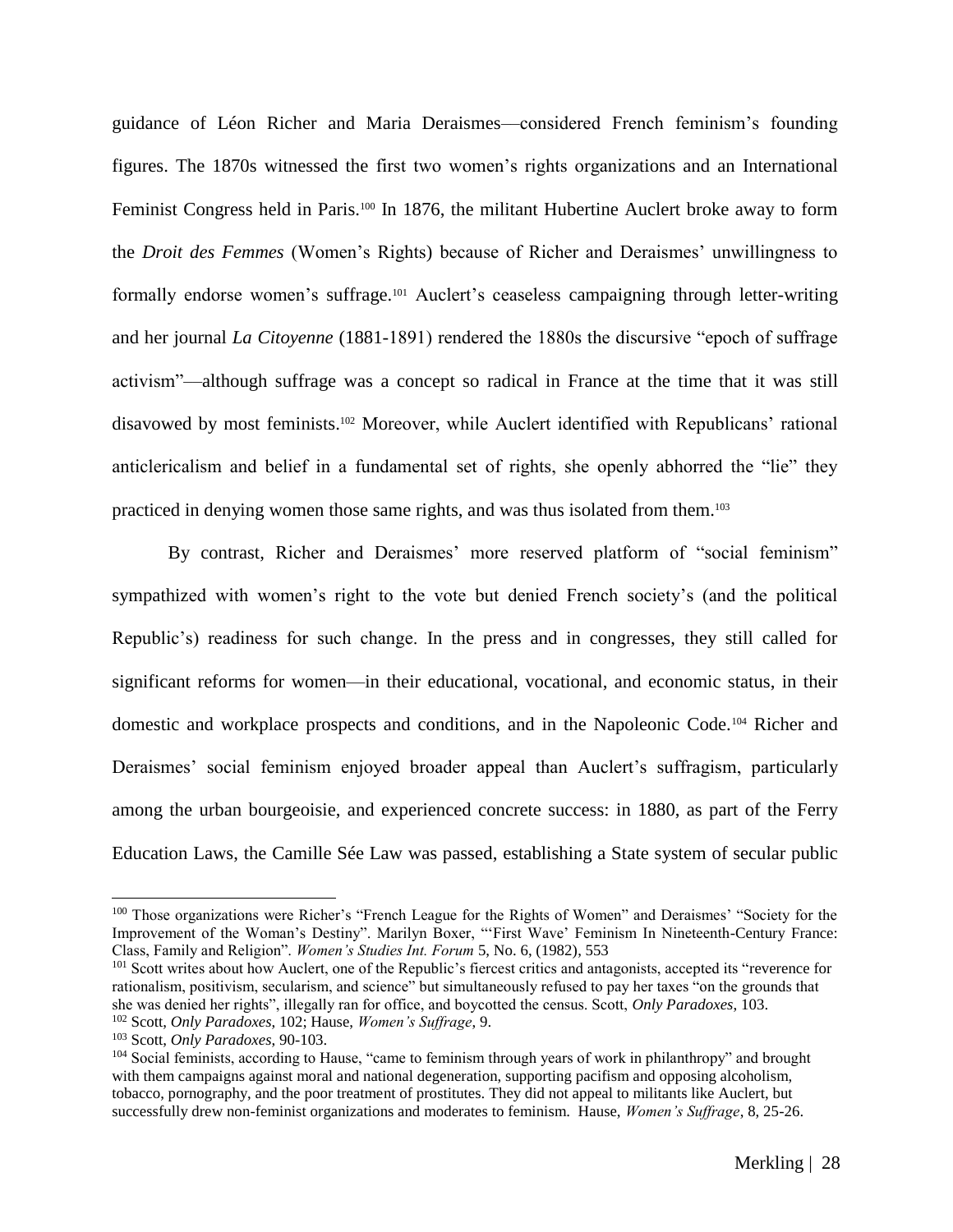mass education for girls that was free and mandatory at an elementary level and optional at a (heretofore unavailable) secondary level. In 1884, meanwhile, legislation made penalties for adultery the same for men and women, and also gave women the option of initiating divorce proceedings unilaterally.<sup>105</sup> (Universal suffrage, meanwhile, was only achieved in 1945).

But due to retirement, death, and marriage respectively, Richer's, Deraismes', and Auclert's primacy in the women's rights movement ended in the early 1890s, ushering in a new era for French feminism.<sup>106</sup> The feminism of the turn of the century was splintered organizationally and ideologically, but flourished in the popular imagination thanks to an emergent mass culture, driven largely by press publications.<sup>107</sup> The *question féminine* thus became integral to French discourse in the 1890s; it was addressed in (and generated) a diverse wealth of writings, *salon*-style societies, congresses, and heated polemics in the press and Senate.<sup>108</sup> It became as pervasive a domain of Third Republic intellectual contest as that of religion and anticlericalism––and like occultists, France's women's rights advocates faced the dilemma of challenging and reforming Republican attitudes without appearing to threaten the fragile Republic reeling from the Boulangist coup attempt of 1889 and the Dreyfus affair.<sup>109</sup>

However, feminism as a *movement*, rather than a *discourse*, remained relatively marginal until Marie Maugeret's establishment of a popular "Christian Feminism" in 1896 and the renowned former actress, Boulangist propagandist, and *femme de société* Marguerite Durand's creation of the all-female daily *La Fronde*, in December 1897.<sup>110</sup> Both women had attended the

<sup>105</sup> Karen Offen, "The Second Sex and the Baccalauréat in Republican France, 1880-1924". *French Historical Studies*, 13, No. 2 (1983), 252-254.

<sup>106</sup> Waelti-Walters and Hause, *Feminisms*, 119.

<sup>107</sup> Hause, *Women's Suffrage*, 29.

<sup>108</sup> Roberts, *Disruptive Acts*, 6, 11, 132; Waelti-Walters and Hause, *Feminisms*, 4, 7, 56.

<sup>109</sup> Scott, *Only Paradoxes*, 101-106.

<sup>&</sup>lt;sup>110</sup> *La Fronde* generated constant attention and uproar within the Parisian press, and was an integral point of the finde-siècle feminist scene. Its staff included lawyer Jeanne Chauvin, one of the first women admitted to the Paris Bar,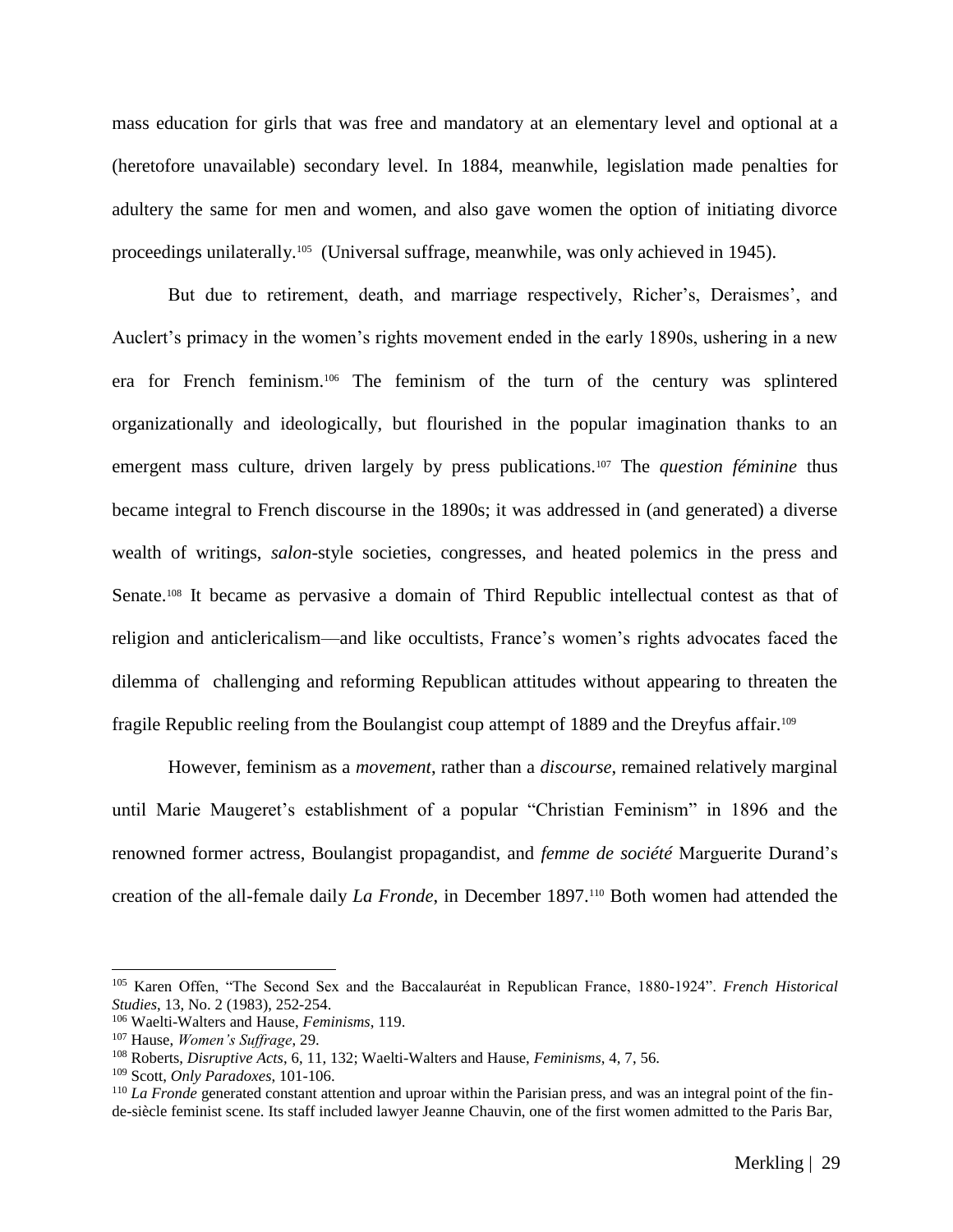April 1896 International Feminist Congress; and Maugeret, horrified by its "preponderance of socialists and freethinkers" and their radical subject matter, founded a periodical entitled *Féminisme Chrétien* and an eponymous organization one year later, thus creating a countermovement of "real" feminism grounded in Christian principles and doctrine.<sup>111</sup> Maugeret was anxious about the Third Republic's growing anti-clericalism, the "national drift toward paganism" (i.e. the occult resurgence), and much of Republican feminism's social program–– which advocated not only freer divorce but also birth control, and even at the extreme abortion.<sup>112</sup> Catholic feminists did nevertheless demand many civil rights for women, including (remarkably) the vote, while underscoring the significance of equality in education, women's right to work, paternity suits, and the revision of marriage contracts.<sup>113</sup> As a Catholic movement, *Feminisme Chrétien* unsurprisingly rejected Republicanism and the Napoleonic Code.<sup>114</sup>

By contrast, Durand's feminism was resolutely bourgeois and Republican. Describing the 1896 Congress as a transformative moment in her life, Durand opposed, like Richer and Deraismes, the vote for women out of the Republican fear that women were still too influenced by the church to "objectively" exercise a democratic duty.<sup>115</sup> (She did, however, provide the platform for ardent suffragists to argue their case in *La Fronde.*) Mary Louise Roberts compellingly demonstrates Durand's curation of a bourgeois "feminist aesthetics" in *La Fronde*—for example, in her politicization of "dress, charm, beauty" for feminist ends, and her use of an all-female workforce at the newspaper.<sup>116</sup>

and Clemence Royer, the first woman to teach at the Sorbonne; contributors included Nelly Roussel, Madeleine Pelletier, and Clotilde Dissard. Roberts, *Disruptive Acts*, 46.

<sup>111</sup> Waelti-Walters and Hause, *Feminisms*, 4-6, 62-66; Roberts, *Disruptive Acts*, 58.

 $112$  Ibid.

<sup>113</sup> Hause, *Women's Suffrage*, 30; Waelti-Walters and Hause, *Feminisms*, 62-66.

<sup>&</sup>lt;sup>114</sup> Boxer, "First-Wave", 557.

<sup>115</sup> Roberts, *Disruptive Acts*, 50.

<sup>116</sup> Roberts, *Disruptive Acts*, 51–74.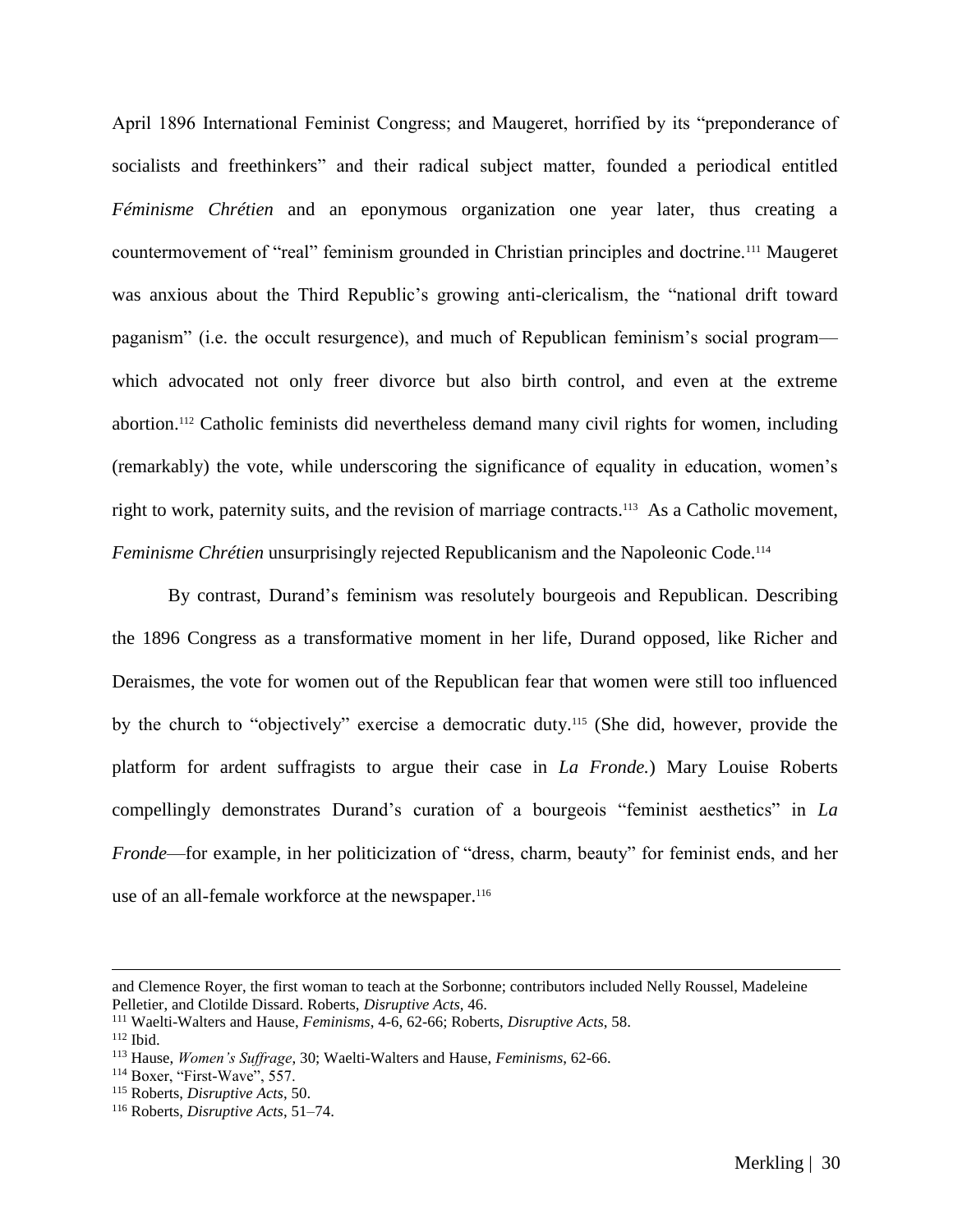Whether or not the 1896 Congress produced a similar personal revelation for Bézobrazow is difficult to know, but she evidently sensed enough of an opportunity in the moment to launch her *Revue* that same year, inserting her unique voice into France's feminist debates of the time while informing her predominantly French audience of feminist developments in her Russian homeland. The "sociological inquest" which she had launched from the *Revue*'s first edition provided her with a useful entry point into the press and the Parisian discursive *milieu*. As Christophe Charle notes, the form of *enquêtes* ("inquests") was common practice for "new reviews" in the Parisian press, as the format facilitated contact with "dominant personalities" in the intellectual scene, thus attracting public attention.<sup>117</sup>

Bézobrazow's sociological inquest emphasized the significance of the *question féminine*'s emergence from "words" "to come alive and move in [current French] society itself".<sup>118</sup> It had a conciliatory framework, in that its intended formulation of a clearly-defined "human rights" would enable a "step by step" societal evolution towards "universal peace replacing the current state of division [on the *question féminine*]".<sup>119</sup> In the inquest, Bézobrazow and Clotilde Dissard––herself the pioneering director of the popular *Revue féministe* (Feminist Review) and a leading figure of the French feminist scene––posed four basic questions on the *question féminine* which "a diversity of high minds" were to answer:

*I. What role do women play in social evolution? II. What are the reforms that the woman is entitled to claim in the civil code? III. By what means can women contribute to the elaboration of laws? IV. How will women remake society?*<sup>120</sup>

<sup>119</sup> La Direction, *Enquête sur le féminisme au point de vue sociologique* in *La Revue des femmes russes*, (May 1896 and July 1896), 129.

<sup>117</sup> Charle, *Paris fin-de-siècle*, 93*.*

<sup>118</sup> La Direction, *Enquête sur le féminisme au point de vue sociologique* in *La Revue des femmes russes*, (May 1896 and July 1896), 129.

 $120$  Ibid.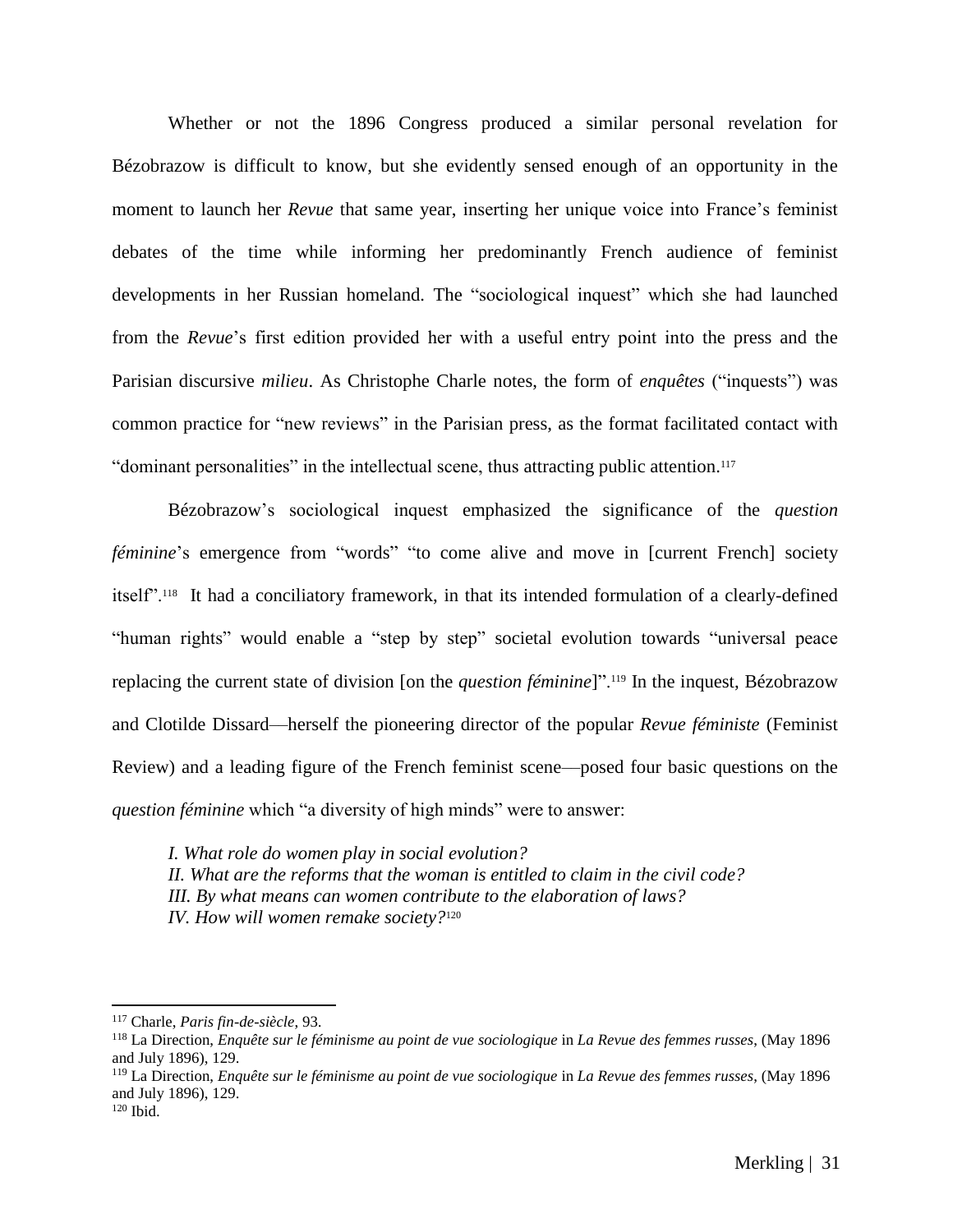Over the ensuing nine months, respondents included the future Nobel Prize winning pacifist Frederic Passy, established French feminists such as Deraismes' "intellectual mother"–– her older sister Feresse––and the movement's first historian, Leopold Lacour, and many from the French occult scenes, most notably Delanne. Unsurprisingly, a wide variety of beliefs was in evidence: Lacour and the feminist Spiritualist Julia Becours (under the pseudonym Paul Grendel) both asserted that women's exercise of political rights was "of little use" and even "dangerous" because of their supposed "blind faith" in the clergy, whereas Deraismes endorsed women's suffrage as imperative for society's moral development.<sup>121</sup> The pacifist Thiaudière criticised the term *féminisme* as implying a doctrine of female superiority to men, whereas Jean Bernard countered that it connoted "equality of woman next to man, wife next to husband".<sup>122</sup> Delanne and d'Ervieux––like Bézobrazow––understood women's freedom in terms of the Spiritualist project of social regeneration and the search for a "new faith", while the Russians Pierre de Kapnist and M. Kouznetsoff saw women's equality resting "in the forgotten principles of Jesus" and Christianity's theologically egalitarian principles.<sup>123</sup>

Generally, however, the inquest's overwhelming tenor—set by Bézobrazow and Dissard—was bourgeois and Republican.<sup>124</sup> The principles of women's equality were predominantly advocated in terms of science, the Revolutionary values of universal equality, historical continuities with such figures as Joan of Arc, and/or the need for domestic equilibrium as part of the Republican vision of separate, gendered, private-public spheres. The goals cited most frequently included comprehensively reforming (or abolishing) the Napoleonic Code

<sup>121</sup> Lacour, Grendel, and Deraismes, *Le Féminisme au point de vue sociologique* in *La Revue des femmes russes* (July 1896), 132, 138, 141, 156; (February 1897), 29, 32.

<sup>122</sup> Thiaudière and Bernard, *Le Féminisme au point de vue sociologique* in *La Revue des femmes russes* (July 1896), 143, and (February 1897), 12-13.

<sup>123</sup> Delanne, d'Ervieux, de Kapnist, and Kouznetsoff, *Le Féminisme au point de vue sociologique* in *La Revue des femmes russes* (September 1896), 309; (October 1896), 401; (February 1897), 19; and (April 1897), 203-08.  $124$  At the same time in Russia the conception of women's rights was equally grounded in bourgeois values of

domesticity, maternity, and the family. See Engel, *Mothers and Daughters*, 6-19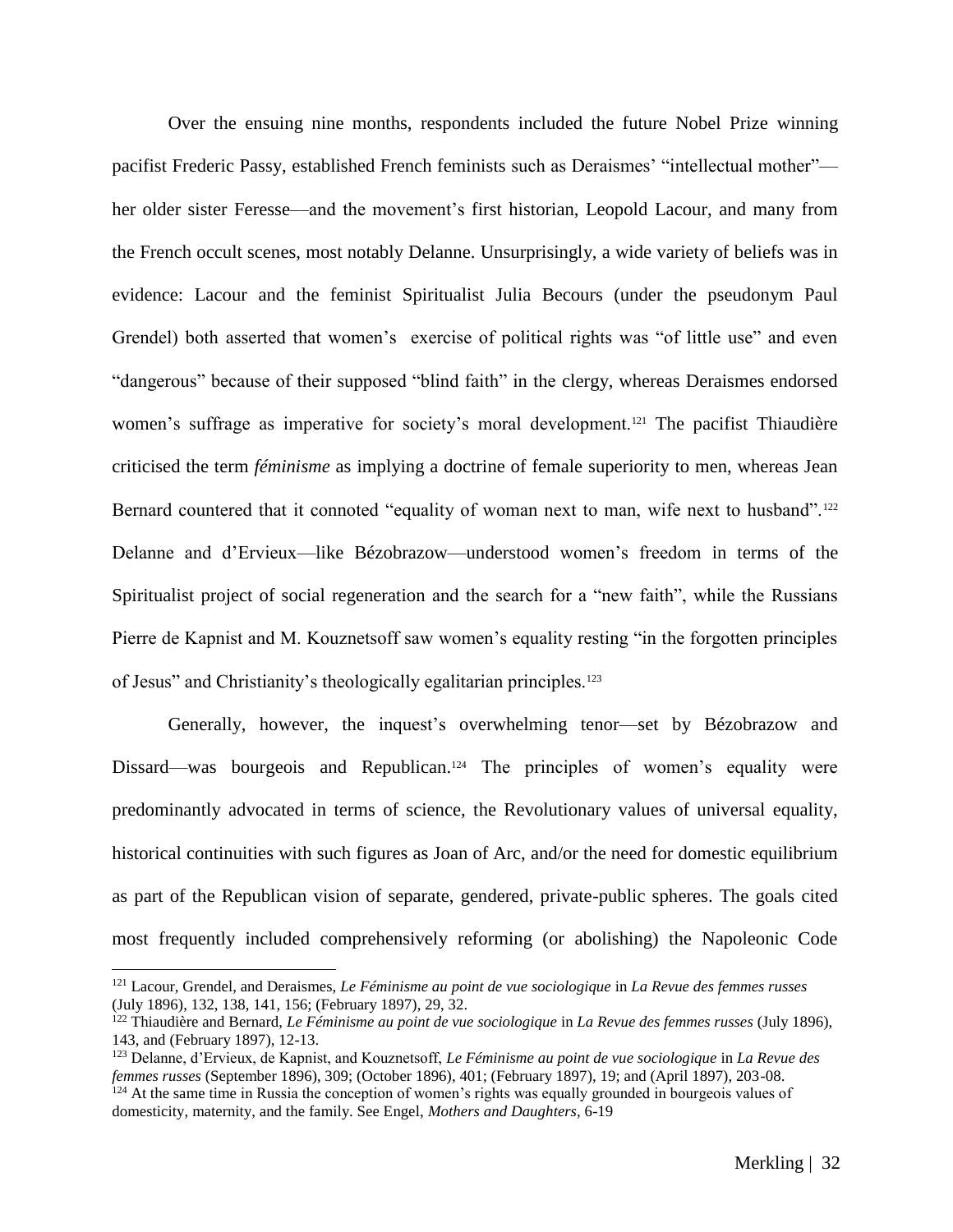(indeed, the inquest's questions took such an aim as a given); the right for women to freely exercise any and every profession, and hold title to their own property, wages and savings; increased political enfranchisement of widows and spinsters; and, most importantly, better access to meaningful education. Improved education was seen as integral to French women's societal advancement in its increase of their moral, spiritual, and familial powers.

The *Revue*'s contributors were thus invested to a large degree in what has been termed "familial feminism"––a French feminist ideology coined by Dissard that accepted "the sexual division of labor in society and the family" and used the idea of "equality in difference" to improve women's assigned role in the home.<sup>125</sup> Rejecting the quixotic suffragism of Auclert, familial feminism sought to create a feminism which invested both with set domestic duties and with the values of philanthropy, class solidarity, and nationalist sentiment.<sup>126</sup> It supported *l'enseignement ménagère* (education from the home) but espoused equal educational opportunities and equal treatment of working women in French institutions.<sup>127</sup>

Dissard, a self-styled sociologist, participated in the seminal 1896 Congress, and would cement her prominence in the fin-de-siècle feminist movement after the *Revue*'s cessation by regularly contributing pieces to *La Fronde* supporting "familial feminism". She presented in those articles a vision of the Republican Frenchwoman in the "traditional imagery" of nineteenth century gender norms, with woman as the "naturally" more "compassionate", "moral" sex.<sup>128</sup> She endorsed "*womanly* concerns" about alcoholism, "the poor and children", and celebrated motherhood and marriage.<sup>129</sup> Within her push for better education for women, including their

<sup>125</sup> Deborah Silverman, "The 'New Woman', Feminism, and the Decorative Arts in Fin-de-Siècle France", in Lynn Hunt, ed. *Eroticism and the Body Politic*. (Baltimore: Johns Hopkins University Press, 1991), 148.

<sup>126</sup> Rochefort and Klejman, *L'Égalité en marche*, 105-06; Silverman, "New Woman", 155.

<sup>127</sup> Dissard, *Les Écoles ménagères n'ont pas de sanction!* in *La Revue des femmes russes* (01 September 1896); Offen, "Second Sex", 269.

<sup>128</sup> Roberts, *Disruptive Acts*, 101.

<sup>129</sup> Roberts, *Disruptive Acts*, 104; Hause and Kenny, *Women's Suffrage*, 24-25.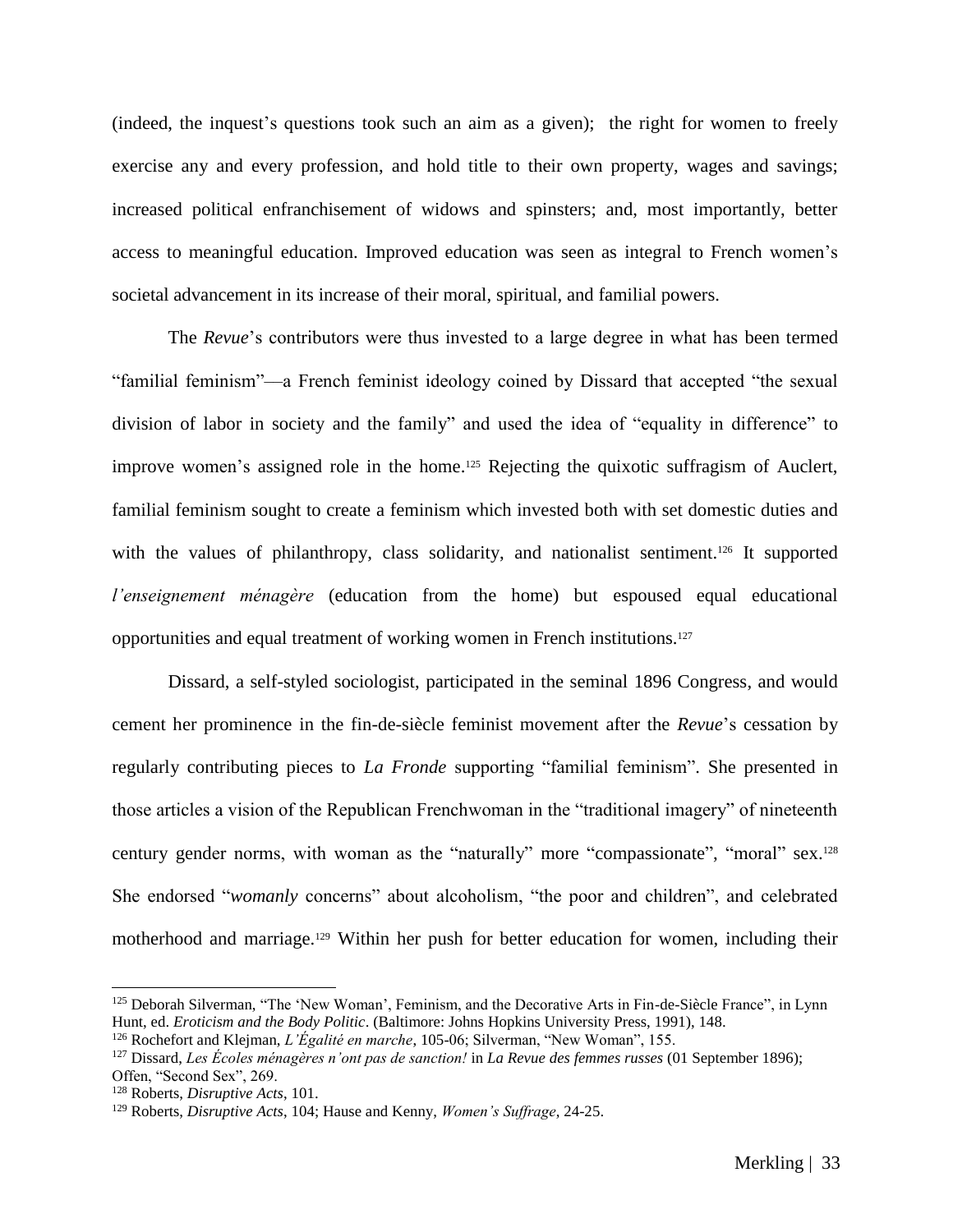preparation for the *baccalaureat* (the only degree giving access to higher university studies), she included advocacy of "practical" courses "of an elevated [moral] character" like cooking, hygiene, and domestic economy.<sup>130</sup> In its embrace of the Republican catchphrase, "*la femme au foyer*" (the woman in the house), Dissard's familial feminism was proposed in terms at once didactic, logistical, and political.<sup>131</sup>

While Dissard defined the contours of familial feminism, Bézobrazow in her own writings in the *Revue* pointed it in unique and new directions. The result was a hybrid feminism that unified narrative fiction with Spiritualist theory to produce a nascent vision of a Spiritualist-Feminist doctrine, beginning with the serialization of *La Femme nouvelle* over three 1896 editions of the *Revue*. Set in rural Russia in 1874, it tracks in diary form a "melancholic" young nobleman painter's development of feelings for a Femme Nouvelle, Vera Petrowna.<sup>132</sup> Petrowna professes a reciprocal love for the narrator but renounces the possibility ever of acting on it because of her adamant belief as a Femme Nouvelle in the necessity of an independent mind, spirit, and body. Enlisting in a convent to preserve her integrity, she is overcome by the emotion of her declaration of love and dies tragically young from weakness of heart.

Indeed, one of the first aspects to note about Bézobrazow's novel is its non-French setting: Vera Petrowna is a Russian, a former nihilist, and a lawyer who having studied in Switzerland has returned to her motherland and renounced her noble origins.<sup>133</sup> Bézobrazow's own identity as an aristocratic Russian expatriate obviously cannot be overlooked in her choice of nationality, class, setting and strain of feminism. Her sense of womanhood and women's rights would have been strongly tied to family relations and upper-middle-class conceptions of

<sup>130</sup> Dissard, *Les Études secondaires de jeunes filles n'ont pas de sanction!* in *La Revue des femmes russes* (01 September 1896), 430-432 and *Les Écoles ménagères* in *La Revue des femmes russes* (01 September 1896), 337- 339*.*

<sup>131</sup> Rochefort and Klejman, *L'Égalité en marche*, 106.

<sup>132</sup> Bézobrazow, *La Femme nouvelle* in *La Revue des femmes russes* (July 1896), 33-34.

<sup>133</sup> Bézobrazow, *La Femme nouvelle* in *La Revue des femmes russes* (July 1896), 36, 7.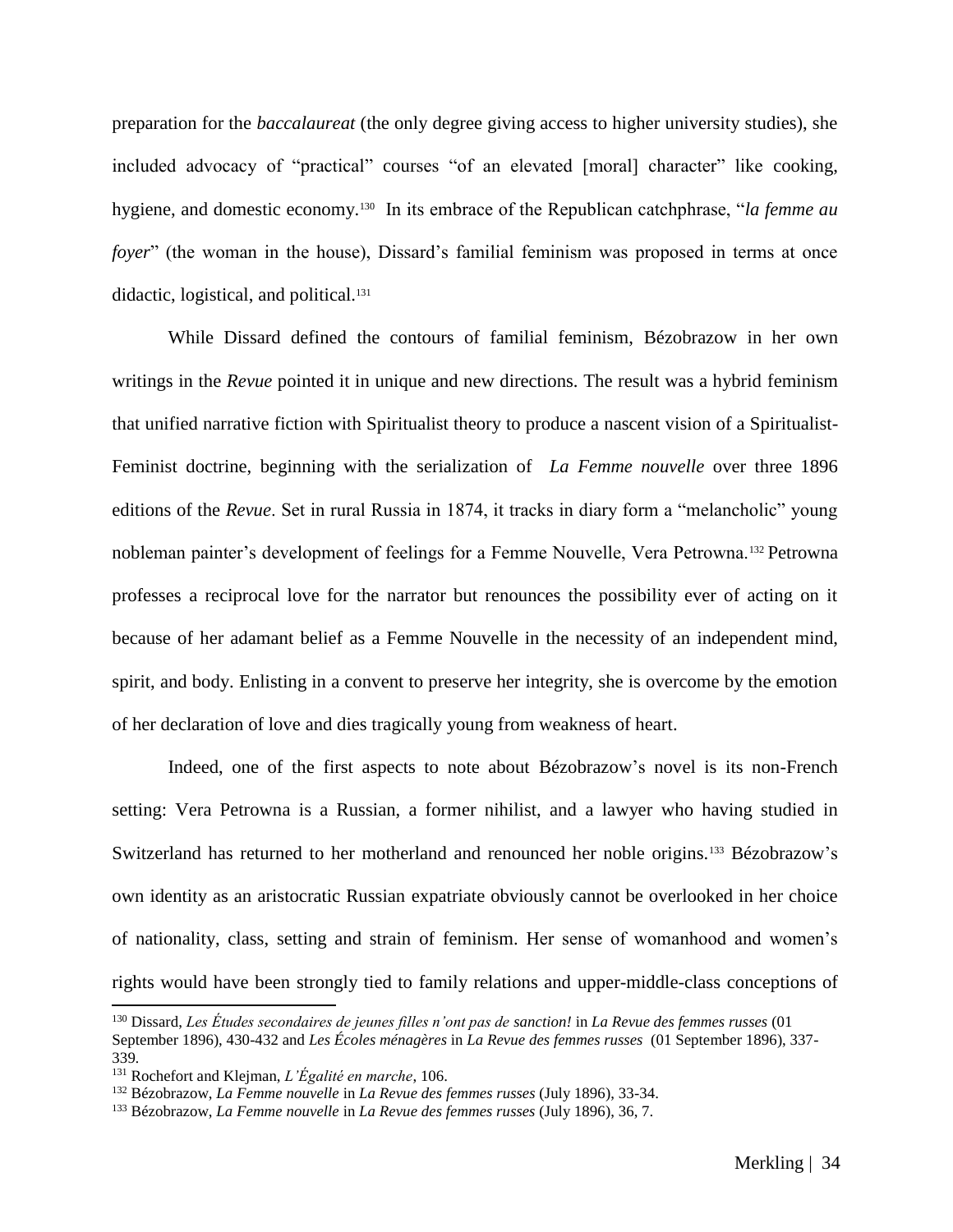female domesticity.<sup>134</sup> Hence, the decision to obliquely engage French feminist debates through a Russian setting in her novella appears to have seemed natural to her––or at the very least, aligned with her own background. However, her presentation of the story to a predominantly *French* public through the French press, in the French language, on a contested issue current to France, nonetheless represented a conscious statement. Perhaps France and Russia's long, rich history of intellectual exchange—particularly the transcultural, Francophilic attitudes of such Russian aristocrats as Bézobrazow (educated in French and likely to have spoken the language with her family)—would have softened the disconnect of addressing broader European discourses through Russian subject matter in a French periodical.<sup>135</sup>

Moreover, in the 1890s, after Eugène Melchior de Vogüé's popular 1886 work *The Russian Novel* had "discovered" the works of Tolstoy and Dostoyevsky for the French public, Bézobrazow's novella would certainly have been exciting and wholly accessible to the French reading audience, providing her with both a commercial and an intellectual opening.<sup>136</sup> This was at the potential cost, of course, of confirming the stereotype of the Femme Nouvelle as an alien import: according to Mary-Louise Roberts, "New Women" were seen as arriving in Paris as "pitiful, gnarled travelers with huge chips on their shoulders" from America, Britain, or "the Slavic East" to "study medicine, attend feminist congresses, establish women's schools, and above all, corrupt the souls of nice French girls".<sup>137</sup>

Of course, in titling her work *La Femme nouvelle*, Bézobrazow identified it explicitly with this phenomenological figure: "New Woman". Her decision represented a historically and

<sup>134</sup> Engel, *Mothers and Daughters*, 6-19

<sup>135</sup> Engel, *Mothers and Daughters*, 3, 15-17.

<sup>136</sup> Charle, *Paris fin-de-siècle*, 179-182

<sup>&</sup>lt;sup>137</sup> The Femme Nouvelle was seen to challenge "Frenchness" to such an extent that Roberts claims Durand's chief aim (and success) in founding *La Fronde* in 1897 was to create in the *frondeuse* a distinctively "more French, more feminine, and more attractive" Femme Nouvelle. Roberts, *Disruptive Acts*, 25, 44-45.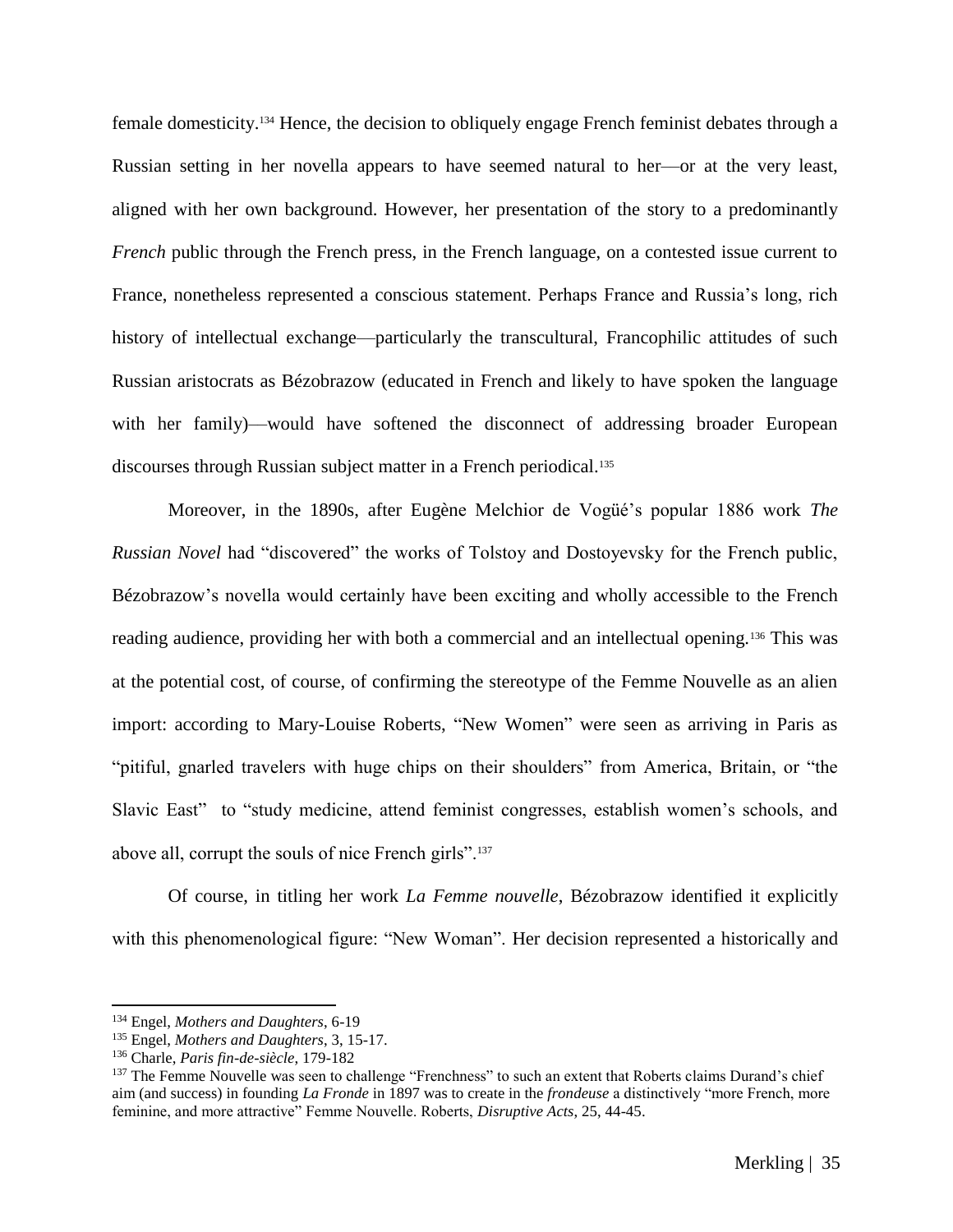socially pointed statement in France (and in Russia<sup>138</sup>) in 1896: Roberts and Deborah Silverman have both demonstrated how the "New Woman" by the mid-1890s represented in the French cultural consciousness a threat to the Rousseauian bourgeois "ideology of womanhood"—the same ideal of "natural" femininity espoused by familial feminists, which structured "the very foundations of [French] society".<sup>139</sup> The Femme Nouvelle emerged as a largely urban, middleclass woman choosing to remain single or enter a non-traditional marriage (*union libre*), to work in traditionally male-coded professions like medicine, law, and journalism, and for many to also actively fight for women's emancipation through feminism.<sup>140</sup>

From 1897, Femmes Nouvelles would become embodied by the all-women staff of Durand's *La Fronde* newspaper ("*frondeuses*", as they would come to be known), whose status as independent female journalists inherently challenged a previously masculinized sphere of work.<sup>141</sup> However, such women were never a collectively self-conceived group or movement, rather being defined by their largely hostile reception by the French public and press, who projected their anxieties about women's changing roles onto this small class of mobile and independent individuals.<sup>142</sup> Against the backdrop of a depopulation crisis, increased feminist mobilization, and general political insecurity within the Third Republic, Femmes Nouvelles were seen and portrayed as "man-hating amazons" undermining not simply traditional gender

<sup>&</sup>lt;sup>138</sup> The "New Woman" was also a discursive subject in indigenous Russian literature at this very moment. See Rosenholm, Aria, and Irina Savkina "'How Women Should Write': Russian Women's Writing in the Nineteenth Century" in Rosslyn, Wendy, and Alessandra Tosi, ed. *Women in nineteenth-century Russia: lives and culture* (Cambridge: OpenBook Publishers, 2012), 197-200

<sup>&</sup>lt;sup>139</sup> Roberts, *Disruptive Acts*, 3-46; Silverman, "The New Woman", 145-50.

 $140$  Ibid.

<sup>141</sup> Ibid.

<sup>&</sup>lt;sup>142</sup> The Femmes Nouvelles, according to Roberts, "only rarely invoked a domestic self in their writings", thus diverging from popular "familial feminist" arguments for women's legal and political rights couched "in their roles as domestic wives and mothers." Femmes Nouvelles and bourgeois feminists also differed in the latter's privileging of "national and maternal duties above the claims of the individual." Roberts, *Disruptive Acts*, 8. Silverman, "The New Woman", 154.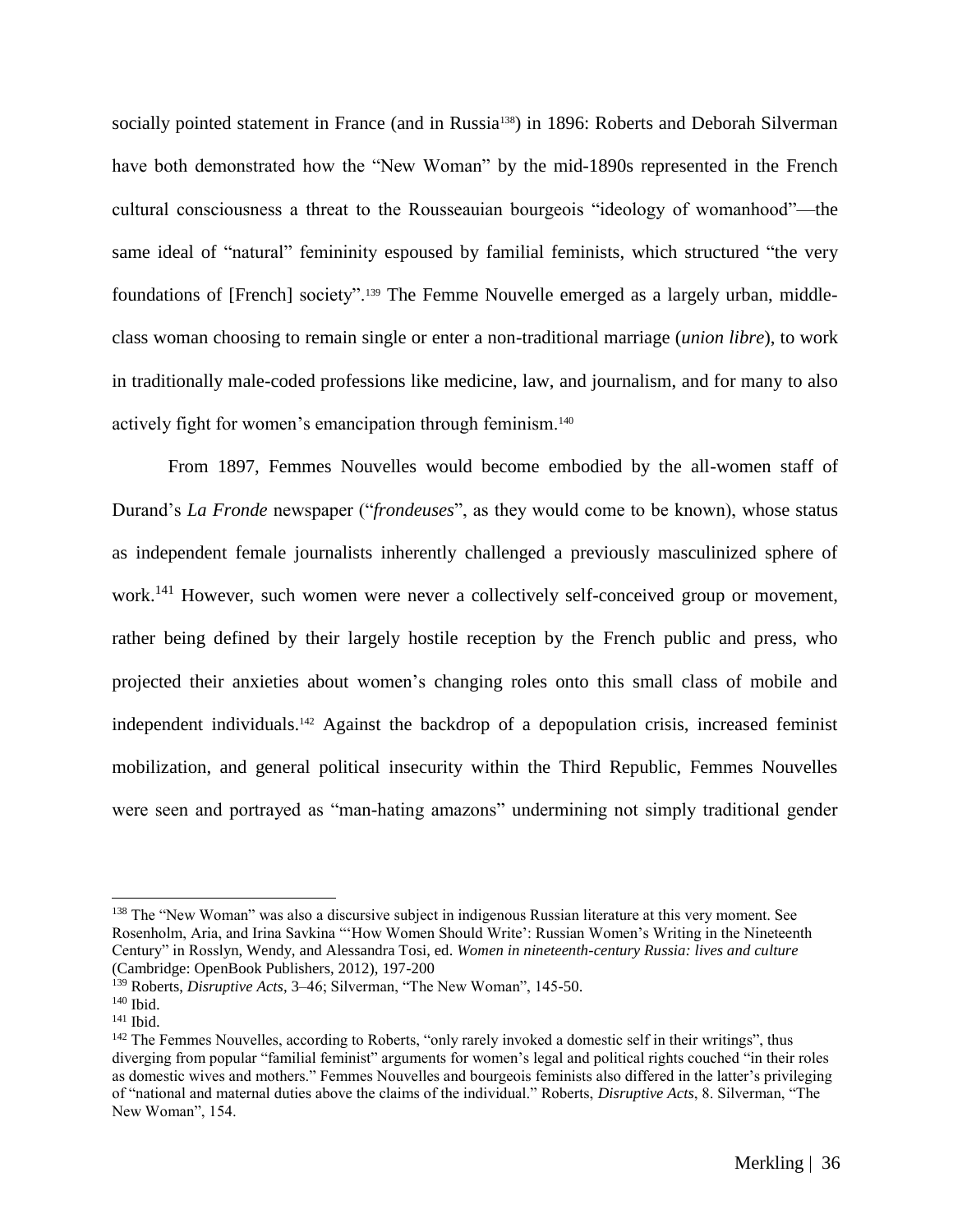codes, but indeed the very foundations of French cultural and social identity, the nation, itself.<sup>143</sup> The fact that the Femme Nouvelle often adopted "aristocratic traditions" and was universally perceived as a foreign "import" from Anglophone or Slavic countries only furthered these perceptions.<sup>144</sup> Roberts hence identifies Bézobrazow's 1896 work as illustrative of the "enormous discursive fixation" in current French society upon the Femme Nouvelle. 145

Bézobrazow's work was thus at the vanguard of new journalistic, literary, and theatrical depictions of the Femme Nouvelle during its "banner year", 1896. <sup>146</sup> Contrary, however, to the common understandings of the Femme Nouvelle as a social menace in this moment, Vera Petrowna actually conforms to many of the Republican and familial feminist social precedents that she as a Femme Nouvelle ostensibly threatened. She defines her purpose as fighting "against the unjust prejudice" denying women "independence of mind", echoing the familial feminist belief in the primacy of education.<sup>147</sup> Countering the narrator's accusation that Femmes Nouvelles (the supposed "aspirants to the feminist movement") are going "out of their way to do without the man", she asserts that "the real emancipation of the woman… is in the emancipation of desires and of the selfishness of the man".<sup>148</sup> In this way, she rejects not the institutions of marriage or male-female partnership per se (as the Femme Nouvelle was assumed to do), but rather the moral terms of their current manifestation. Moreover, Petrowna also explicitly situates

<sup>&</sup>lt;sup>143</sup> Silverman writes that the Femme Nouvelle's aims of "independence and education rather than marriage and home, were interjected into a context where the issues of maternity and family were fraught with special political and national significance." Silverman, "The New Woman", 149-50; Roberts, *Disruptive Acts*, 3-8.

<sup>144</sup> In Great Britain, the neologism "New Woman" was first coined by the journalist Sarah Grand in 1894, and had according to Roberts "as much to do with race as with gender, as she used it to push for female sexual purity and eugenics as guarantors of the Empire's future." Roberts, *Disruptive Acts*, 5-7, 10, 20-23. <sup>145</sup> Roberts, *Disruptive Acts*, 23.

<sup>146</sup> This "flood of literature" starting 1896 included occultist Jules Bois' *L'Eve nouvelle* (1896) ("The New Eve"), Victor and Paul Margueritte's *Femmes nouvelles* (1899), Marcel Prevost's *Les Vierges fortes* (1900) ("The Strong Virgins"), and Albert Cim's *Emancipées* (1899) ("Emancipated Women"). Roberts, *Disruptive Acts*, 23-28, 31. <sup>147</sup> Bézobrazow, *La Femme nouvelle* in *La Revue des femmes russes* (July 1896), 45.

<sup>148</sup> Bézobrazow, *La Femme nouvelle* in *La Revue des femmes russes* (July 1896-August 1896), 56-57. Roberts, by contrast, claims that the Femme Nouvelle never justified her claims to independence "in terms of her moral influence as wife and mother, as did [familial] feminists." Roberts, *Disruptive Acts*, 21.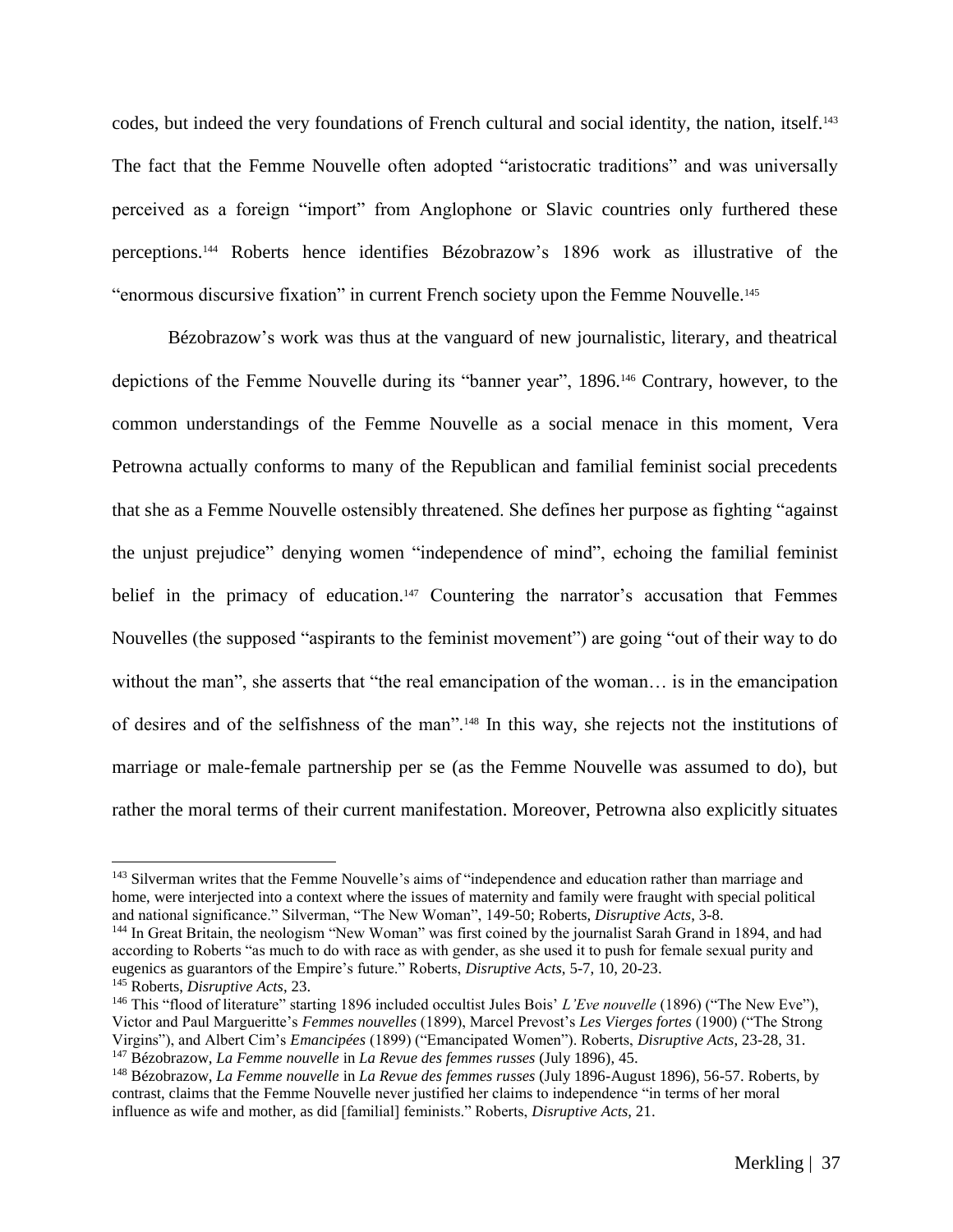the Femme Nouvelle in a familial feminist matrix of education and morality: pushing back against stereotype, Petrowna asserts that the Femme Nouvelle simply seeks "the development of her faculties independently" of marriage—rather than free love or "pretexts for adventure".<sup>149</sup> She repudiates the "education of a knowledgeable doll" driving "the majority of young girls to search in marriage an assured position and external advantages"—a critique of the institutional structures *driving* poorly-educated girls to marriage, not the ontology of marriage itself.<sup>150</sup>

Petrowna's other feminist beliefs are progressive: she wants women to "unionize themselves for their upliftment", to enjoy an equal salary, and quite radically, to win universal suffrage, without which humanity "will delay indefinitely its perfection".<sup>151</sup> But even these progressive beliefs are imbued with the same moralizing force of familial feminism: Petrowna states that she views the *question féminine* as "the *soul* of the possible improvement of the human species".<sup>152</sup> Even if the material advancement of women juridically and politically enfranchisement were achieved, if it were not accompanied by the "improvement of the consciences", then the work of Civilization [would] be without guarantee". <sup>153</sup> The Femme Nouvelle's purpose, in fighting "social evil in the name of love", is for Petrowna quintessentially moral.<sup>154</sup> Evidently, feminism for this Femme Nouvelle embodies the grander purpose of being "simultaneously the author and the subject of [humanity's] progress".<sup>155</sup>

This grandiose moral vision of progress cannot but be linked to Bézobrazow's Spiritualist belief system. Petrowna develops her feminist idiom within the classic Spiritualist values of social Palingenesis––of sequential social self-perfection individually and

<sup>149</sup> Bézobrazow, *La Femme nouvelle* in *La Revue des femmes russes* (July 1896-August 1896), 171.

<sup>150</sup> Ibid.

<sup>151</sup> Bézobrazow, *La Femme nouvelle* in *La Revue des femmes russes* (July 1896-August 1896), 77-78.  $152$  Ibid.

<sup>153</sup> Bézobrazow, *La Femme nouvelle* in *La Revue des femmes russes* (July 1896-August 1896), 55, 64.

<sup>154</sup> Bézobrazow, *La Femme nouvelle* in *La Revue des femmes russes* (July 1896-August 1896), 71.

<sup>155</sup> Bézobrazow, *La Femme nouvelle* in *La Revue des femmes russes* (July 1896-August 1896), 80.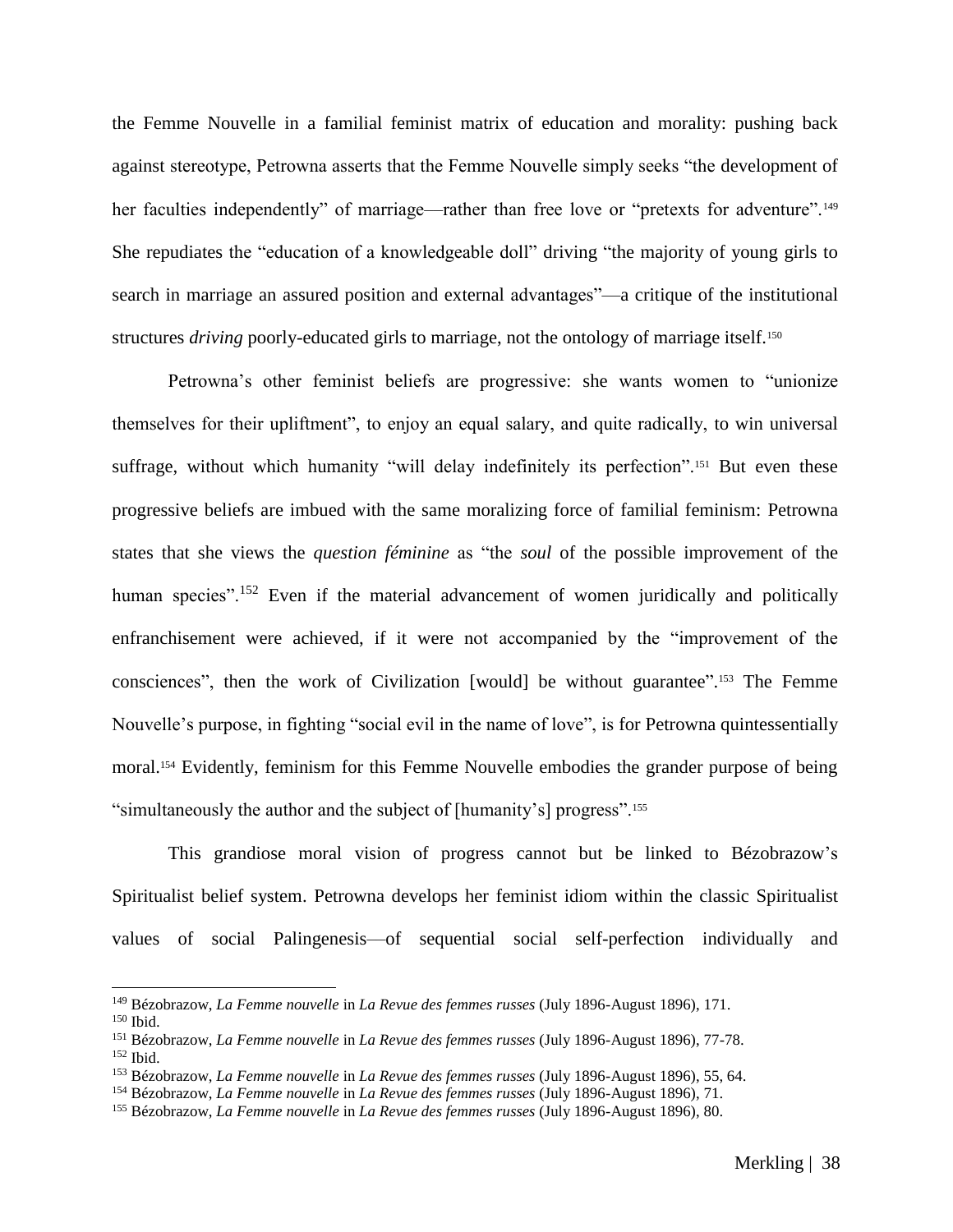collectively. <sup>156</sup> She states that humanity's "final goal is [its] ascension… towards a new existence" and that "a social reorganization" in which women are intellectually equal to men represents the first step to achieving societal perfection.<sup>157</sup> The role of the Femme Nouvelle is similarly Spiritualist: to fight current society's "scission of souls" divided across gender lines.<sup>158</sup> On her deathbed Petrowna delivers a final testament of sorts, stating that she has "faith in *another day* [emphasis added]", and consoling the narrator by optimistically claiming that their souls will meet again in a subsequent life: "By death, we return to life".<sup>159</sup>

Where religion and faith are concerned, there are clear echoes of Bézobrazow's *La Religion nouvelle* (see Chapter 1). Petrowna rejects both the "political apocalypse" of nihilism for its "materialism [which] leads to nothing and explains nothing", and the "old dogmas" of *official* Christianity, whose limitations have been exposed by an era of science, materialist atheism, and continued social inequality and moral decay (i.e., "poverty and evil").<sup>160</sup> Christianity should not be dismissed, because the "life-giving reality" of the Gospel is humanity's "basis of consciousness"; it is up to Femmes Nouvelles to "resurrect [the Gospel's] spirit" by following "the law of evolution", and affirming "the immortality of causes".<sup>161</sup>

In this way, Bézobrazow transplanted her Spiritualist *Religion nouvelle* into her feminist Femme Nouvelle, achieving a synthesis of these principles in her earliest work of prose fiction. By the beginning of 1897, this hybrid of systems would become crystallized and deliberate, as she gradually transformed in the *Revue* Spiritualist Feminism into a unified, coherent doctrine.

<sup>156</sup> Bézobrazow, *La Femme nouvelle* in *La Revue des femmes russes* (July 1896-August 1896), 55, 79; Sharp, *Secular Spirituality*, 21-24.

<sup>157</sup> Bézobrazow, *La Femme nouvelle* in *La Revue des femmes russes* (July 1896-August 1896), 55.

<sup>158</sup> Bézobrazow, *La Femme nouvelle* in *La Revue des femmes russes* (July 1896-August 1896), 79, 171.

<sup>159</sup> Ibid.

<sup>160</sup> Bézobrazow, *La Femme nouvelle* in *La Revue des femmes russes* (July 1896-August 1896), 43-44.

<sup>&</sup>lt;sup>161</sup> Ibid. The laws of evolution would have confirmed for Spiritualists like Petrowna (and Bézobrazow) not simply the theory of Palingenesis, but also the sequential progression of an immortal soul towards ultimate perfection.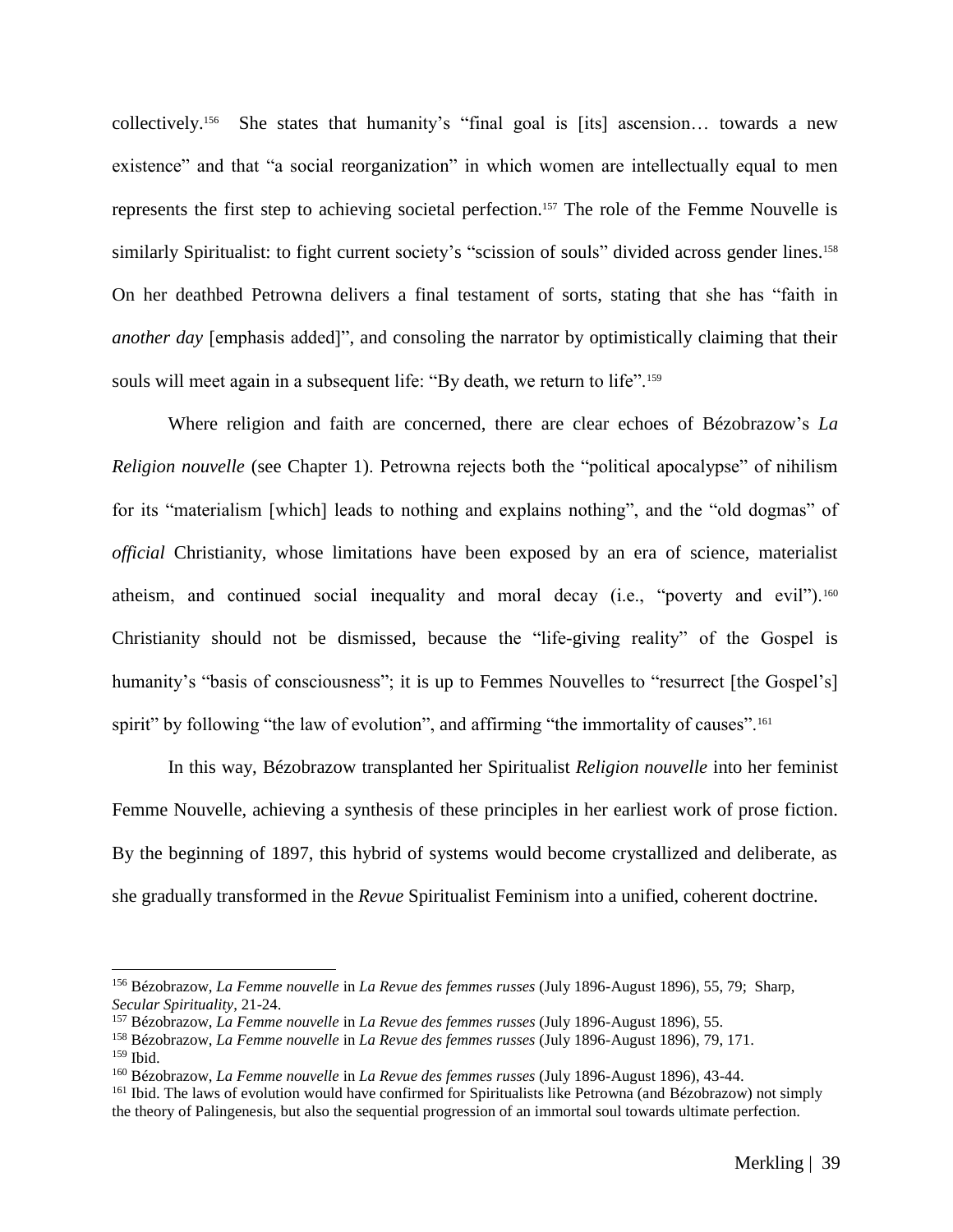#### **Chapter 3:** *Humanité Intégrale***: Synthesized Spiritualism and Feminism**

In February 1897, Bézobrazow published the *Revue*'s first edition of that year under a modified title, *La Revue des femmes russes et des femmes françaises (organe international de science, art, moral)* from *La Revue des femmes russes (organe du féminisme internationale)*. The "new" *Revue* now also bore an epigraph: *humanité intégrale!*––which can be roughly translated and understood as "humanity in its totality", or "complete humanity". In its universalizing invocation of a total "humanity", *humanité intégrale* symbolized a broadening of the journal's intellectual scope––as did its repositioning as a "review of art, science, morals" for Russian *and* French women.

This shift was more than just rhetorical, representing a subtle but key evolution in Bézobrazow's intellectual path towards a unique Spiritualist Feminism. In particular, the notion of *humanité intégrale* from this moment assumed a key role in fusing feminism and Spiritualism into a single doctrine; it became the conceptual pivot around which both feminism and Spiritualism turned. By the conclusion of the *Revue* in April 1897, both Bézobrazow and her collaborators had deployed the neologism in their writings to denote the formalization of this synthesis; for example, in her concluding notes to her "sociological inquest" in the *Revue*'s final edition, she asserted that "the [true] freedom of our civilization" could only be viewed "within the consciousness of *humanité intégrale*, of gender equality".<sup>162</sup> Featuring on the front page of each 1897 publication of the *Revue*, and with its exclamation point, the neologism could also be understood as a term of action––a propagandistic call-to-arms for its readers to spread the Spiritualist Feminist Word: *Humanité Intégrale*!

<sup>&</sup>lt;sup>162</sup> Bézobrazow, *Le Féminisme au point de vue sociologique: fin de l'enquête* in *La Revue des femmes russes* (April 1897), 209.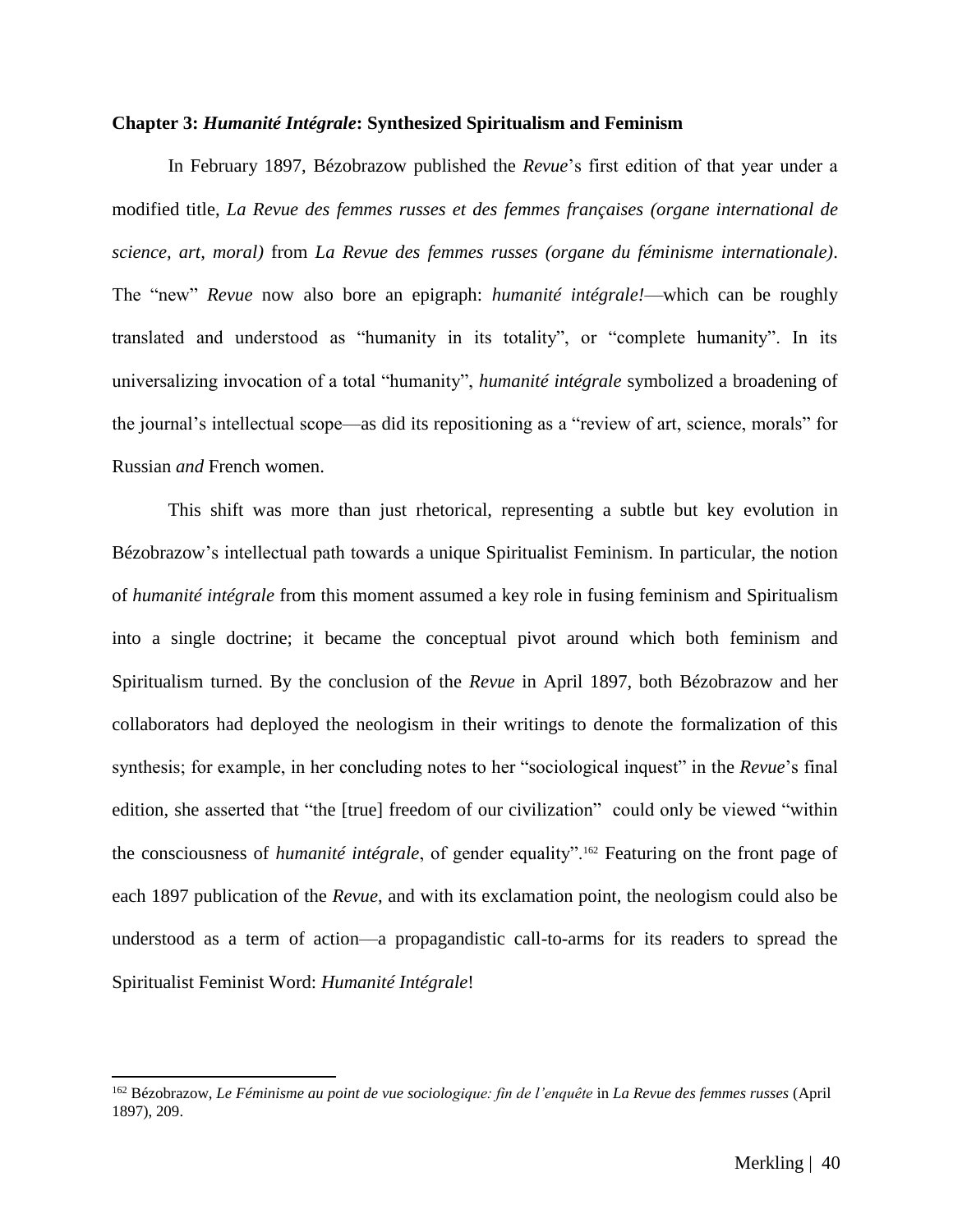

*Fig. III: Cover page of the April 1897 edition of the revue, bearing the epigraph 'Humanité Intégrale!'*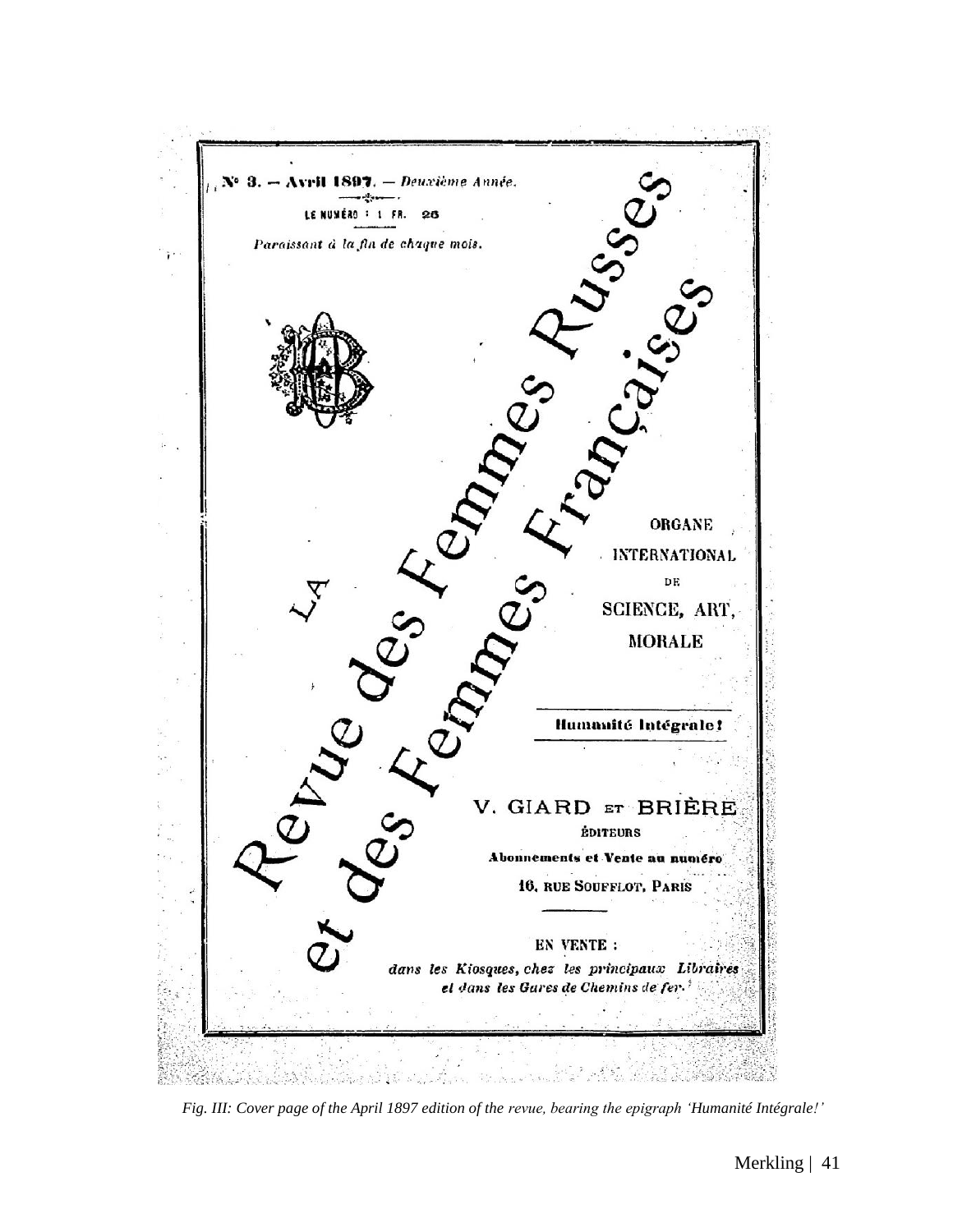The term itself was not invented by Bézobrazow, but emerged more widely in France's intellectual *milieu* in the mid-1890s*,* first appearing in December 1895 as the title of occultist Camille Chaigneau's periodical, "*Humanité intégrale:* immortalist organ", to denote "the totality of the living and the dead".<sup>163</sup> It thus originated in occult circles to describe the belief in the indestructibility of the human soul, which did not die with the human body but rather continued to "live a life beyond earth".<sup>164</sup> Its second recorded use, however, was in an exclusively feminist context: at the seminal April 1896 Feminist Congress, it was deployed in modified form as *humanisme intégrale* by the feminist, historian, socialist, and contributor to the *Revue*'s September 1896 "sociological inquest", Leopold Lacour. Lacour had delivered a speech arguing for coeducation, asserting that *humanisme intégrale* as a neologism suited his feminist principles better than *féminisme*.<sup>165</sup> He then recycled the term as the title of his book the following year-*Humanisme intégrale: le duel des sexes – cité future* ("*Humanisme Intégrale:* The Duel of the Sexes – Future City")––a feminist "treatise of social morality and psychobiological philosophy" which called for the total emancipation of women (including the right to vote), and was tied to the familial feminist vision of the Republican "citizen couple".<sup>166</sup>

Bézobrazow had read both Lacour's work and Chaigneau's journal. Chaigneau had exchanged periodicals with her in 1896, while her February 1897 article comparing *Féminismes russes et français* in the *Revue* glowingly cited Lacour's work as an exemplary feminist work: "the emancipation of women", she wrote, "is really comprised in *its three states* (psychical, physiological, social) to the ends of this *cité future*" which would "gush forth from the soul of

<sup>&</sup>lt;sup>163</sup> Lacour, Léopold. *Humanisme intégrale: le duel des sexes – la cité future*. (Paris: P.V. Stock, 1897), preface. <sup>164</sup> Ibid.

<sup>165</sup> Klejman and Rochefort, *L'Égalité*, 102; Lacour, *Humanisme intégrale* (1897), preface. Lacour is credited as the "creator of historical feminism" by Klejman and Rochefort. *L'Égalité*, 118.

<sup>166</sup> Waelti-Walters and Hause, *Feminisms*, 197; Klejman and Rochefort, *L'Égalité*, 118.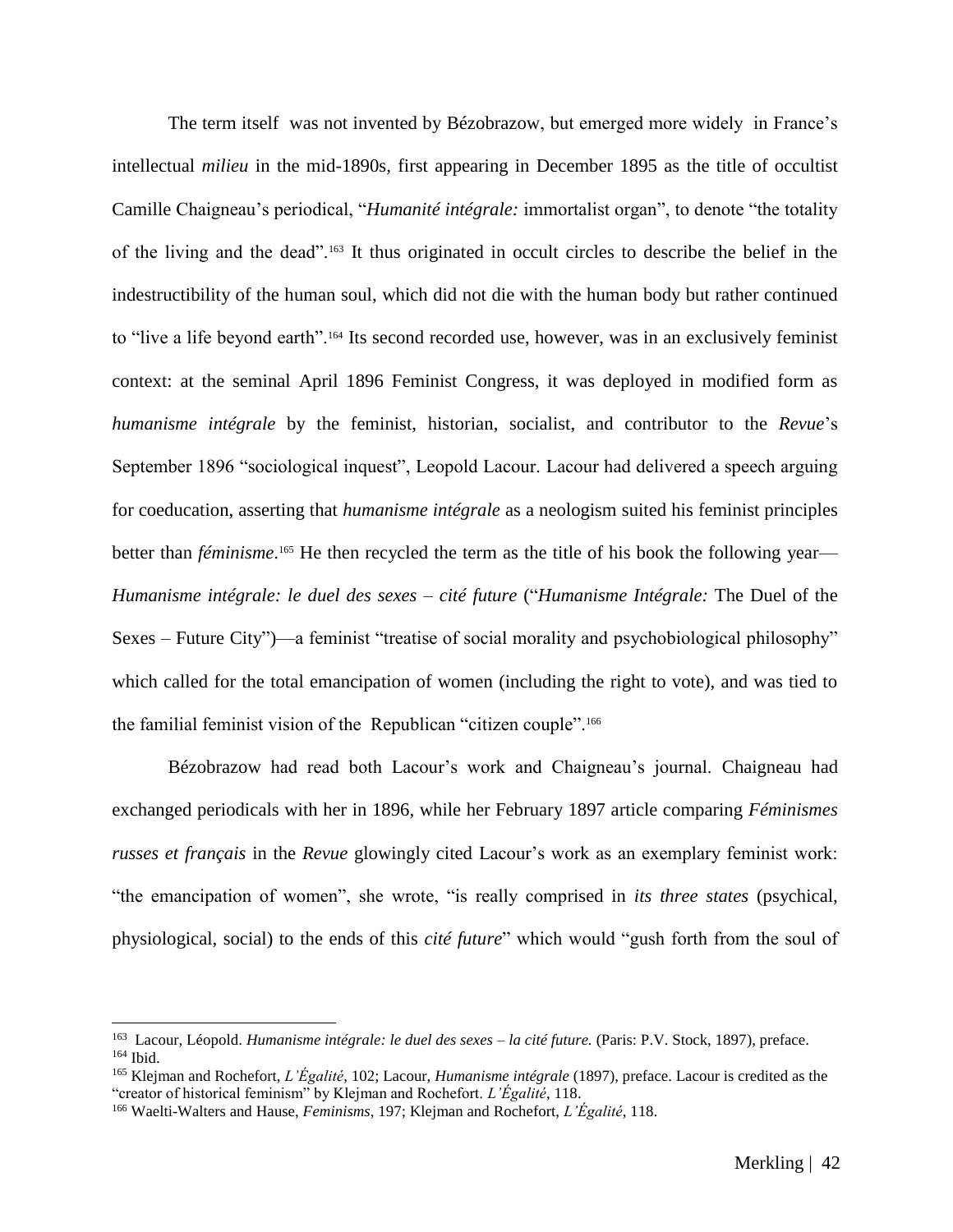the liberated woman!"<sup>167</sup> She concluded this essay by asserting that "with relation to the French genius and the Russian genius, the natural action of practical and scientific feminism" was "to maintain minds towards the unity of laws, towards *l'humanisme integrale*".<sup>168</sup>

By this time, Bézobrazow viewed the term *Humanité Intégrale* as essential to her periodical's mission. And, drawing upon both an occult (in Chaigneau) and a sociological feminist (in Lacour) concept of *Humanité Integrale*, she melded both to unify feminism with Spiritualism.<sup>169</sup> She would later claim to Chaigneau to have discovered this from the *bouche de la siècle* ("mouth of the century"—*i.e.*, the historical moment of the fin de siècle).<sup>170</sup> Combined with her endorsement in the *Revue* of Lacour's work––which evoked a "future city" arising from the interplay of the sexes––we see that Bézobrazow attached an epochal significance to the term. *Humanité Intégrale,* in her hybrid figuration of the term, had the capacity to yield a new society, a "future [French] city" transcending the seemingly intractable conflicts of the fin de siècle.

In the same February 1897 *Revue* publication proclaiming *Humanité Intégrale*, Bézobrazow wrote a seminal treatise "on the legitimacy of female government" titled *Le Matriarcat* (the Matriarchy), which used historical case studies to argue for the competency and even necessity of female political government in society. *Le Matriarcat* was a Spiritualist vindication of the rights of women to participate in the political discourse by "factually" demonstrating the political role of "the prehistoric woman".<sup>171</sup> In her essay, Bézobrazow highlighted the paradox that even though "women's government [occupied] a vast place in

<sup>167</sup> La Directoire, "Féminismes russes et français" in *La revue des femmes russes et des femmes françaises* (February 1897), 5; Camille Chaigneau, "Correspondances" in *Humanité intégrale: organe immortaliste*, Paris, (August 1899), 141.

<sup>168</sup> La Directoire, "Féminismes russes et français" in *La Revue des femmes russes et des Femmes Françaises* (02/1897), 8.

<sup>169</sup> Chaigneau received Bézobrazow's co-option of *Humanité intégrale* frostily, as a publicly–aired 1899 correspondence with Bézobrazow demonstrates. He claimed the "priority of expression as a title" for *Humanité intégrale* after reading about Bézobrazow's frequent use of the term. Chaigneau, "Correspondances", 141. <sup>170</sup> Camille Chaigneau, "Correspondances" in *Humanité intégrale: organe immortaliste*, Paris, (August 1899), 141.

<sup>171</sup> Bézobrazow, "Le Matriarcat" in *La Revue des femmes russes et des Femmes Françaises* (02/1897), 70-71.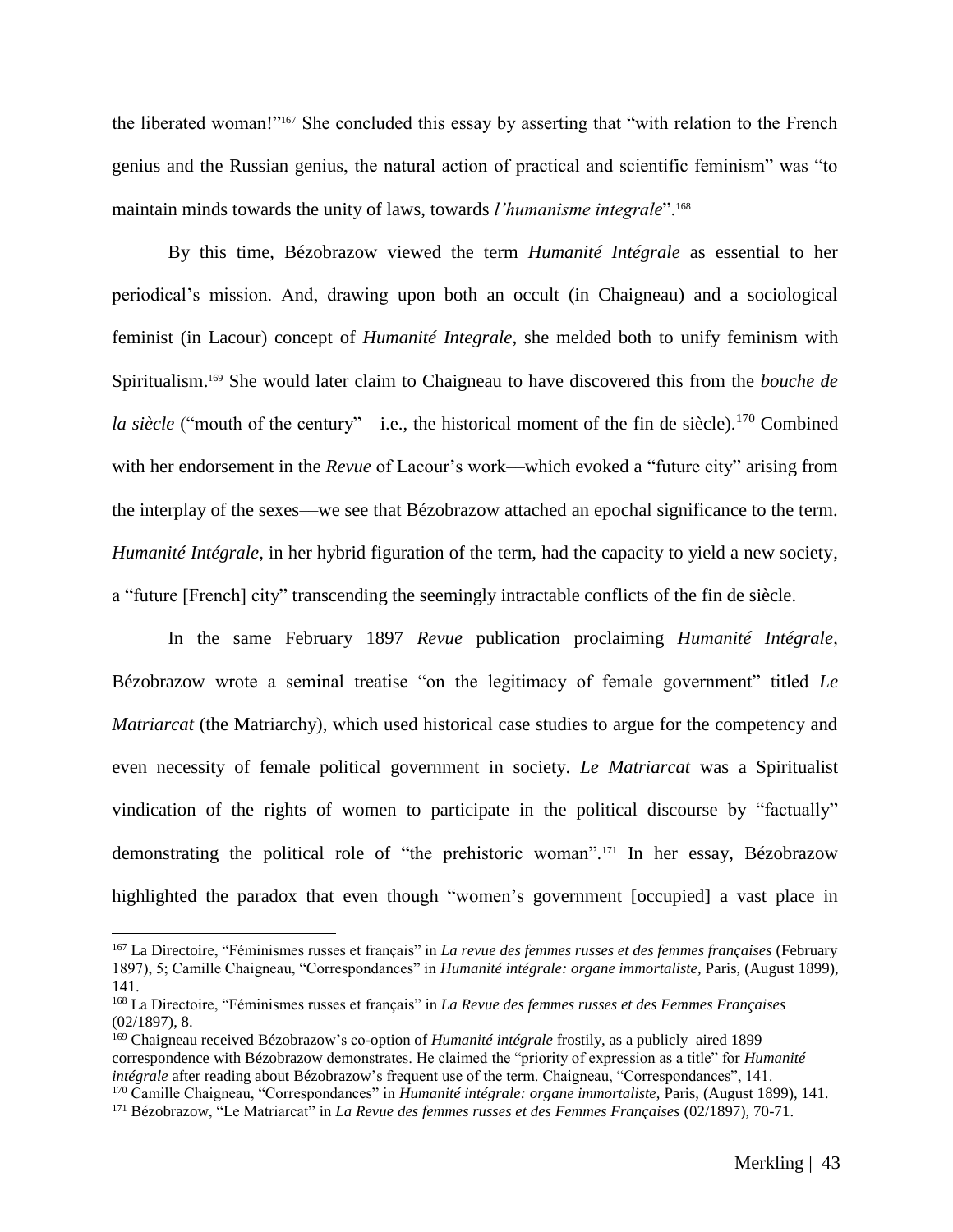history", current French society, while recognizing the woman's capacity to *rule*, did not deem her "capable of voting". Also drawing on familial feminist, Republican logic, she located historical female power in the hearth, claiming that "the family should be the prototype of order [and] social harmony".<sup>172</sup>

The content of *Le Matriarcat* was also Spiritualist. French occult scholar David Harvey's concept of the "metahistory" usefully illustrates a Spiritualist component inherent to Bézobrazow's form. Metahistory, according to Harvey, was an intellectual tendency within Third Republic esoteric doctrines like Spiritualism and Martinism to construct "highly fanciful" historical accounts that sought "less to recount a chronological, fact-based account of the past" than "to present an epic narrative".<sup>173</sup> Occult metahistories instead invoked "the authority of history"—as its proponents similarly deployed the authority of science in the 1890s—to deliver a "primarily moral" message.<sup>174</sup> Harvey argues that occult intellectuals used history rhetorically to comment on contemporary events and "social formations".<sup>175</sup> In this way, metahistories empowered esoteric intellectuals of the fin de siècle like Bézobrazow to make occult narratives more compelling and current for a Third Republic audience.

Indeed, one of the core features of *Le Matriarcat* was its metahistorical pseudoarchaeology of ancient societies' cult religious and gender-based societal practices. Bézobrazow argued that her genealogy of human society was a simple retrieval of historical "facts" which used to govern the world, and which could be reapplied to morally and socially reorder contemporaneous French society.<sup>176</sup> Briefly, her metahistory argued that female governance in societies had emerged from prehistoric woman's dominant role during the agricultural

<sup>172</sup> Bézobrazow, "Le Matriarcat" in *La Revue des femmes russes et des Femmes Françaises* (02/1897), 76.

<sup>173</sup> Harvey, *Beyond Enlightenment*, 35-38.

<sup>174</sup> Ibid.

 $175$  Ibid.

<sup>176</sup> Bézobrazow, "Le Matriarcat" in *La revue des femmes russes et des femmes françaises* (02/1897), 70-71.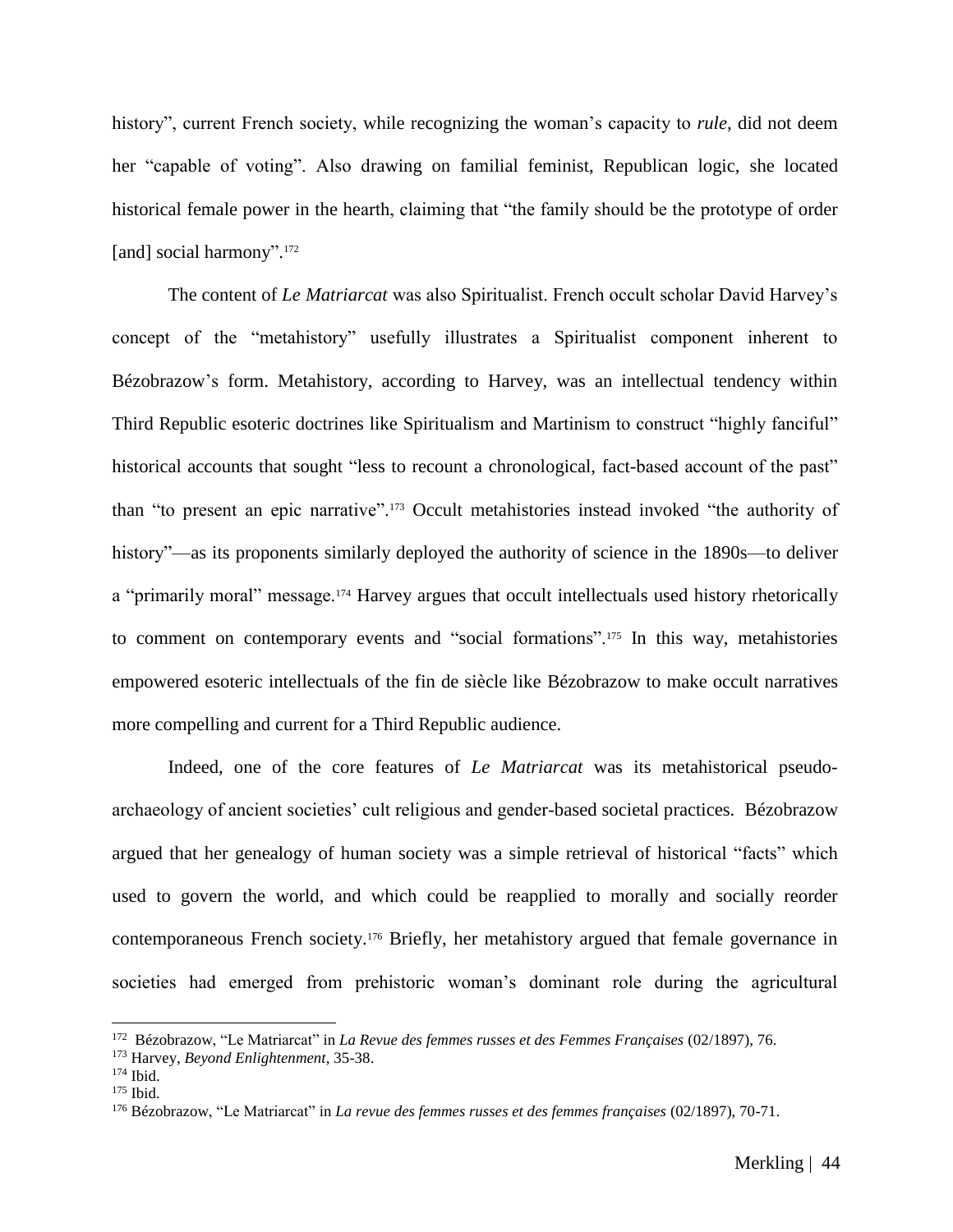revolution, and with agriculture representing a "more certain source of food than hunting", the earth had become symbolically conflated with women as society's "principal guardian of fecundity".<sup>177</sup> The Egyptians—the first great civilization—had thus divinized women and the earth "in the symbol of the antique Isis", just as the Greeks would later endow their gods Minerva and Demeter with the roles of "protector of peace" and "founder of agriculture, dispenser of jobs" respectively.<sup>178</sup> From this faith-based system of "economic", "psychic", and "moral" governance had emerged the *Matriarcat*, a conjoining of female authority and ancient cultic belief into a moral and institutional framework for governance.<sup>179</sup>

This *Matriarcat* also represented a new model for the regeneration of French society, based on the twin pillars of Spiritualism as a "Religion Nouvelle", and feminism, embodied in the "Femme Nouvelle"––symbiotically acting together as society's intellectual, economic, legal, and moral anchors.<sup>180</sup> Bézobrazow couched this vision in terms of "human rights", which she asserted the nineteenth century had uniquely rediscovered (in a likely a nod to the Third Republic's revolutionary tradition, the Republican declaration of universal male suffrage in 1848, and/or the abolition of slavery in the same year in France and in the 1860s in her native Russia). Human rights, she argued, had to be extended to women, and the cause of current society's Femmes Nouvelles was thus to "clear the terrain for a new society, based on justice".<sup>181</sup>

But, crucially, feminist agitation––and success––would in itself be insufficient unless complemented by adherence to Spiritualism: "the declaration of the Rights of Women and their liberal exercise will not lead to the new era" she noted, unless "destined spiritualists… animate

<sup>177</sup> Ibid.

 $178$  Occultism in Europe's fin de siècle in particular leaned heavily on archaic religions from the Orient, giving special significance to the figures of Isis (Egypt) and Hermes Trismegistus (Greece). Blavatsky titled her foundational Theosophical text "Isis Unveiled" (1877), for example. See: Harvey, *Beyond Enlightenment*, and Rosenthal, *Occultism in Modern Russian and Soviet Culture*.

<sup>179</sup> Bézobrazow, "Le Matriarcat" in *La revue des femmes russes et des femmes françaises* (02/1897), 75.

<sup>180</sup> Bézobrazow, "Le Matriarcat" in *La revue des femmes russes et des femmes françaises* (02/1897), 78.

<sup>181</sup> Bézobrazow, "Le Matriarcat" in *La revue des femmes russes et des femmes françaises* (02/1897), 75–77.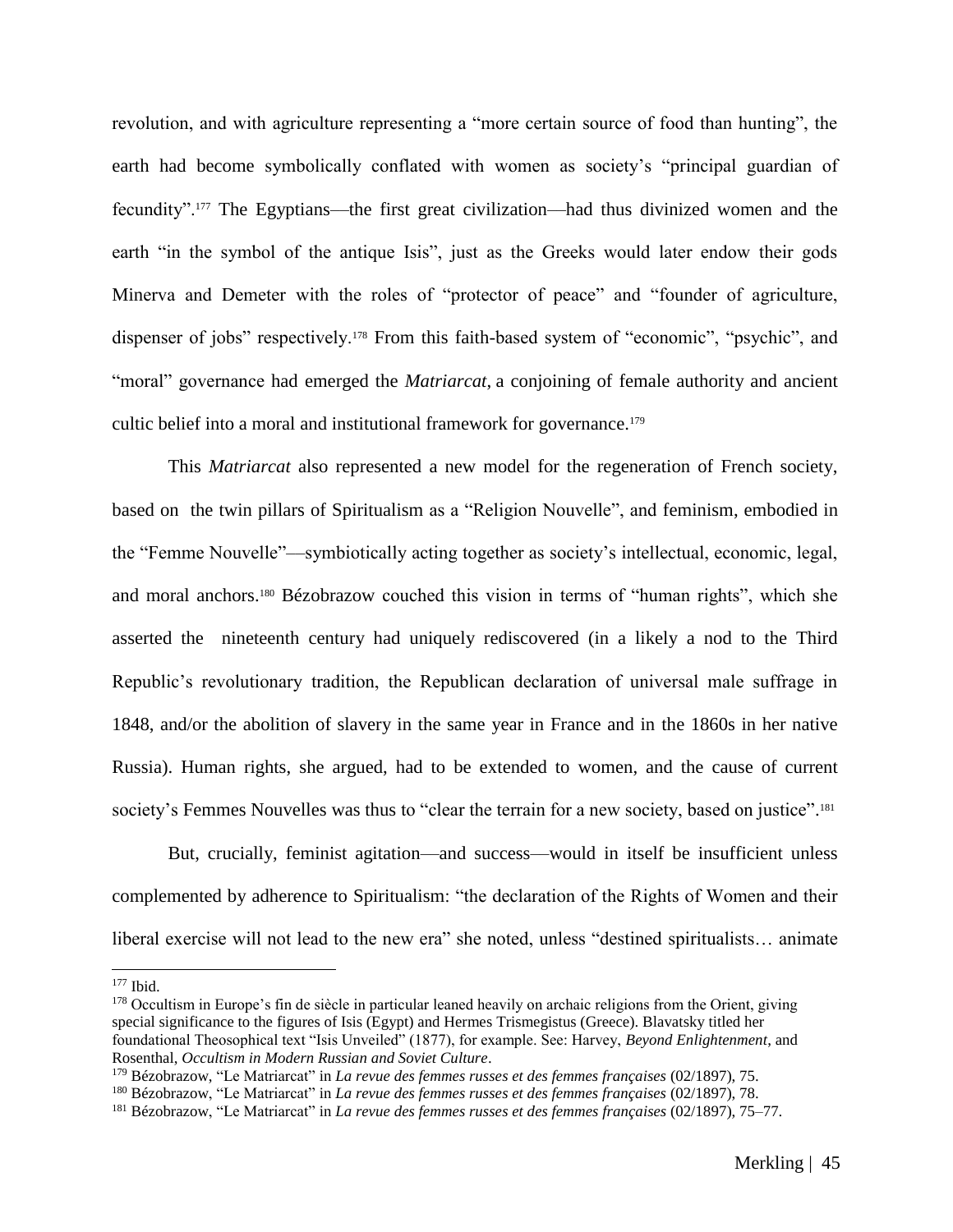the light of humanity's heart".<sup>182</sup> For Bézobrazow, Spiritualism was an "eternal science" coming "to enlighten temporal [materialistic] science" through psychical research and her own writings like the *Religion nouvelle*.<sup>183</sup> Spiritualism would soon be the "pivot of truth" around which the new French society would turn.<sup>184</sup> Once "triumphant of the material law of force", women needed to "stay faithful by the heart and by reason to the Spiritualist law of justice"––the justice of *Humanité Intégrale*. <sup>185</sup> In this way, the New Woman had an additional mission of "spiritualizing", of not only legally (through political activism) but also morally realizing society's progress.<sup>186</sup>

Bézobrazow thus argued not just for a fundamental inextricability of the feminist and Spiritualist causes, but for their higher purpose: improving fin-de-siècle society through moral progress. French society was "ripe for understanding, if not for applying", she wrote, "the fusion of these two [feminist and Spiritualist] principles."<sup>187</sup> Bézobrazow's ambitious but concerted attempts to reconcile these different discourses in her works of fiction like *La Femme nouvelle*, her treatises *La Religion nouvelle* and *Le Matriarcat*, and even her *Féminisme au point de vue sociologique*, therefore claimed coherence and significance through the idea of Spiritualist-Feminist *Humanité Intégrale* in a divided fin-de-siècle France.

Having in the 1897 editions of the *Revue* rooted her cause more locally ("*et des femmes françaises*"), and in its contents formulated her intellectual synthesis of feminism and Spiritualism, Bézobrazow would turn increasingly to practical advocacy of her new doctrine. Her activism was so prolific and ambitious that she came to be described as an *apôtre*  ("apostle") by fellow Spiritualists, with her works and ideas receiving serious consideration in

- <sup>186</sup> Ibid.
- $187$  Ibid

<sup>182</sup> Bézobrazow, "Le Matriarcat" in *La revue des femmes russes et des femmes françaises* (02/1897), 78, 79.

<sup>183</sup> Ibid.

<sup>184</sup> Ibid.

<sup>185</sup> Ibid.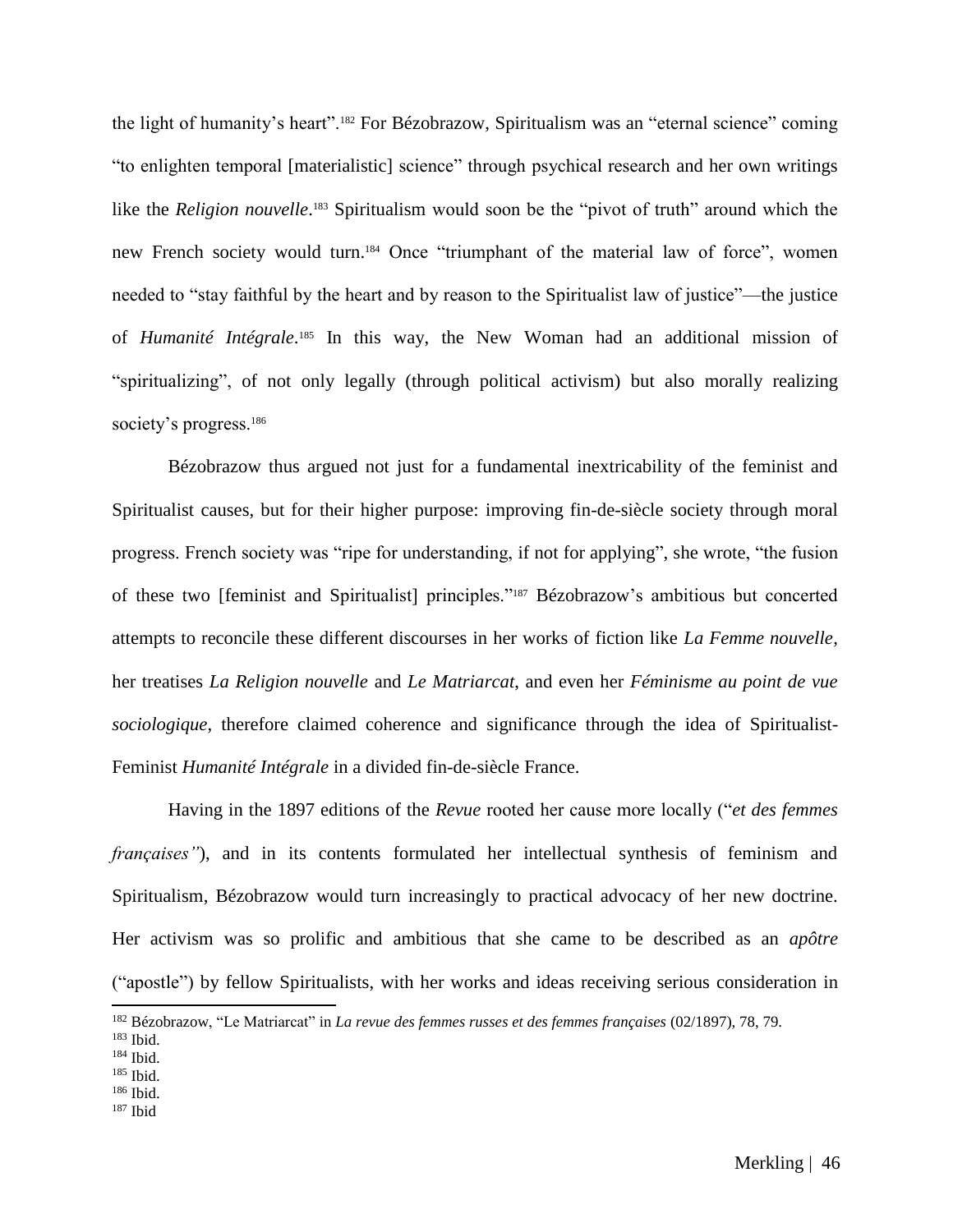this historical moment. As France turned its attention to a new century—and the corresponding possibilities of a new society that this engendered—Bézobrazow, with her increasing influence, sought to exploit her newfound visibility to try and realize such a renovation.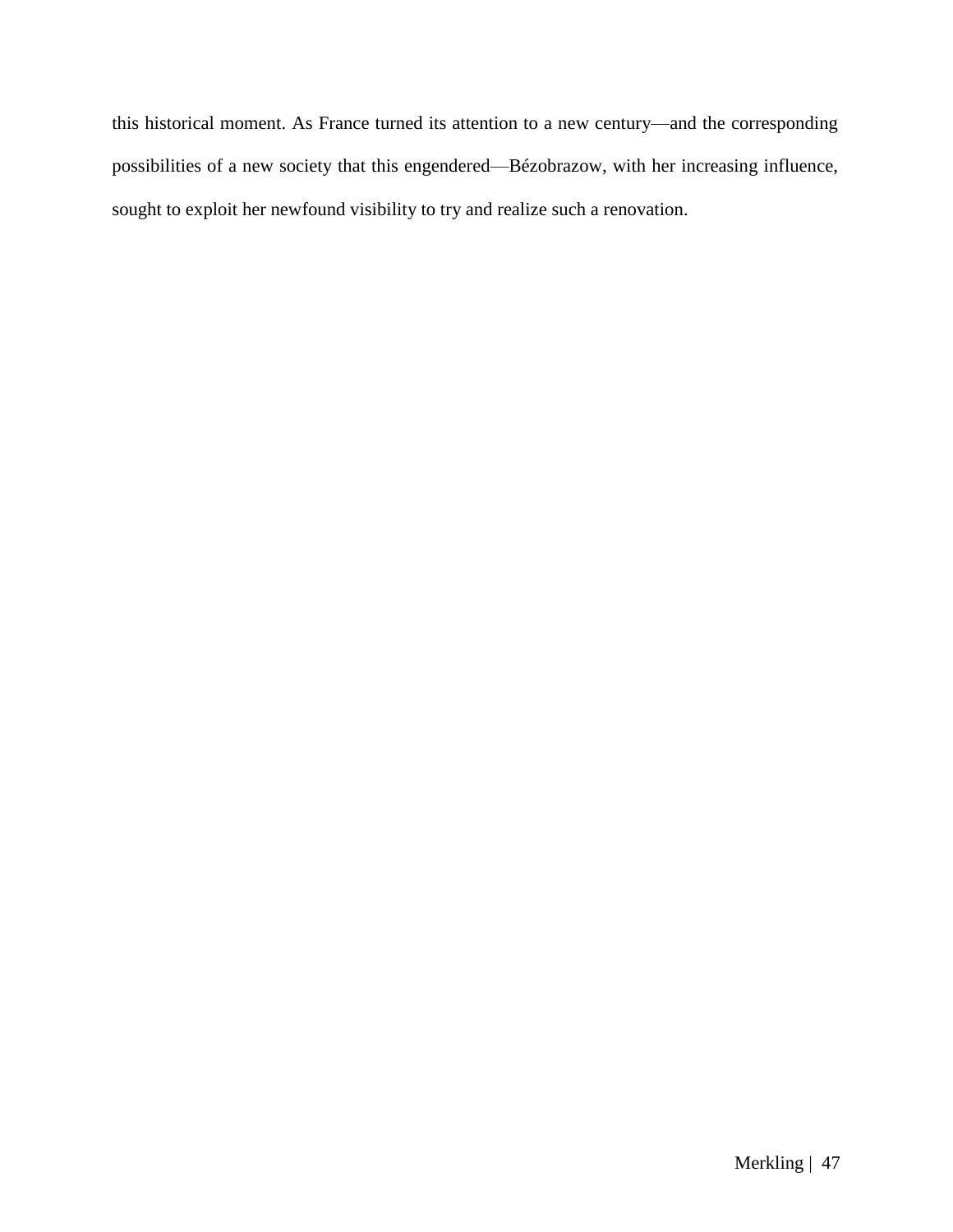#### **Chapter 4: "The Genius of the Apostolate"––Bézobrazow's post-***Revue* **activity**

*La Revue des femmes russes et des femmes françaises* abruptly concluded as a publication in April 1897. However, the closure of the journal did not represent the end of Bézobrazow's engagement with the French public, nor even diminish it; indeed, the conclusion of the *Revue* appears to have marked a transition to a more visible, active, and influential role in propagating Spiritualist Feminism to a wider audience. Just two months later, in June 1897, an article appeared in the Mesmerist periodical *La Paix universelle* ("Universal Peace"), describing the formation of an "action committee" for the grand international Spiritualist congress due to take place in 1900 as part of Paris' *Exposition universelle*, the *Congrès de l'humanité––*more commonly known as the *Congrès spirite et spiritiste internationale* ("International Spirit and Spiritist Congress")*.* <sup>188</sup> The provisional action committee included Bézobrazow, who beginning in 1898 would publish a series of articles in *La Paix universelle*, including a manifesto of the Spiritualist Feminist society she had just created to promote her doctrine at the 1900 Congress: the *Société uninationaliste des femmes de lettres pour l'éducation éthique et social de la femme*  ("Uninationalist Society of Women of Letters for the Ethical and Social Education of the Woman", herein referred to as the *Société uninationaliste*). 189

Two years of intensive propaganda and activism by the *Société uninationaliste* in the occult press followed; it even gained coverage in the mainstream publications *La Fronde* and L'Encyclopédie nouvelle.<sup>190</sup> Then, at the 1900 Congress, Bézobrazow—speaking as a *spiritualiste independante* ("independent spiritualist")––compellingly delivered the *Société uninationaliste*'s Spiritualist Feminist manifesto, covering "the spiritualist idea in the woman

<sup>188</sup> Sharp, *Secular Spirituality*, 189. The *Exposition Universelle* of 1900 brought as many as fifty-one million visitors to Paris.

<sup>189</sup> La Rédaction, "Le Congrès de l'humanité" in *La Paix universelle: revue indépendante: magnétisme transcendental – philosophie – physiologie – psychologie*. Paris: (16-30 June 1897).

<sup>190</sup> Bézobrazow, "Manifeste de la Société uninationaliste des femmes de lettres" in *La Paix universelle*. Paris: (16-28 February 1899).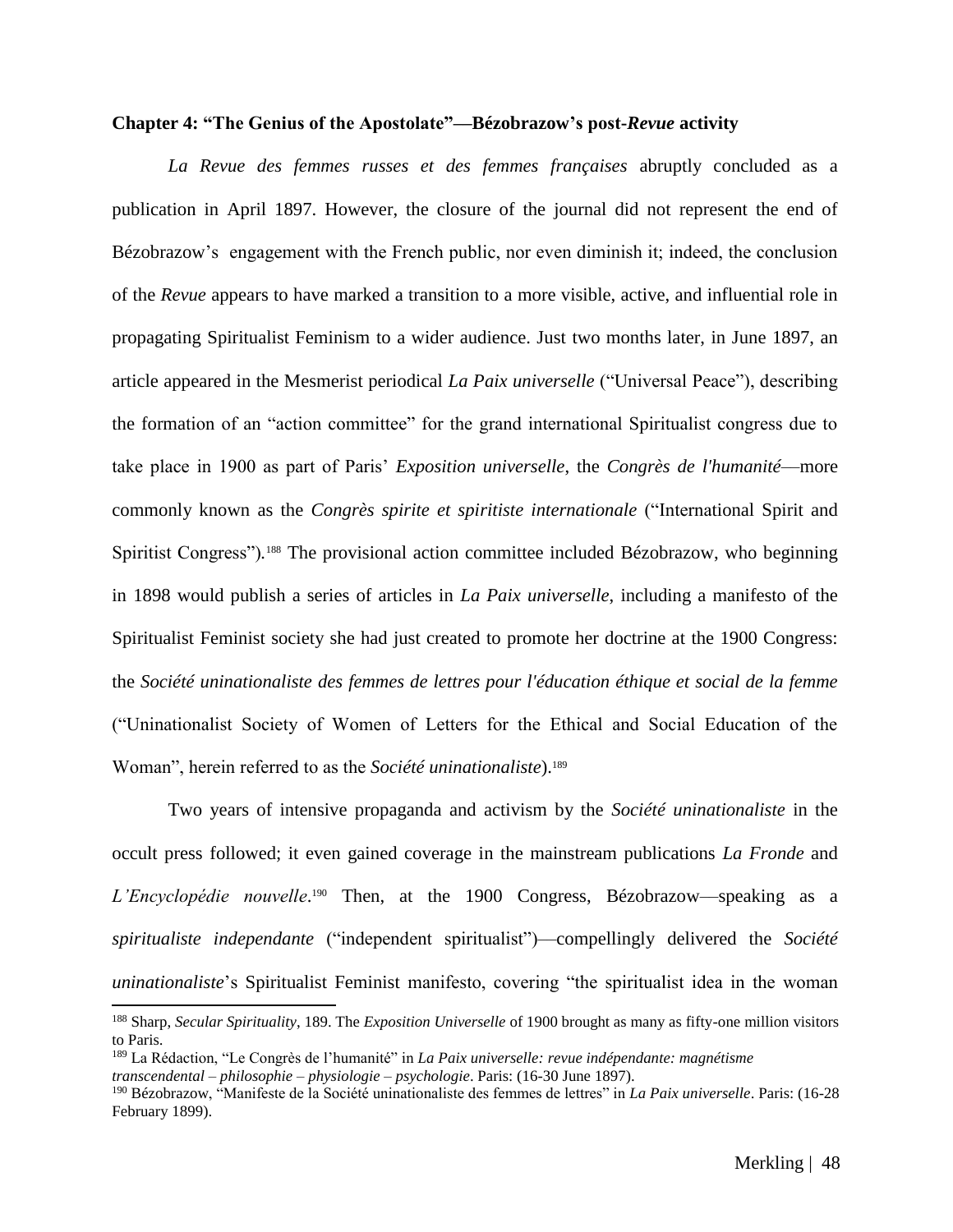going back centuries" and comparing it to "the contemporaneous woman's spirit".<sup>191</sup> Three days later, in the Congress' concluding session––when France's leading occult figures like Delanne and Papus were delivering their closing remarks––she was selected as its penultimate speaker, behind only its presiding figure Léon Denis.<sup>192</sup> In the same year, she also spoke at Paris' international feminist *Congrès de oeuvres et institutions féminines* ("Congress of women's works and institutions"), as a quintessentially "moderate feminist" espousing the *Société uninationaliste*'s familial feminist program of philanthropy and education.<sup>193</sup>

Bézobrazow's post-*Revue* mobilization of Spiritualist Feminism thus assumed multiple forms. It was propagandistic, in her speeches at these widely-attended conferences, where for the first time she began consciously to repeat the neologism *Féminisme Spiritualiste*. It was organizational, in her founding and supervision of the *Société uninationaliste* from the very same address as the *Revue*'s site of publication and distribution in Neuilly-Saint-James. And it was also logistical, as she self-funded her new endeavors by repurposing, republishing, and actively promoting in the press compilations of her intellectual works which had first appeared on the pages of the *Revue*, like *La Religion nouvelle*, *Le Matriarcat,* and *La Femme nouvelle*. 194

This frenzied activity succeeded in attracting significant coverage in the French press, especially mainstream occult publications in their heyday of circulation: between 1897 and 1907, Bézobrazow featured at least thirty-seven times across as many as eleven separate publications in France alone––as either a contributor or an author whose Spiritualist Feminist works and ideas were promoted or critiqued. She featured in 1903 as a "*femme de bien*" (woman who does good, or good woman) in *La Revue moderne*, and was described as "already very well

<sup>191</sup> Bézobrazow, "Manifeste de la Société uninationaliste" des femmes de lettres" in *La Paix universelle*. (16-28 February 1899); Pierre-Gaetan Leymarie, "Congrès Spirite et Spiritualiste" in *Revue spirite* (November 1900).  $192$  Ibid.

<sup>193</sup> Klejman and Rochefort, *L'Égalité*, 138.

<sup>194</sup> One such iteration was *L'idée: série féministe-spiritualiste* ("The Idea: Spiritualist-Feminist Series").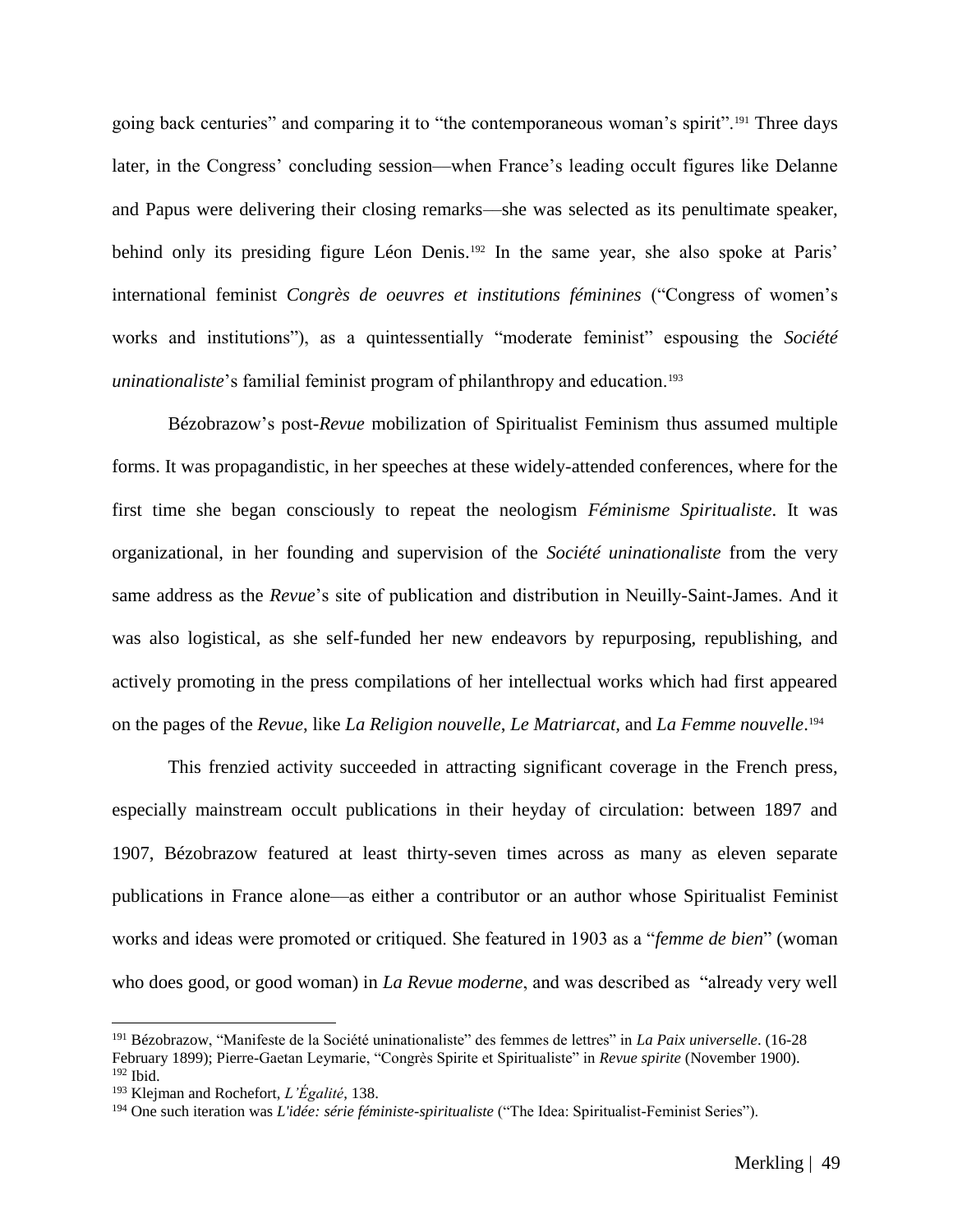known in France" and an "*apôtre*" (apostle) in the *Revue spirite*––still France's most popular occult journal since its foundation by Kardec in the 1860s.<sup>195</sup> By contrast, Bézobrazow's pre-*Revue* works––a vigorous body of Spiritualist poems––had only been cursorily reviewed or featured in just four French publications between 1893-1896. In the "golden age" of the press as an instrument of mass culture, and at its Parisian epicenter, she and her Spiritualist Feminist doctrine had found their niche.<sup>196</sup> Furthermore, how Bézobrazow *practically* mobilized Spiritualist Feminism at her moment of greatest visibility in the press reveals her ideas' historical significance as a cultural artefact of fin-de-siècle European society.



*Fig. IV: Cover of the July 1902 edition of the Revue Spirite* 

Of the tools she deployed to this end, the most prominent post-*Revue* endeavor was the

*Société uninationaliste*. Bézobrazow's intellectual club of "women of letters" consciously

<sup>195</sup> Philippe Casimir, "Une apôtre: Mme. O. de Bézobrazow" in *Revue spirite* (November 1904); "Bibliographie: L'Idée (série féministe-spiritualiste)" in *Revue Spirite*, (January 1903); "Femmes de bien: Mme. O. de Bézobrazow" in *La Revue moderne*. Paris: (01 July 1903). [https://gallica.bnf.fr/ark:/12148/cb34404376n/date.](https://gallica.bnf.fr/ark:/12148/cb34404376n/date) Date accessed: 05/08/2018.

<sup>196</sup> De la Motte and Przyblyski, *Making the News*, 6-7.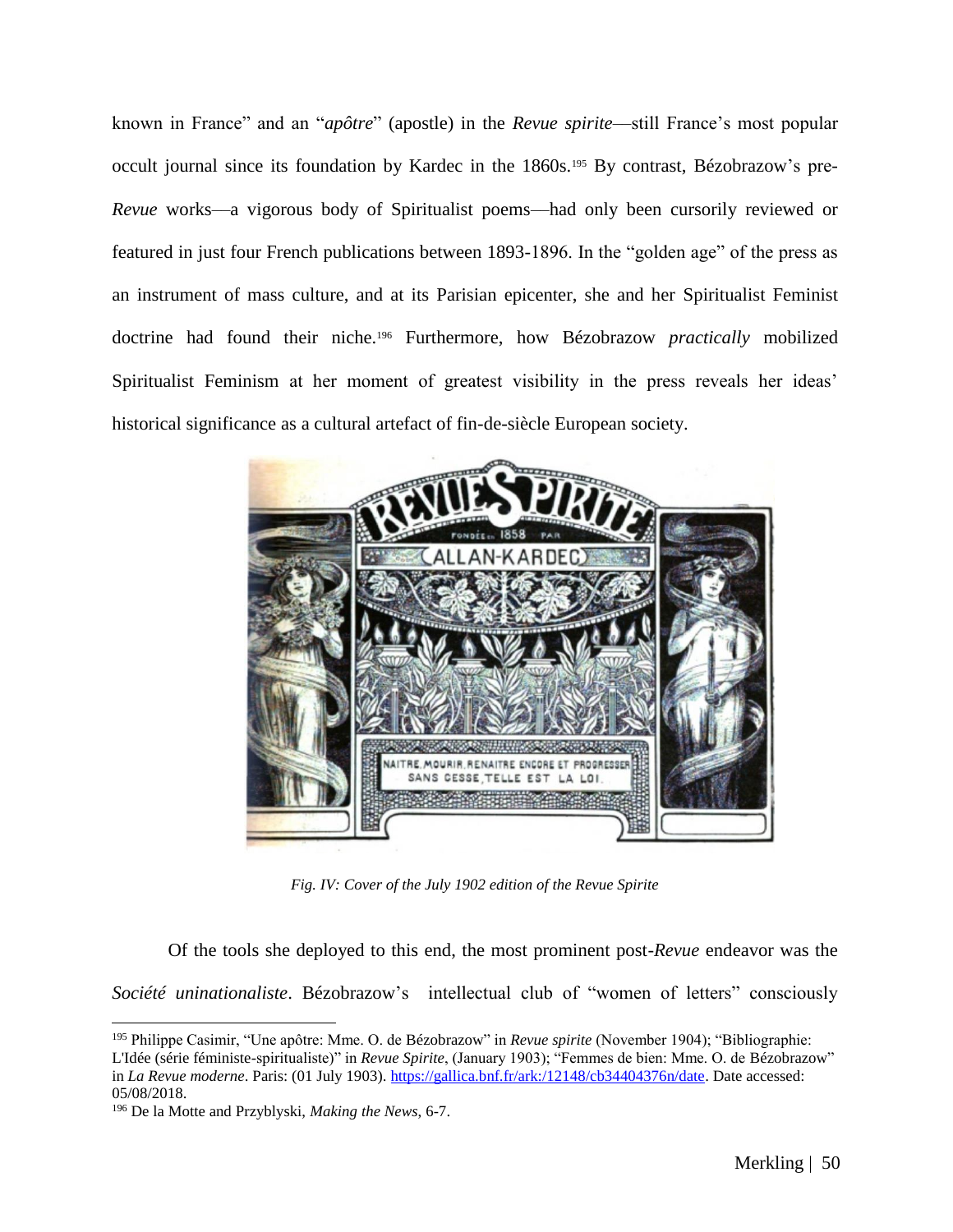sought through propaganda in "books, brochures, [and] conferences" to realise "the improvement of individuals and classes".<sup>197</sup> Comprising the *Société uninationaliste*'s core leadership were many former contributors to the *Revue*, including de Kapnist, de Kauffmann, and Grendel; like the *Revue*, it had an evidently internationalist scope. This women's society was also explicitly Spiritualist in its assertion of a "spiritual entente" with theosophists, universalists, and neosophists.<sup>198</sup> To supplement her personal funding of the *Société uninationaliste*, Bézobrazow refashioned Spiritualist Feminist poems, novellas, and essays from the *revue* into an anthology titled *Les femmes et la vie* ("Women and life"); she would then actively promote the sale of this work in the press, as in her September 1899 essay in Papus' *L'Initation* entitled "Ma façon de voir" ("My Way of Seeing").<sup>199</sup>

Complementing these focii were the *Société uninationaliste*'s goals of founding "mixed Spiritualist schools" and having women teach "in public establishments, scientific Spiritualism, scientific Faith".<sup>200</sup> As French Society's progress depended upon "the moral unity of the social and ethical education of women", the *Société uninationaliste*, in advocating an "international women's library" and delivering "illuminating" pedagogy to "women workers of all trades", saw itself as the forerunner of a future emergence of "a vast universal female federation".<sup>201</sup> Bv teaching Spiritualist science, it would impart "universal knowledge", and by practicing familial

<sup>197</sup> La Tribune des femmes, "Société uninationaliste des femmes de lettres (pour l'éducation éthique sociale)" in *La Paix universelle* (1-15 December 1898). The Tribune des Femmes was a subsidiary of Bézobrazow's *Société uninationaliste*.

<sup>198</sup> Bézobrazow, "Société uninationaliste des femmes de lettres (pour l'éducation éthique sociale)", in *La Paix universelle* (16 October 1898) and "Manifeste de la société uninationaliste des femmes de lettres" in *La Paix universelle*, (16-28 February1899).

<sup>199</sup> Bézobrazow, "Ma façon de Voir" in *L'Initiation* (September 1899).

<sup>200</sup> Bézobrazow, "Société uninationaliste des femmes de lettres (pour l'éducation éthique sociale)", in *La Paix universelle* (16 October 1898).

<sup>&</sup>lt;sup>201</sup> Ibid. This unity for Bézobrazow was fundamentally Spiritualist, as it engendered "the continual ascent of the immortal spirit towards the eternal light".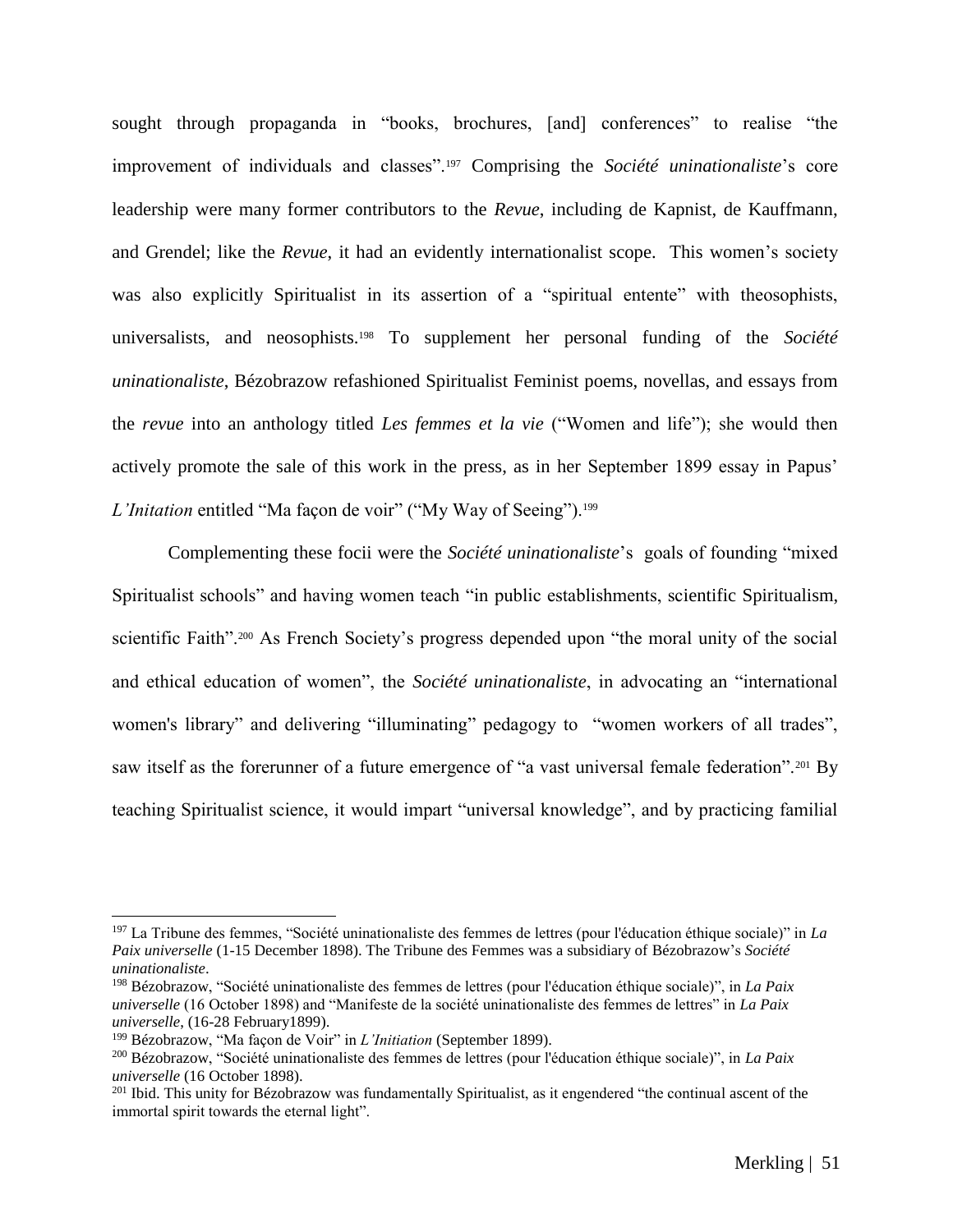feminist Philanthropy, it would embody "universal love".<sup>202</sup> The *Société*, through "the education of souls" would produce an "evolved" individual in French society who understood the "universal life" promised by "the eternity of the beyond".<sup>203</sup> In short, Spiritualist Feminism—an expression of *humanité integrale*—promised existential deliverance and security to the French society it sought to educate.

As already noted, this agenda found a substantial if uneven readership through French publications around the turn of the century, like France's leading Symbolist periodical, the Mercure de France,<sup>204</sup> and was taken especially seriously by the most important instruments of the occult press. These included Leymarie's *Revue spirite*; Delanne's *Revue scientifique et morale du spiritisme*; the *Revue théosophique français* (the French offshoot of legendary Russian theosophist Helena Blavatsky's Theosophical Society); *La Paix universelle*; and *L'Initiation*. By contrast, there is little evidence that Bézobrazow or her ideas were given any special or sustained attention by the feminist press, which is likely why Bézobrazow, according to Sharp, "lamented the difficulties she had interesting feminists in things spiritual".<sup>205</sup>

Especially after the 1900 Congresses at which Bézobrazow had spoken, her ideas retained greater intellectual currency in occult circles. She was heavily featured in the *Revue Spirite*, where an extensive 1902 review of her esoteric poetry hailed her "Slavic genius", and a 1903 survey of her *L'Idée: série féministe-spiritualiste* ("the Idea: Spiritualist-Feminist series") praised the "harmonious synthesis" of her "diverse aspirations of contemporary thought".<sup>206</sup> Months later, the proceedings of her conference "Du féminisme spiritualiste et de l'éducation de

<sup>202</sup> Bézobrazow, "Manifeste de la Société uninationaliste des femmes de lettres" in *La Paix universelle*, (16-28 February 1899).

 $203$  Ibid.

<sup>204</sup> Swaart, *The Sense of Decadence*, 143.

<sup>205</sup> Sharp, *Secular Spirituality*, 171. *La Fronde* did apparently comment in their December 22, 1897 publication on the all-women Parisian Ladies' Club of which Bézobrazow was an active member, and which she frequently advertised on the front page of each edition of the *Revue des femmes russes*. Roberts, *Disruptive Acts*, 92-93. <sup>206</sup> "Bibliographie: L'Idée (série féministe-spiritualiste)" in *Revue spirite*, (January1903).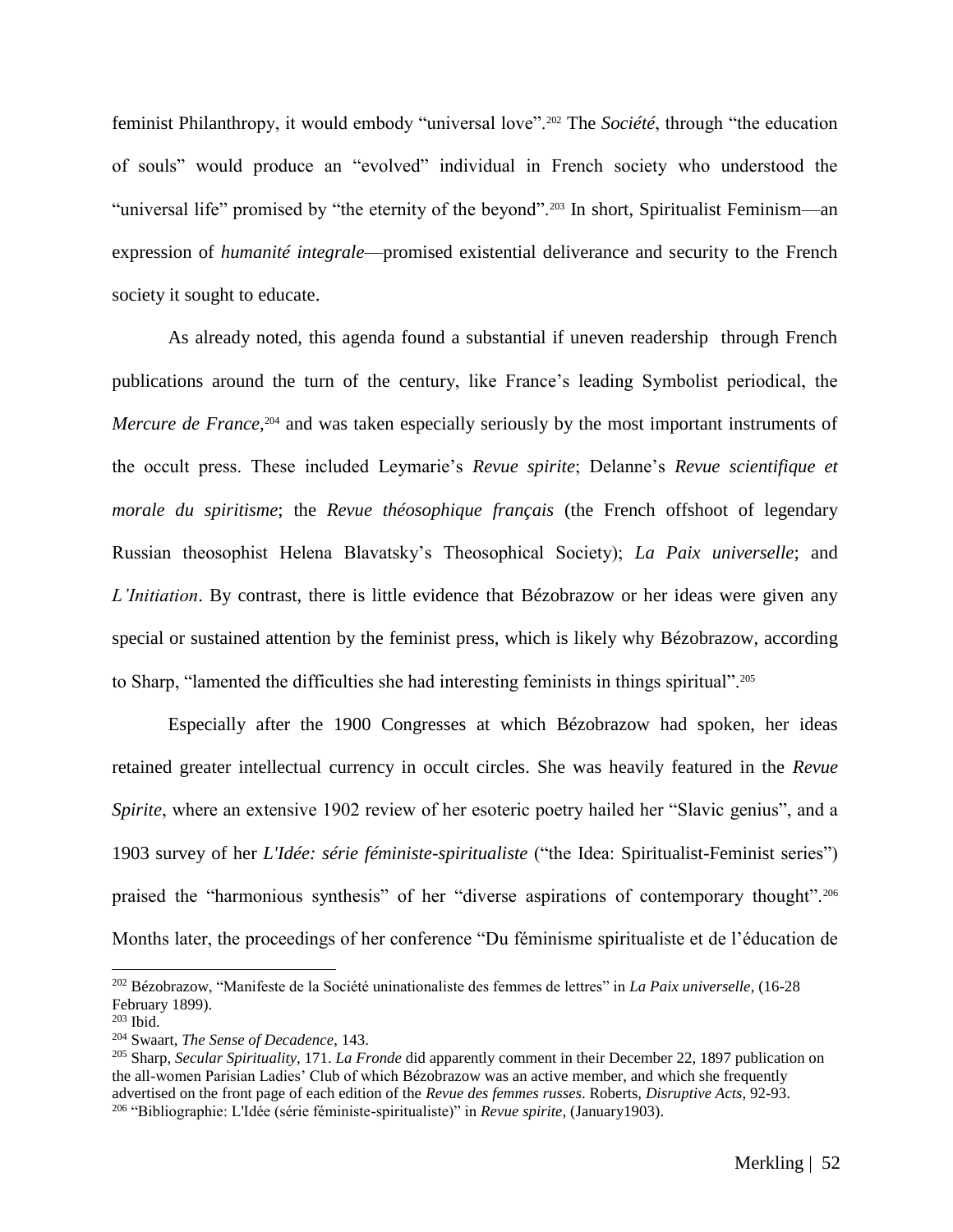la croyance" ("On feminism and the education of belief") were printed in full across two editions of the *Revue spirite*. She was considered in France to be "at the forefront of thinkers nowadays", with writings that "[dominated] the mediocrity of contemporary works"; she was so highly regarded by Paul Adam—one of France's most acclaimed novelists of the time—that his preface for her work claimed she possessed "the genius of the apostolate".<sup>207</sup> Leymarie, in turn, was sufficiently enamored of Bézobrazow that his publishing house bought rights to her 1907 work entitled *Batailles de l'idée* ("Battles of the idea").<sup>208</sup>

Part of the popularity of Bézobrazow and her doctrine around the turn of the century can be ascribed to her acute sensitivity to the historical moment. In her 1898 manifesto for the *Société uninationaliste*, she wrote that society "is on the eve of a social crisis that marks a changing age of civilization".<sup>209</sup> France was "preparing to invite the people to her home" for the Exposition Universelle of 1900 in an atmosphere of "worry", under circumstances of "division" and "evil".<sup>210</sup> She echoed the popular anxieties of the time about French society's "fallen moral sense": the "triumph of material progress" in the Third Republic, embodied by empirical science, industrialization (the "obedience of machines"), and urbanization, had only yielded "monstrous, contradictory forces of social demoralization" leading to vagrancy, alcoholism, the "most hideous crimes", more "penal colonies", and the continuation of the death penalty.<sup>211</sup>

Harvey demonstrates how the "fascination with round numbers" at the century's close led to "millenarian anxieties", and consequently dramatic prophecies such as Papus' 1895

<sup>207</sup> "Bibliographie: L'Idée (série féministe-spiritualiste)" in *Revue spirite*, (January 1903); Casimir, "Une apôtre". <sup>208</sup> "Batailles de l'idée" in *Revue scientifique et morale du spiritisme* (April 1907; January 1908; March 1908); "Femmes de Bien–Mme. O. de Bézobrazow" in *Revue moderne* (01/07/1903).

<sup>209</sup> Bézobrazow, "Société uninationaliste des femmes de lettres (pour l'éducation éthique sociale)", in *La Paix universelle* (16 October1898), and "Manifeste de la société uninationaliste des femmes de lettres" in *La Paix universelle*, (16-28 February 1899).

 $210$  Ibid.

<sup>211</sup> Bézobrazow, "Société uninationaliste des femmes de lettres (pour l'éducation éthique sociale)", in *La Paix universelle* (16 October 1898), and "Manifeste de la société uninationaliste des femmes de lettres" in *La Paix universelle*, (16-28 February 1899).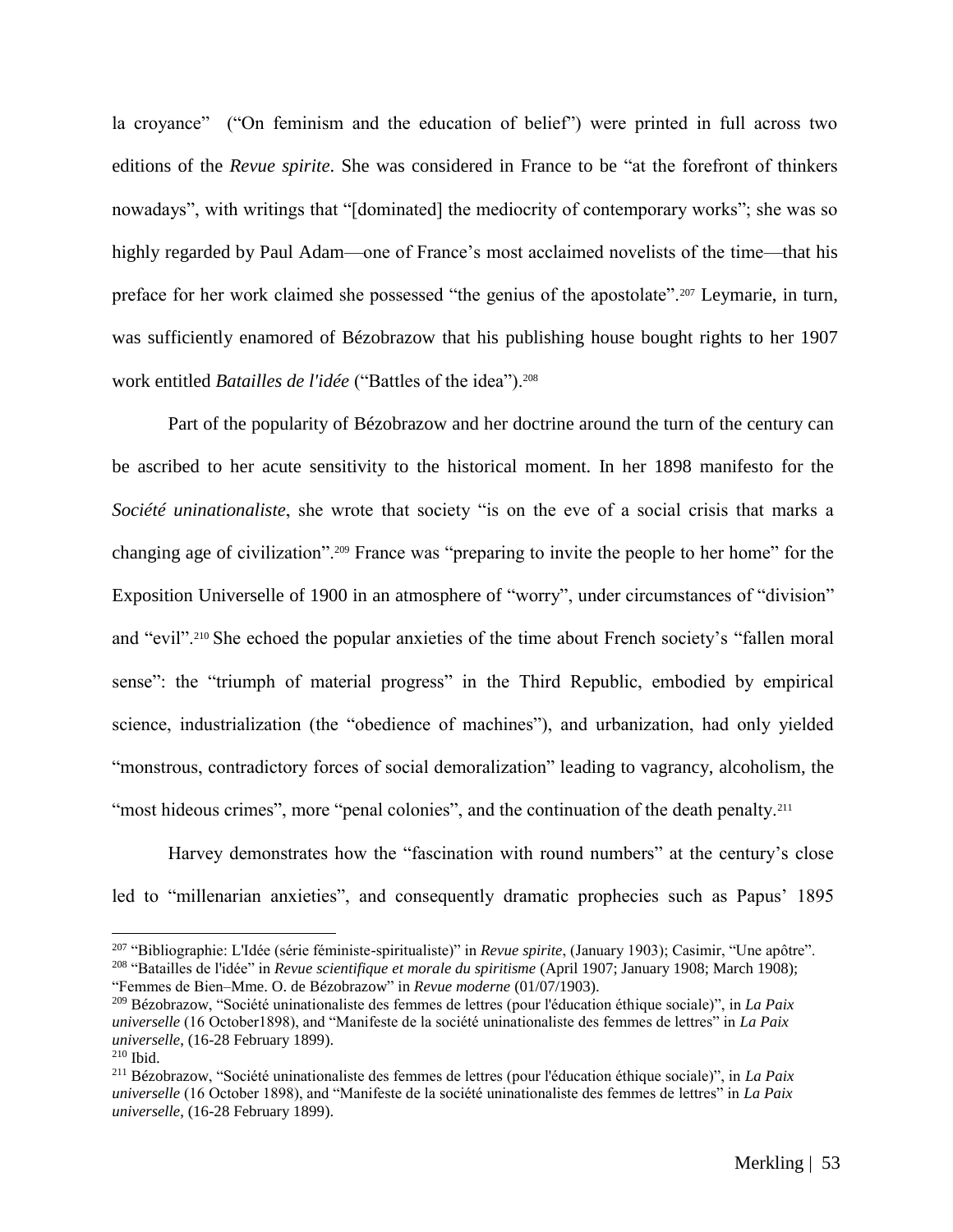prediction of an imminent civil war in France.<sup>212</sup> Roberts and Swart meanwhile point to the common perception––held not only by Bézobrazow but many cultural elites at the time––that French society was engulfed by "a multitude of sins" including depopulation, alcoholism, urban crime, labor unrest, political scandal, and sexual transgressions.<sup>213</sup> Eugene Weber argues that the conscious use of the term "fin de siècle" connoted "that not just a century but an age, an era, a way of life, a world, were coming to a close".<sup>214</sup> Christophe Charle also notes that France's intellectuals viewed the era's social and technological developments as responsible for a society "deprived of moral perspectives".<sup>215</sup> And beyond the social sphere, the Republic's political uncertainty had reached its zenith between 1898 and 1904 with the escalation of the Dreyfus Affair––a particularly seismic event in the press, and which gravely shook the existential foundations of the Republic—and the 1905 Law of the Separation of Church and State.<sup>216</sup>

Spiritualist Feminist proselytization was thus essential, in Bézobrazow's view, because of its timeliness, its destiny in resolving those longstanding Third Republic tensions which by 1900 were threatening to boil over. In 1899, she invoked the spectre of an imminent "social war" resurrected "by the ghosts of ancient hatred"—between the sexes in the fierce debates over women's role, and between different secular and spiritual epistemologies in the fights over belief and religion in modern France.<sup>217</sup> But the "new era" initiated by Spiritualist Feminism would "restore a closer union and a deeper solidarity between the sexes" in its implementation of spiritually-grounded "social justice" and equality.<sup>218</sup> Bézobrazow thus ascribed to her doctrine a dialectical historical impetus, with the harmonious synthesis of man and woman's

<sup>212</sup> Harvey, *Beyond Enlightenment*, 144.

<sup>213</sup> Roberts, *Disruptive Acts*, 1.

<sup>214</sup> Weber, Eugene. *France, Fin de Siècle* (Cambridge, Mass: Harvard University Press, 1986), 1-2.

<sup>215</sup> Charle, *Paris fin-de-siècle*, 181.

<sup>216</sup> See: Douglas Johnson, *France and the Dreyfus Affair* (New York, Walker 1967) Perhaps Bézobrazow's description of a contemporaneous "conspiracy of parties" was an allusion to the Affair.

<sup>217</sup> Bézobrazow, "Ma façon de voir" in *L'Initiation* (September 1899).

<sup>218</sup> Ibid.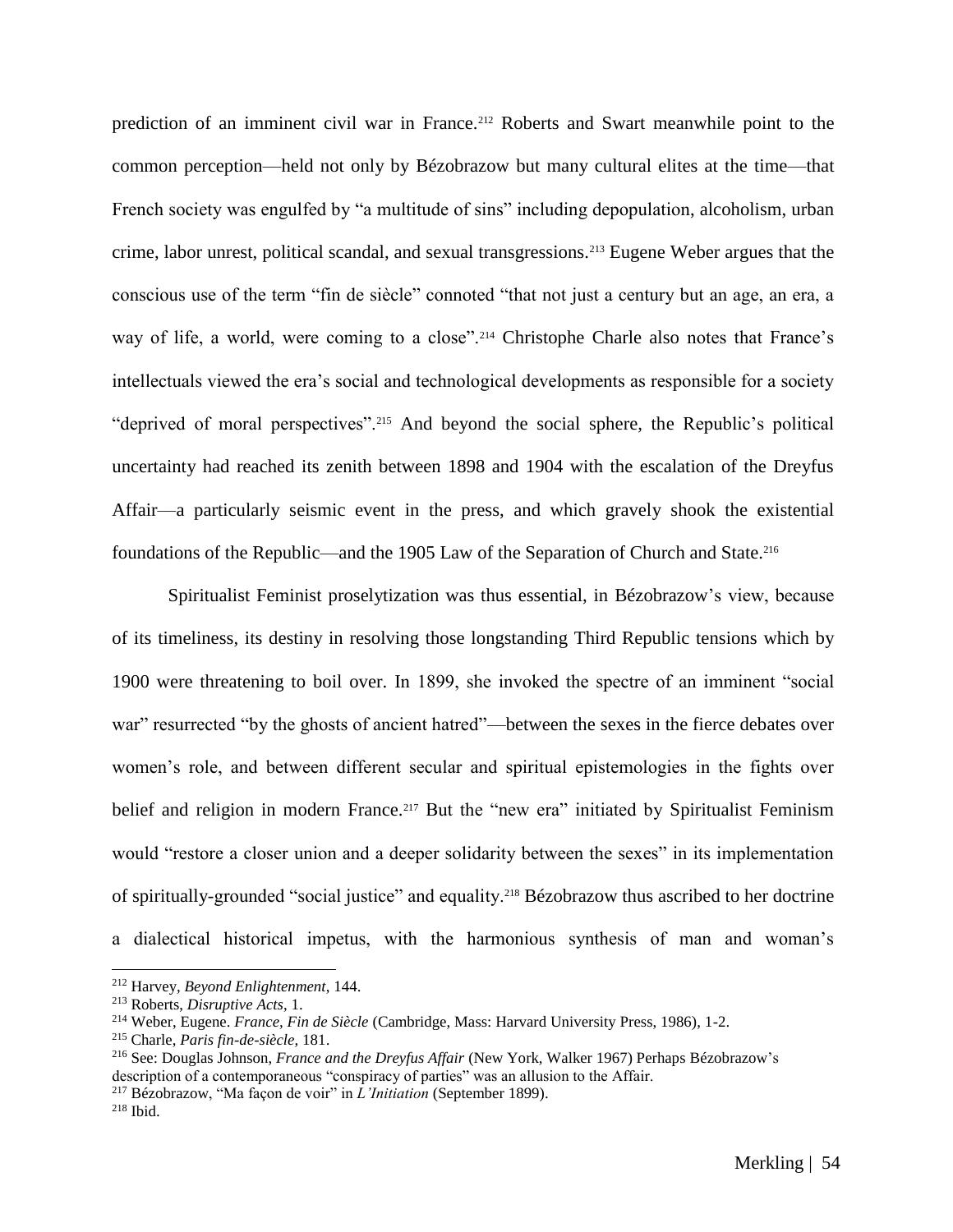"conciliation, reconciliation" guided by Spiritualist values surmounting the unresolved gender and religious tensions of long history.<sup>219</sup>

Against this backdrop of high historical stakes, consciously cultivated by herself and others, Bézobrazow and her Spiritualist Feminism cohorts looked to "Femmes Nouvelles"––the "peaceful combatants" of the era––to overcome society's "inner agitations, the guilty hostilities, the menacing conflicts", all through "the ethical and social education of the people" on a Spiritualist basis.<sup>220</sup> Without that basis, "equality of wages, equality of rights, political equality, social equality for women" would all be futile.<sup>221</sup> More starkly put, the "materialistic feminism" of Auclert or Durand would "be against [Spiritualist Feminists]" while "the spiritualists of the whole world will be for [them]".<sup>222</sup> Meanwhile, acutely sensitive to the intense *laïcité* debates submerging French society at the time, Bézobrazow asserted that all the "blows" struck by skeptics of Spiritualism (Clericals and Republicans) only reinforced its inherent truths.<sup>223</sup> "Today", she defiantly asserted, "*all* realities are with the spiritualist *fact*".<sup>224</sup> Emboldened by the certainty of "fact", Spiritualist Feminists would transcend parochial nationalism in favor of feeling "humanitarian, citizen of the universal homeland"––of an *Humanité Intégrale*. 225

Bézobrazow's prophecies, simultaneously apocalyptic and utopian in many senses, reflected the *zeitgeist* which had compelled her occult contemporaries earlier in the 1890s to similarly predict the end of days, and France's regeneration under the Tsar. Unlike those

<sup>219</sup> Ibid.

<sup>220</sup> Ibid.

<sup>221</sup> Bézobrazow, "Société uninationaliste des femmes de lettres (pour l'éducation éthique sociale)", in *La Paix universelle* (16 October 1898), and "Manifeste de la Société uninationaliste des femmes de lettres" in *La Paix universelle*, (16-28 February 1899).

 $222$  Again, we here witness some tension between Bézobrazow and the mainstream feminist movement, unreceptive to her occult ideas. She lamented that "it takes courage, sad to say, to be a spiritualist in feminism".

<sup>223</sup> Bézobrazow, "Société uninationaliste des femmes de lettres (pour l'éducation éthique sociale)", in *La Paix universelle* (16 October 1898), and "Manifeste de la société uninationaliste des femmes de lettres" in *La Paix universelle*, (16-28 February 1899).

<sup>224</sup> Ibid.

<sup>225</sup> Ibid.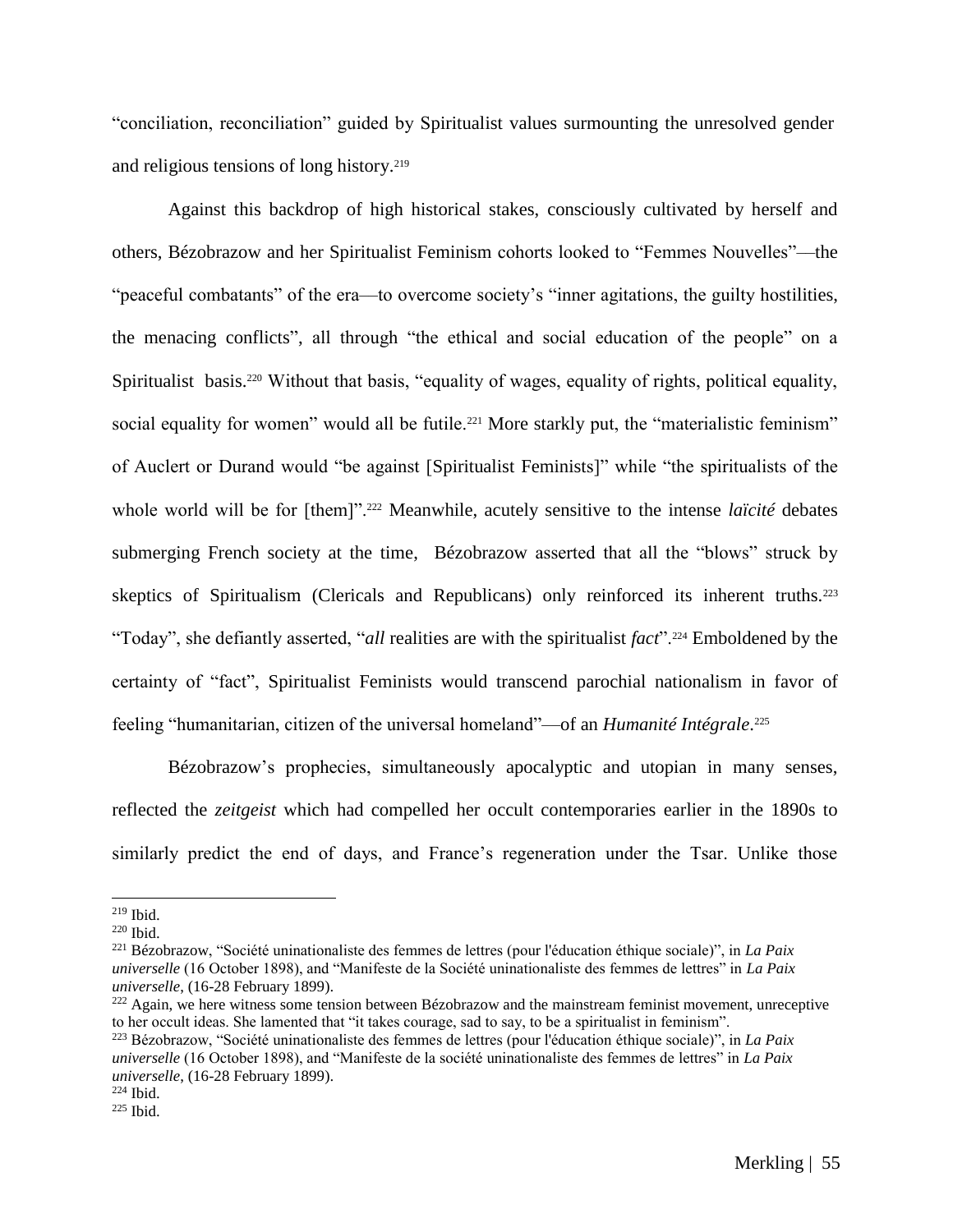narratives of crisis, however, Bézobrazow did not place hope in abstract salvation by an absolute monarch, but in a grass-roots doctrine that would agitate for moral and social justice in society through the harmonious principles of Feminism and Spiritualism. With Bézobrazow as Spiritualist Feminism's revelatory "apostle", she thus sought ambitiously to deliver not only France from its scourges around the turn of the century, but a new, *intégrale*, world.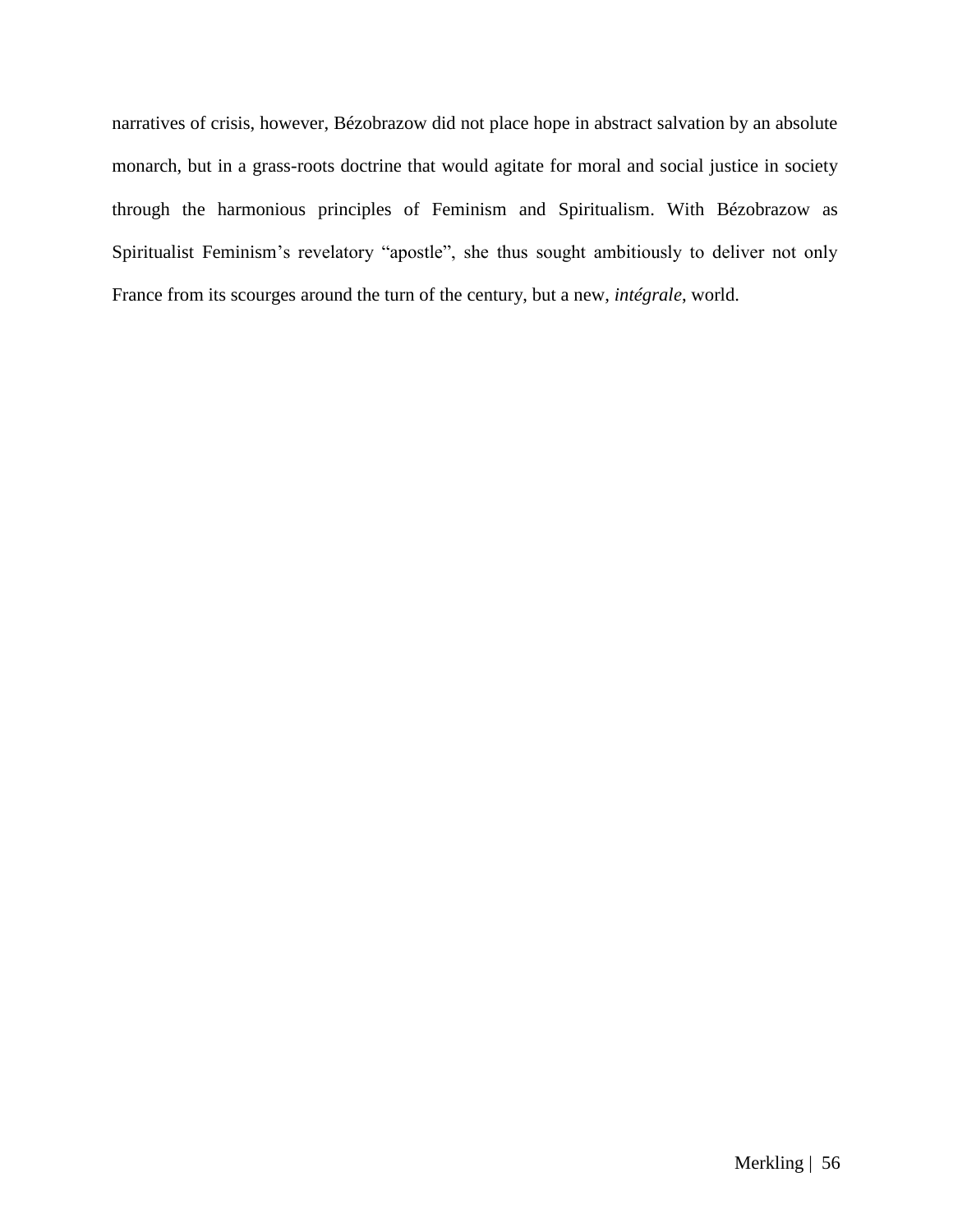#### **Conclusion:**

The world that in fact emerged after the turn of the century was indeed new and unprecedented, though not in the way Bézobrazow envisaged. Despite her best efforts to advance her Spiritualist Feminist vision, the intellectual attention of France had by the middle of the new century's first decade begun shifting towards other concerns and movements. Nonetheless, her ideas appear to have held some traction within the country as late as the 1930s, a decade after her death: in *La Femme vierge*, the 1933 fictional autobiography of Madeleine Pelletier––France's leading feminist of the early twentieth century, who in Bézobrazow's time does not appear to have professed Spiritualist beliefs––the protagonist after her death conveys a message for France's future feminists through one of Pelletier's contemporaries, Caroline Kauffman, who has become a Spiritualist medium.<sup>226</sup> It can be said that the intellectual gravitas of Bézobrazow's Spiritualist Feminist doctrine considerably surpassed its impact on historical events.

But that would be an unfair standard of measurement. A utopian project such as Bézobrazow's is useful to history even if (and to some extent because) its effect on the course of events, or its pertinence to society today, appears limited. (That said, France's continued debate on *laïcité* and the role of religion in society pertaining to the Burqa ban; the visibility and power of social justice movements, especially for women; and the frequent dichotomization between religious and scientific belief in our age of technological change, with the two presented as either diametrically opposed or still reconcilable––these all point to the persistence of the debates which Bézobrazow chose to address.) A more appropriate measure of Spiritualist Feminism might be its impact on the discourses of its time and place—Paris in the fin de siècle. On those terms, Bézobrazow emerges as a distinctive and important figure, who within a decade

<sup>226</sup> Scott, *Only Paradoxes*, 160.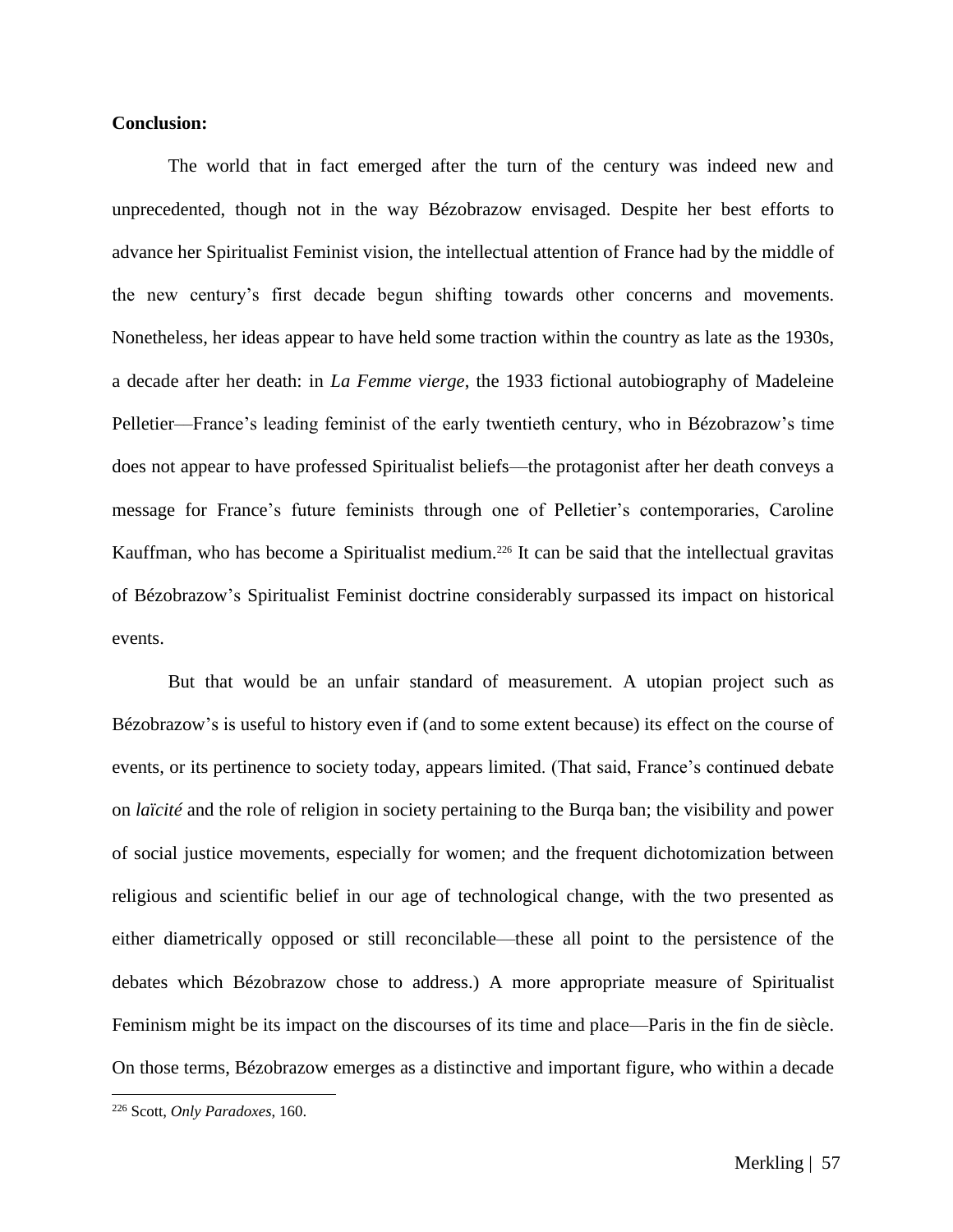of initiation into the French vortex of political, intellectual and cultural disputation, found first a voice and then a vocation as a conscious historical agent. She became an "apostle" of the time who not only spoke compellingly to the anxieties of her moment, but sought to resolve them in so doing making her mark in an exceptionally fluid period for ideas and social structures within European history.<sup>227</sup>

From her arrival to the end of her life in France, Bézobrazow, as both a Russian and a woman, existed as a societal outsider in a Third Republic grappling for much of that period with xenophobic (with the Dreyfus Affair) and patriarchal tendencies; and it is perhaps partly because of this outsider status that her extensive and vibrant body of work has never received the intellectual or historical attention—let alone treated with the depth—it deserves, and that it received from her contemporaries. Despite the liminality in which she operated—or, again, perhaps because of it––she became around the turn of the century a recognized diagnostician of contemporary society's ills, for which she prescribed remedies as deliberate as they were impassioned and sincere. She forcefully inserted herself into some of the Third Republic's most historically defining conflicts on the role of faith and women in society by entering its mass press with her *Revue*, and in it articulating a novel Feminist Spiritualist solution for those conflicts.

While France's fin-de-siècle *geist* has often been characterized as one of pessimism and decay, it also engendered novel possibilities for new historical actors like occultists and "Femmes Nouvelles".<sup>228</sup> In a modernized Paris of social, intellectual, and political tension, Bézobrazow found the freedom and agency to mobilize new ideas and stake a claim for a better French society in her Spiritualist Feminist image. Although her diagnosis of France's moral,

<sup>227</sup> Roberts, *Disruptive Acts*, introduction

<sup>228</sup> Teich, Mikulas, and Roy Porter, ed. *Fin-de-siècle and its Legacy*. (New York: Cambridge University Press, 1990), 1-3; Weber, *Fin-de-siècle France*, 1-4.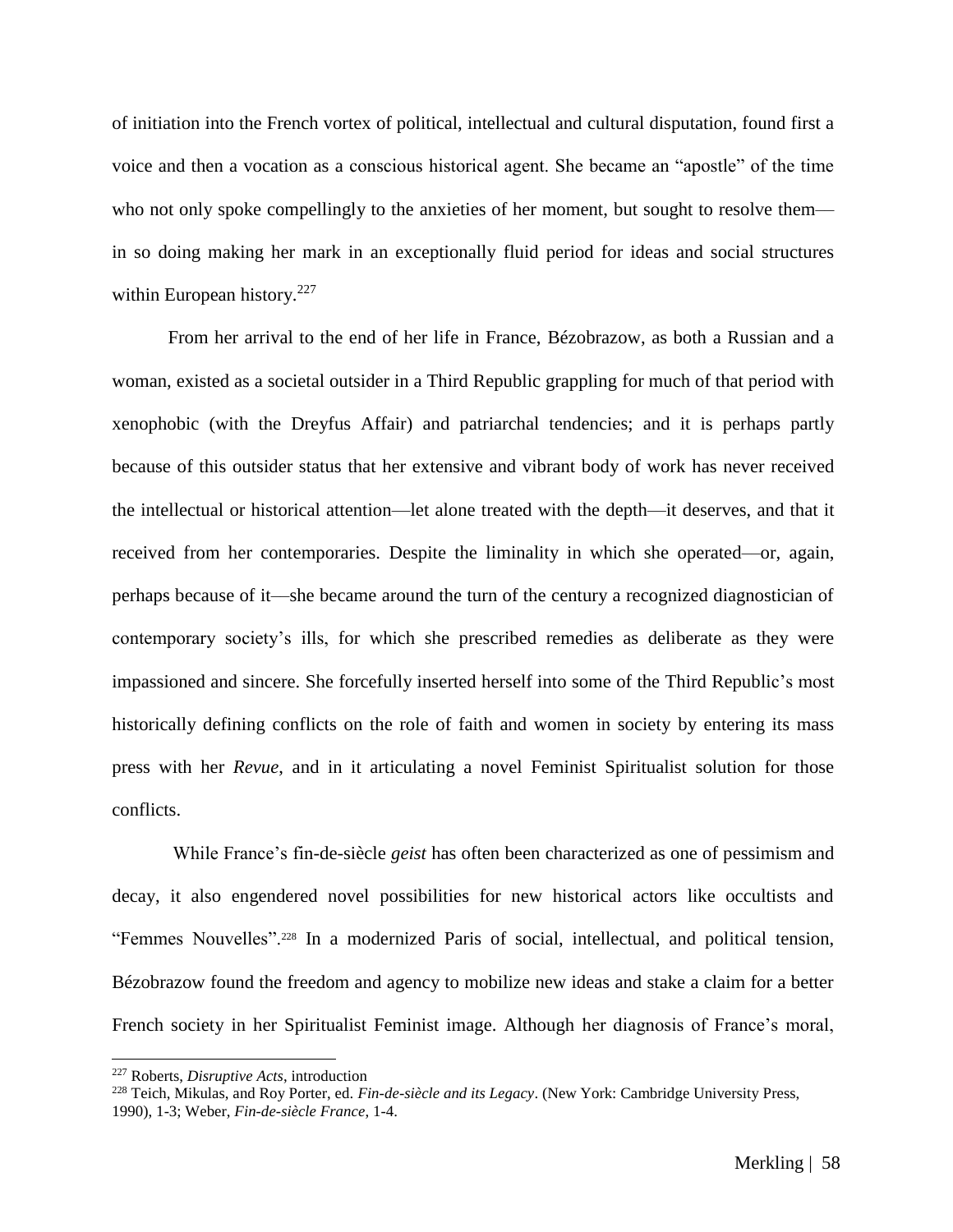legal, and spiritual climate was unsparing, both her doctrine and her calls to action embraced a fundamentally optimistic vision of a "perfected" society's future. Indeed, it is telling that in the historical record of Bézobrazow, which this thesis has attempted to resurface, she is judged as a "femme de bien", a "good woman", in her ideas as well as deeds. As a feminist whose concern with the condition of her fellow women propelled her to action to improve their lives, and as a Spiritualist, whose ascensional principle of self perfection by helping others reinforced that tendency to do good, Bézobrazow can (and should) be remembered as an "apôtre", a "Femme Nouvelle", and a "femme de bien"––in short, a woman of her moment and her convictions.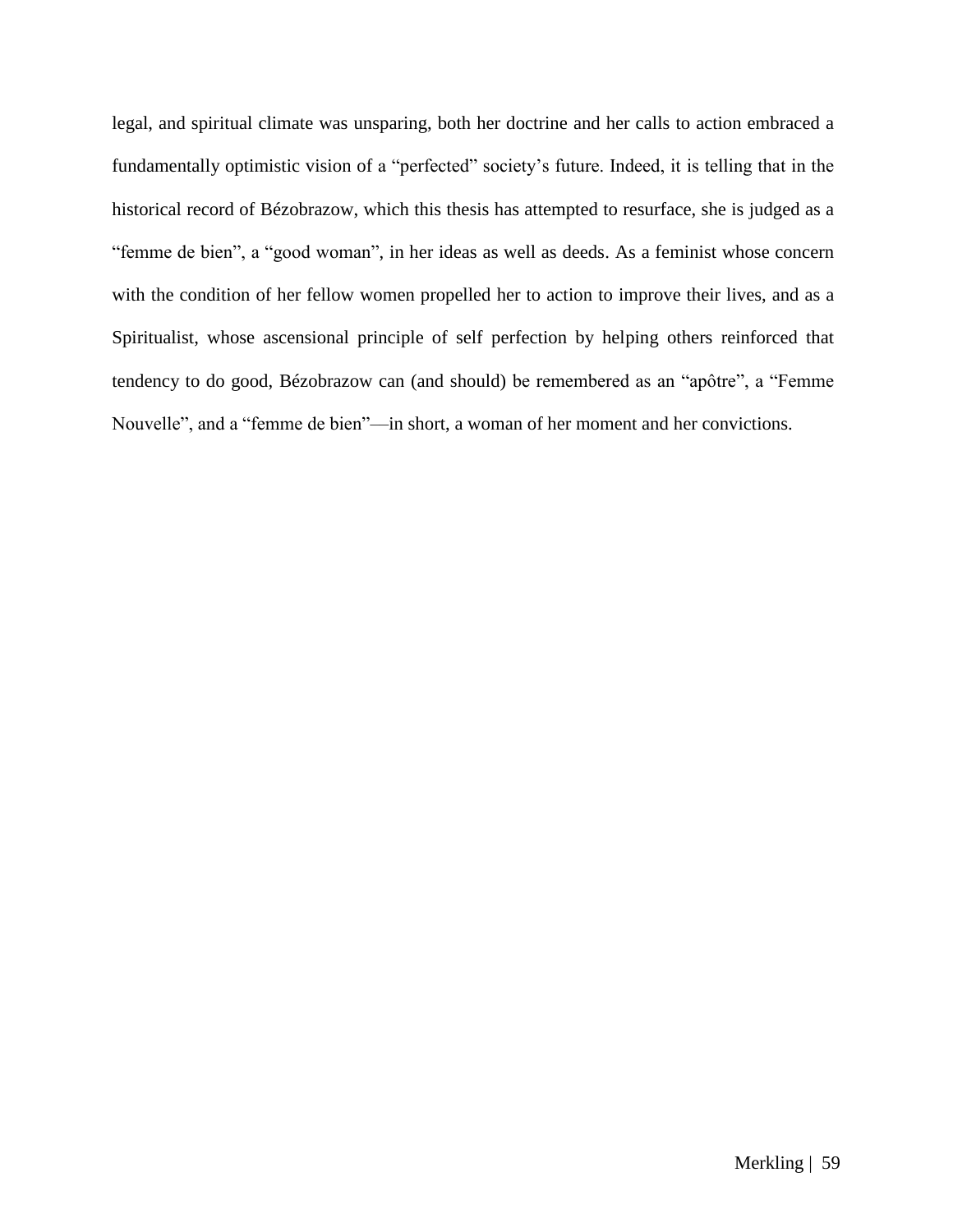## **Bibliography:**

## **Archival Sources:**

Bézobrazow, Olga de. *La Revue des femmes russes et des femmes françaises (organe international de science, art, moral)*. Paris, France. 1896–1897. Bibliothèque Marguerite Durand. Microform.

## **Primary Sources:**

*\*Note: in the interests of space, I have listed here simply the titles for all the periodicals and revues I have cited or analyzed in my thesis, rather than the specific dated, titled, authored editions of each source, as this would increase the bibliography by several pages. Please consult the footnotes of my thesis for the specific date, author, and title of each source I have used. All the periodicals below are accessible on hathitrust in the public domain.*

- Lacour, Léopold. *Humanisme intégrale: le duel des sexes – la cité future.* Paris: P.V. Stock, 1897.
- *L'Humanité intégrale : organe immortaliste*. Paris, 1896-1901
- *L'Initiation: revue philosophique indépendante des hautes études,* 1889–1903 Édition: Septembre 1899
- *La Paix universelle: revue indépendante: magnétisme transcendental – philosophie – physiologie – psychologie*. Paris, 1890–1901
- *La Revue des études franco-russes*. Paris, 1901-1911
- *La Revue scientifique et morale du spiritisme.* Paris, 1896–1926
- *Le Lotus bleu : revue théosophique française*. Paris, 1898–1923
- *Mercure de France: série moderne*. Paris, 1890-1965
- *Revue moderne des arts et de la vie*. Paris, 1901-1908; 1921-1922
- *Revue spirite.* Paris, 1857-1916; 1918-
- *Polybiblion: revue bibliographique universelle*. Paris, 1868–
- *Bulletin de l'institut général psychologique* (v.2). Paris, 1900-1921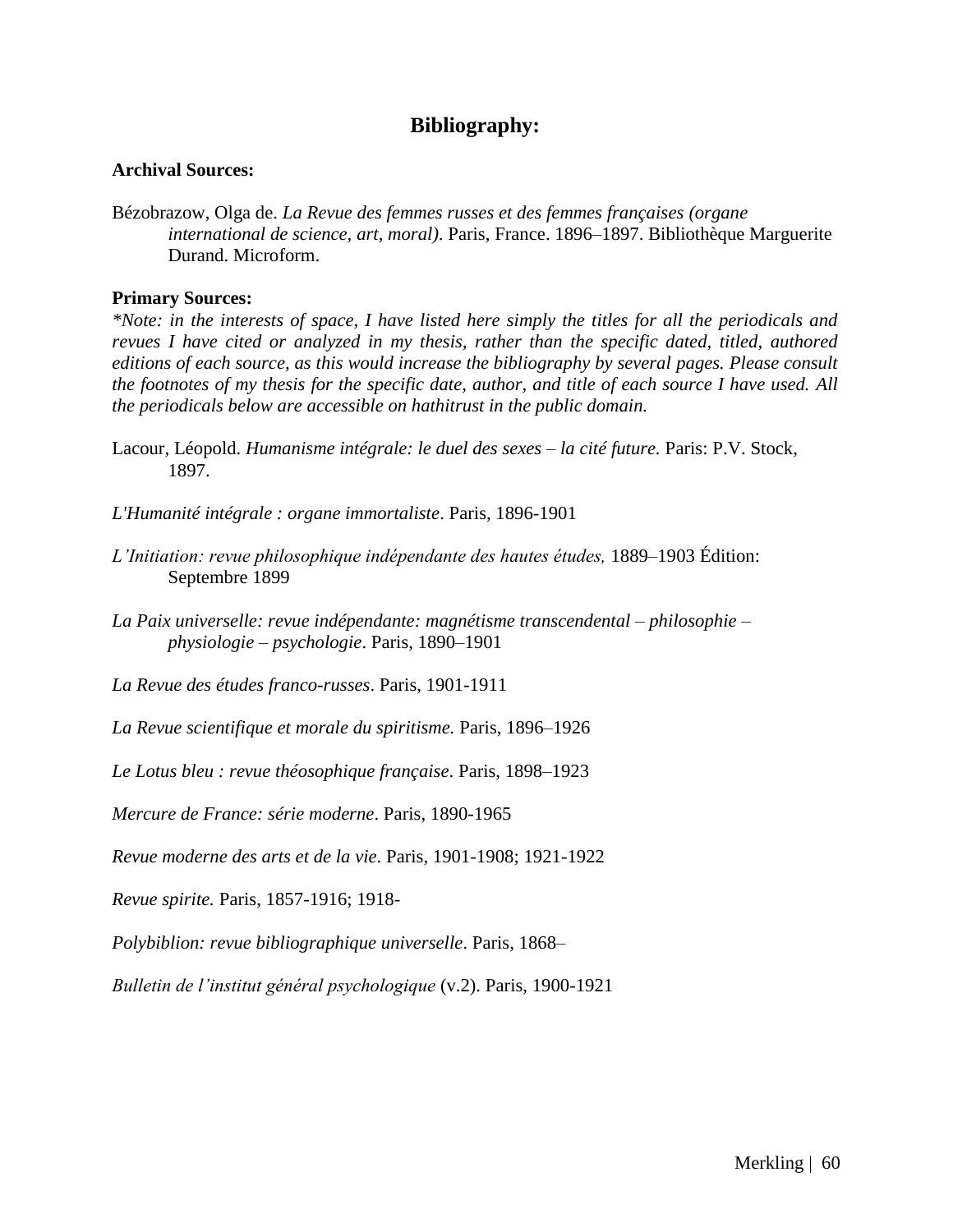#### **Secondary Sources:**

- Allen, James. "The Language of the Press: Narrative and Ideology in the Memoirs of Celine Renooz (1890-1913)" in de la Motte, Dean, and Jeannene Przyblyski, ed. *Making the News: Modernity and the Mass Press in Nineteenth-Century France*. Amherst: University of Massachusetts Press, 1999.
- Barrows, Susannah. *Distorting Mirrors: Visions of the Crowd in Late Nineteenth-Century France.* New Haven: Yale University Press, 1981.
- Brower, Brady. *Unruly Spirits: The Science of Psychic Phenomena in Modern France*. Chicago: University of Illinois Press, 2010.
- Bonamour, Jean. "La Littérature russe en France à la fin du xixº siècle: la critique française devant 'l'âme slave'". *La Revue russe*, (1994): 71-79.
- Boxer, Marilyn. "'First Wave' Feminism In Nineteenth-Century France: Class, Family And Religion". *Women's Studies Int. Forum* 5, No. 6, (1982): 551-559.
- Carlson, Maria."Fashionable Occultism" in Rosenthal, Bernice Glatzer, ed. *The Occult in Russian and Soviet Culture*. Ithaca, NY: Cornell University Press, 1997.
- Charle, Christophe. *Paris fin de siècle: culture et politique*. Paris: Editions Du Seuil, 1998.
- Cooper, Sandi E. "French Feminists and Pacifism, 1889–1914: The Evolution of New Visions". *Peace and Change,* 36, No. 1, (January 2011): 5-33.
- De la Motte, Dean and Jeannene M. Przyblyski, ed. *Making the News: Modernity and the Mass Press in Nineteenth-Century France*. Amherst: University of Massachusetts Press, 1999.
- Edelman, Nicole. *Voyantes, guérisseuses, et visionnaires en France 1785-1914*. Paris: Editions Albin Michel, 1995.
- Engel, Barbara Alpern. *Mothers and Daughters: Women of the Intelligentsia in Nineteenth-Century Russia*. New York: Cambridge University Press, 1983. ––––––"Women and urban culture" in Rosslyn,Wendy, and Alessandra Tosi, ed. *Women in Nineteenth–Century Russia: lives and culture*. Cambridge: OpenBook Publishers, 2012.
- Fortescue, William. *The Third Republic in France: 1870-1940 : Conflicts and Continuities.*  New York: Routledge, 2000.
- Gibson, Ralph. "Why Catholics and Republicans couldn't stand each other" in Talle, Frank and Nicholas Atkin, ed. *Religion, Society and Politics in France Since 1789*. Ohio: Hambledon Press, 1991.

Goldstein, Jan. *Console and Classify: The French Psychiatric Profession in the Nineteenth*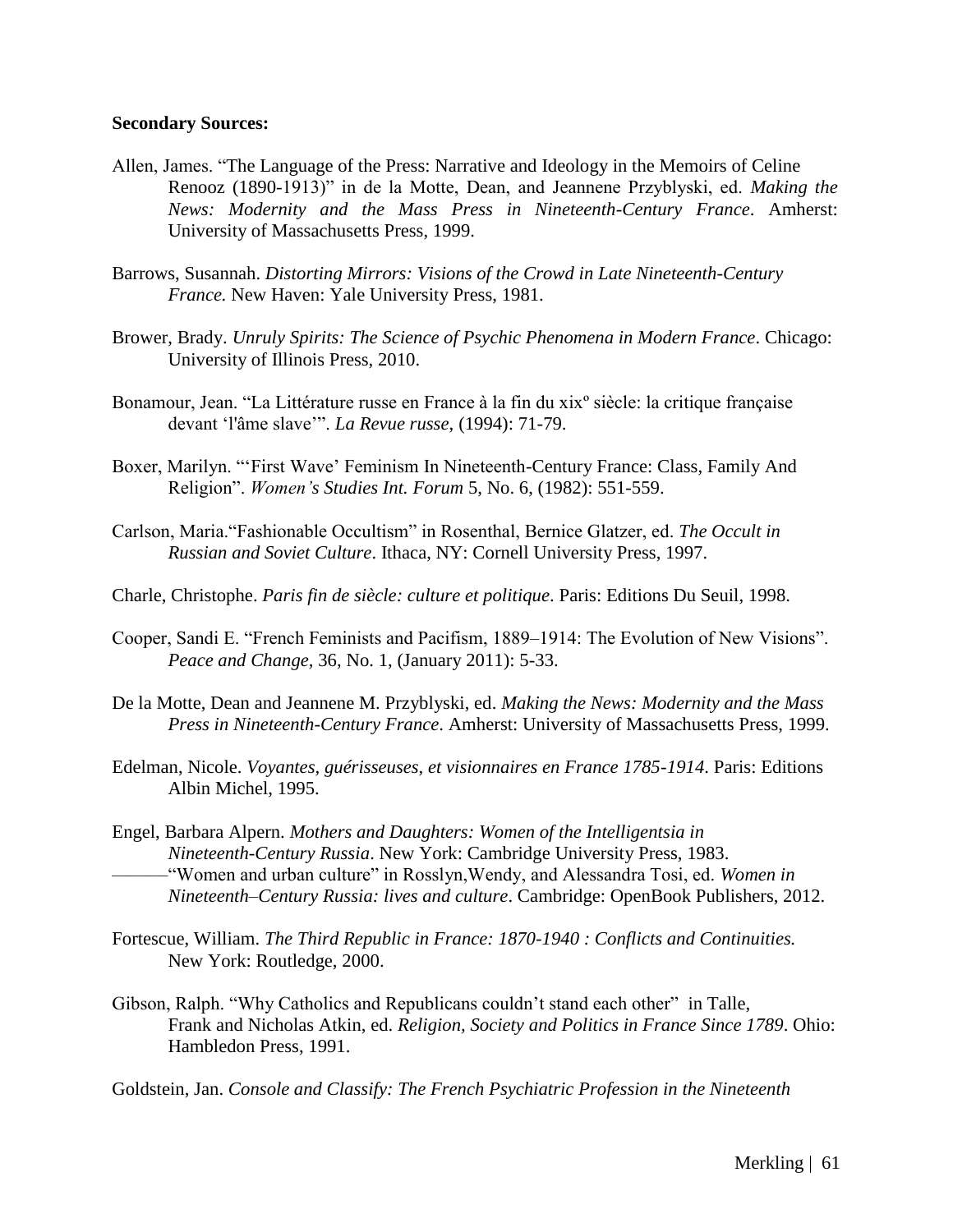*Century*. New York: Cambridge University Press, 1987.

- Harvey, David Allen. *Beyond Enlightenment: Occultism and Politics in Modern France*. DeKalb: Northern Illinois University Press, 2005.
- Hause, Stephen C. *Women's Suffrage and Social Politics in the French Third Republic*. Princeton, NJ: Princeton University Press, 1984.
- Hillis, Faith. "The 'Franco-Russian Marseillaise': International Exchange and the Making of Antiliberal Politics in Fin de Siècle France". *The Journal of Modern History* 89 (March 2017): 39–78.
- Johnson, Douglas. *France and the Dreyfus Affair*. New York: Walker, 1967.
- Klejman, Laurence and Florence Rochefort. *L'Égalité en marche: le féminisme sous la Troisième République*. Paris: Presses de la fondation nationale des sciences politiques des femmes, 1989.
- Krauss, Charlotte and Tatiana Victoroff, ed. *Figures de l'émigré russe en France au XIXe et XXe siècle : fiction et réalité* . New York: Rodopi, 2012.
- Lachapelle, Sofie. *Investigating the Supernatural: From Spiritism and Occultism to Psychical Research and Metaphysics in France, 1853-1931*. Baltimore: The Johns Hopkins University Press, 2011.
- McMillan, James. "Religion and Gender in Modern France Some Reflections" in Tallet, Frank and Nicholas Atkin ed. *Religion, society and politics in France since 1789*. Ohio: Hambledon Press, 1991.
- Monroe, John Warne. *Laboratories of Faith : Mesmerism, Spiritism, and Occultism in Modern France*. Ithaca : Cornell University Press, 2008.

*––––––* "Cartes de Visite from the Other World: Spiritism and the Discourse of Laicisme in the Early Third Republic". *French Historical Studies*, 26, No. 1, (2003): 119-153.

- Nivat, Georges. "La Rencontre franco-russe au XIXe siècle". *Editions Esprit*, (2010/2011): 63– 71
- Offen, Karen. "The Second Sex and the Baccalauréat in Republican France, 1880-1924". *French Historical Studies*, 13, No. 2 (1983): 252-286.

–––––– *Debating the Woman Question in the French Third Republic*, *1870-1920*. New York: Cambridge University Press, 2018.

- Rémond, René. *L'Anticléricalisme en France: de 1815 à nos jours.* Paris : Fayard, 1999.
- Roberts, Mary-Louise. *Disruptive Acts: The New Woman in Fin-de-siècle France.* Chicago: University of Chicago Press, 2017.